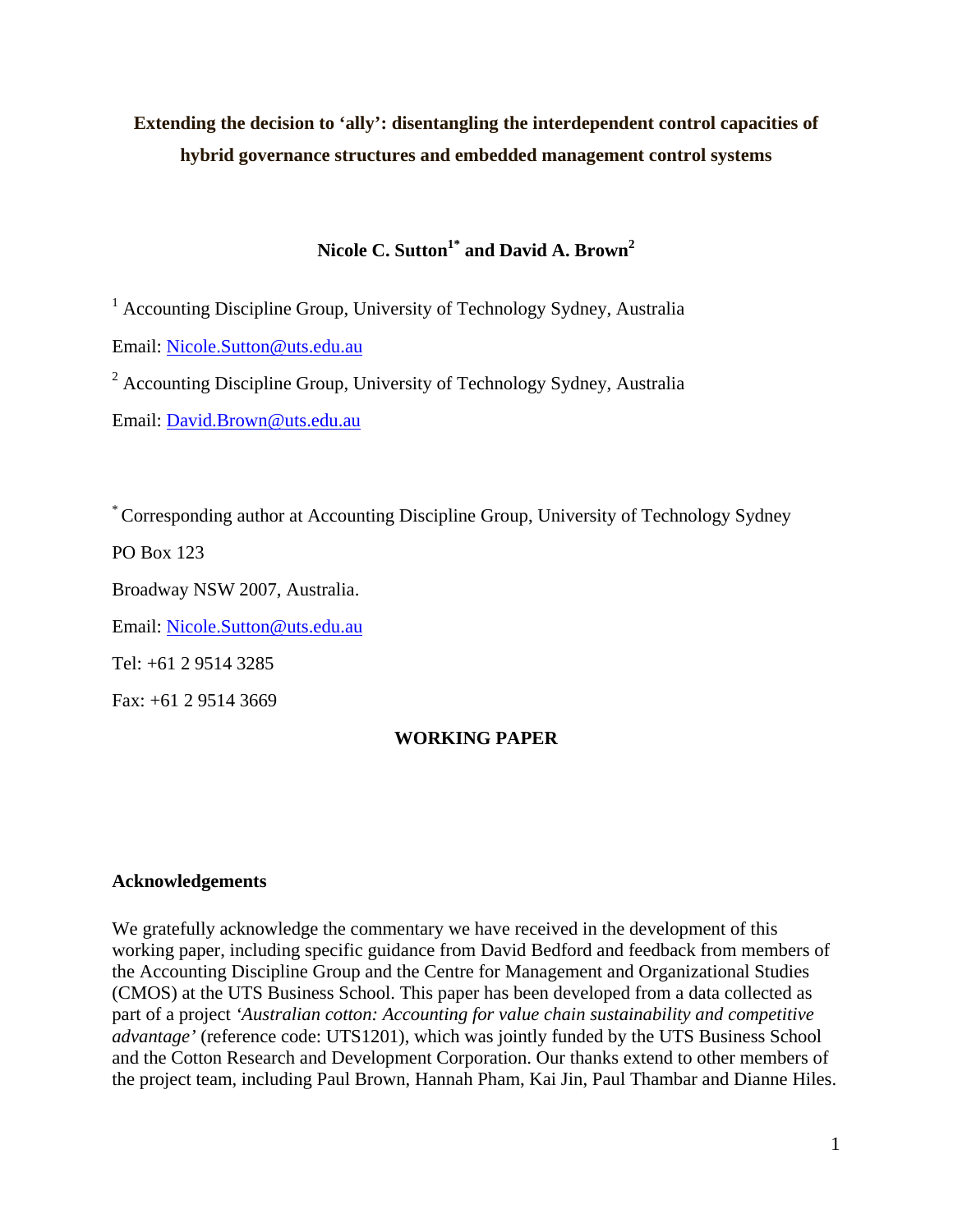## **Abstract**

When exchange parties are faced with the risk of opportunistic and uncooperative behaviour, they have a range of control responses at their disposal. These responses include the type of structure governing the exchange (i.e. to make, buy or ally) as well as the design and operation of management control systems (MCS) embedded within the arrangement. However, what is less clear is how these different control responses interact and combine, in particular, how decisions to ally within a hybrid governance structure shapes the choice of embedded MCS. In this study, we seek to exploit the natural occurrence of two contrasting inter-organisational arrangements within the same institutional setting: a flexible subcontracting arrangement and a limited life equity alliance. By comparing these cases, we explain two implications of hybrid governance structure variation: first, how control is enacted at a structural level; and second, how structural dimensions influence the design and operation of embedded MCS. Our results demonstrate that hybrid governance is not simply the generic inter-organisational context where management control occurs; instead, alternative hybrid structures – characterised by varying degrees of formalisation, centralisation and relational governance – have different control solving capacities. In addition, each hybrid governance structure's unique control capacity influences the design and operation of embedded MCS. This is because some MCS are used to complement the strengths of each hybrid structure; whereas other MCS are used to compensate for each hybrid's structural deficiencies in relation to certain control problems or transactions.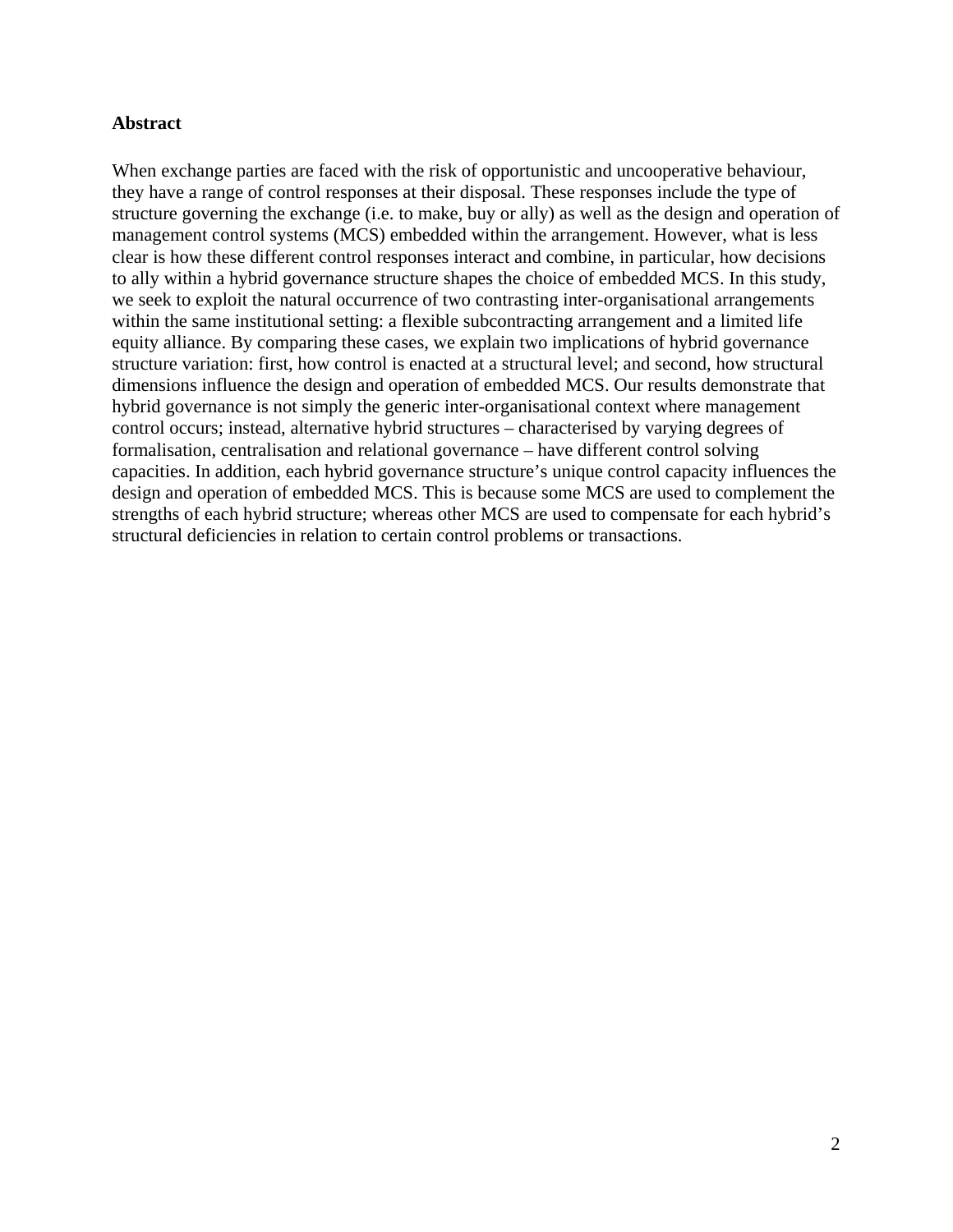## **1. Introduction**

Idiosyncratic inter-firm transactions expose parties to the risk of self-interested, opportunistic behaviour by their trading counterparts [\(Arrow 1969;](#page-32-0) [Coase 1937;](#page-32-1) [Williamson 1985\)](#page-35-0). Parties may exploit bargaining positions to hold-up negotiations or take advantage of information gaps to misrepresent their capabilities ex ante or to shirk effort ex post [\(Neumann 2010\)](#page-34-0). There are several ways parties can respond these types of 'cooperation control problems', including the structuring of the inter-firm arrangement, partner selection, management control systems (MCS), or contractual safeguards [\(Anderson & Dekker 2010;](#page-32-0) [Caglio & Ditillo 2008\)](#page-32-2). However, as most prior inter-firm studies have examined these control responses in isolation, it is not clear how alternative control responses operate in combination. The purpose of this paper is to explain the interdependence between two control responses found within a given inter-firm arrangement: the nature of the hybrid governance structure and the choice of embedded MCS. To do so, we investigate two inter-related research questions: first, how control is enacted at a structural level by alternative hybrid governance structures; and second, how alternative hybrid governance structures influence the design and use of embedded MCS?

In inter-firm accounting research, hybrid governance is often equated with 'inter-organisational relationships' (e.g. [Caglio & Ditillo 2008;](#page-32-2) [Van der Meer-Kooistra & Vosselman 2000\)](#page-35-1), which may be problematic in two respects. First, there is a danger of treating hybrids as a homogenous category of that constitute all inter-firm arrangements besides pure market contracting. As organisational economics reveals, the category of hybrid governance comprises a rich variety of organisational forms – ranging from long-term bi-lateral contracting agreements to multi-party strategic alliances – each of which are ascribed with their own attributes and governance properties [\(Ménard 2004,](#page-34-1) [2013\)](#page-34-2). Second, 'inter-organisational relationships' are often used as the context within which accounting researchers have explored how control is enacted by different forms of MCS. However, if the structure of that relationship also addresses opportunism, as transaction cost economic (TCE) theory suggests it would [\(Williamson 1985,](#page-35-0) [1991\)](#page-35-2), then treating it simply as context to control could create distorted, under-specified or incomplete views of inter-organisational management control [\(Anderson & Dekker 2010;](#page-32-0) [Caglio & Ditillo](#page-32-2)  [2008\)](#page-32-2).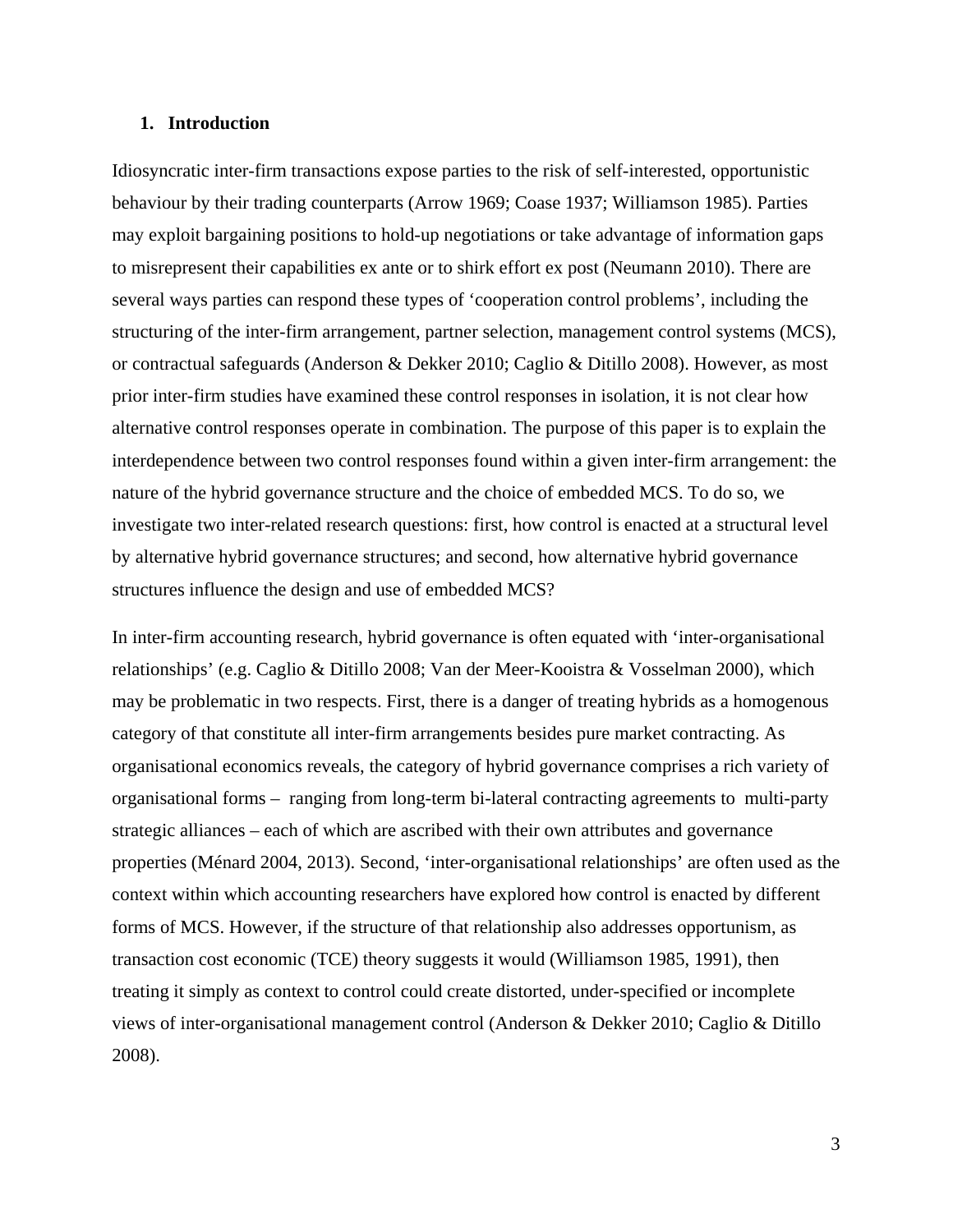The issues in how hybrid governance structures have been conceptualised may also contribute to inconsistencies in the portrayal of the relation between hybrid governance structure and embedded MCS. For example, some studies imply that particular MCS configurations are constitutive of alternative hybrid archetypes (e.g. [Speklé 2001\)](#page-35-3); whereas others portray governance structure and MCS as successive choices within an path-dependent 'extended-makeor-buy decision'[1](#page-3-0) (e.g. [Johansson & Siverbo 2011;](#page-33-0) [Van der Meer-Kooistra & Vosselman 2000\)](#page-35-1). Both these approaches suggest that cooperation control problems are addressed by both hybrid governance structure and MCS responses; however, without further clarification about the nature of their interdependence, it is difficult to explicate actually how they can be designed and operated, potentially in combination, to address opportunism in inter-firm settings.

In this study we take advantage of the natural occurrence of two different inter-organisational arrangements – a flexible subcontracting arrangement and a limited life equity alliance – that have both been used to administer research and development (R&D) exchanges within the Australian cotton industry. Studying inter-firm R&D contracts provides an opportunity to examine the types of specialised, uncertain transactions that are characteristically prone to potential opportunism [\(Gulati & Singh 1998;](#page-33-1) [Oxley 1997;](#page-34-3) [Williamson 1985\)](#page-35-0). Furthermore, by conducting an in-depth comparative case study of the two arrangements, we are able to exploit the variation in hybrid structure to contribute two theoretical implications to inter-organisational management control research.

The first implication concerns how control is enacted at a structural level. Using three structural dimensions - formalisation, centralisation and relational governance – we provide a systematic categorisation of the control capacities of alternative hybrid governance structures. The structural dimensions not only describe the characteristics which differentiate alternative types of hybrid, they also explain how the structures themselves address cooperation problems. Market-like hybrid governance structures, through vertical relational governance, centralisation of property and investment rights, and short-term exchange formalisation, combat opportunism by generating supplier competition and providing incentives for cooperative behaviour. In comparison, hierarchy-like hybrid governance structures, with long-term associational

<span id="page-3-0"></span><sup>&</sup>lt;sup>1</sup> [Van der Meer-Kooistra and Vosselman \(2000\)](#page-35-1) suggest that in an extended make-or-buy decision, a party first decides the governance structure of a transaction, followed by the type of parties and relational risk to accept, and finally the design of MCS.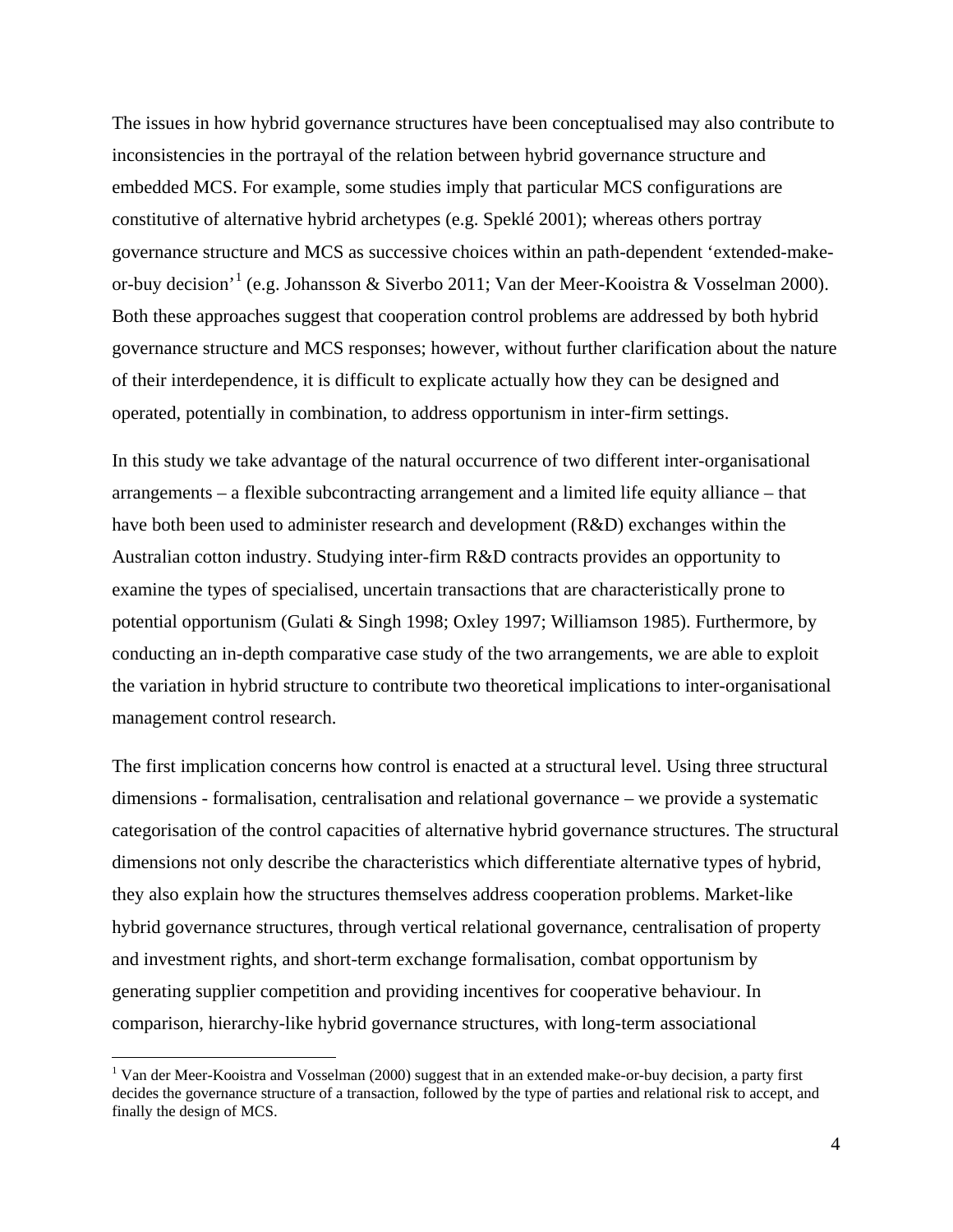formalisation, centralisation of property and managerial rights and intense lateral relational governance, mitigate opportunism by creating interest alignment between parties and reducing of exploitable information asymmetries.

The second implication concerns how each hybrid governance structure's unique control capacity influences the design and operation of embedded MCS. To disentangle the types of interdependencies between control responses we examined patterns in how hybrid governance structure and embedded MCS combined in response to three different cooperation control problems across the two cases. We observed that some MCS are used to complement the strengths of each hybrid structure; whereas other MCS are used to compensate for each hybrid's structural deficiencies in relation to certain control problems or transactions. Based on these results we differentiate between three types of hybrid-MCS relations embedded within an 'extended make-buy-or-ally' decision: complementary relations, where MCS enact each hybrid structure's functioning; endemic compensatory relations, where MCS provide additional safeguarding for each hybrid's structure-wide deficiencies in relation to certain control problems; and, idiosyncratic compensatory relations, where MCS safeguard each hybrid's structural deficiencies in relation to particular sets of transactions.

The paper is structured as follows. In Section 2 we present the conceptual framing of the study. We integrate developments in inter-organisational management control and organisational economics literatures to formulate three cooperation control problems in inter-firm transactions; the potential control responses; and, the types of possible inter-dependencies between those responses. In Section 3 we describe our comparative case approach, outlining the procedures for data collection and analysis of the two inter-organisational arrangements. In Section 4 we present our case findings, applying the conceptual framework to explain how each arrangement's hybrid governance structure and MCS address each of the three cooperation problems. Then in Section 5 we discuss the implications of cross-case patterns in the hybrid-MCS relations for our two research questions, before placing the work in the context of future inter-organisational management control research in Section 6.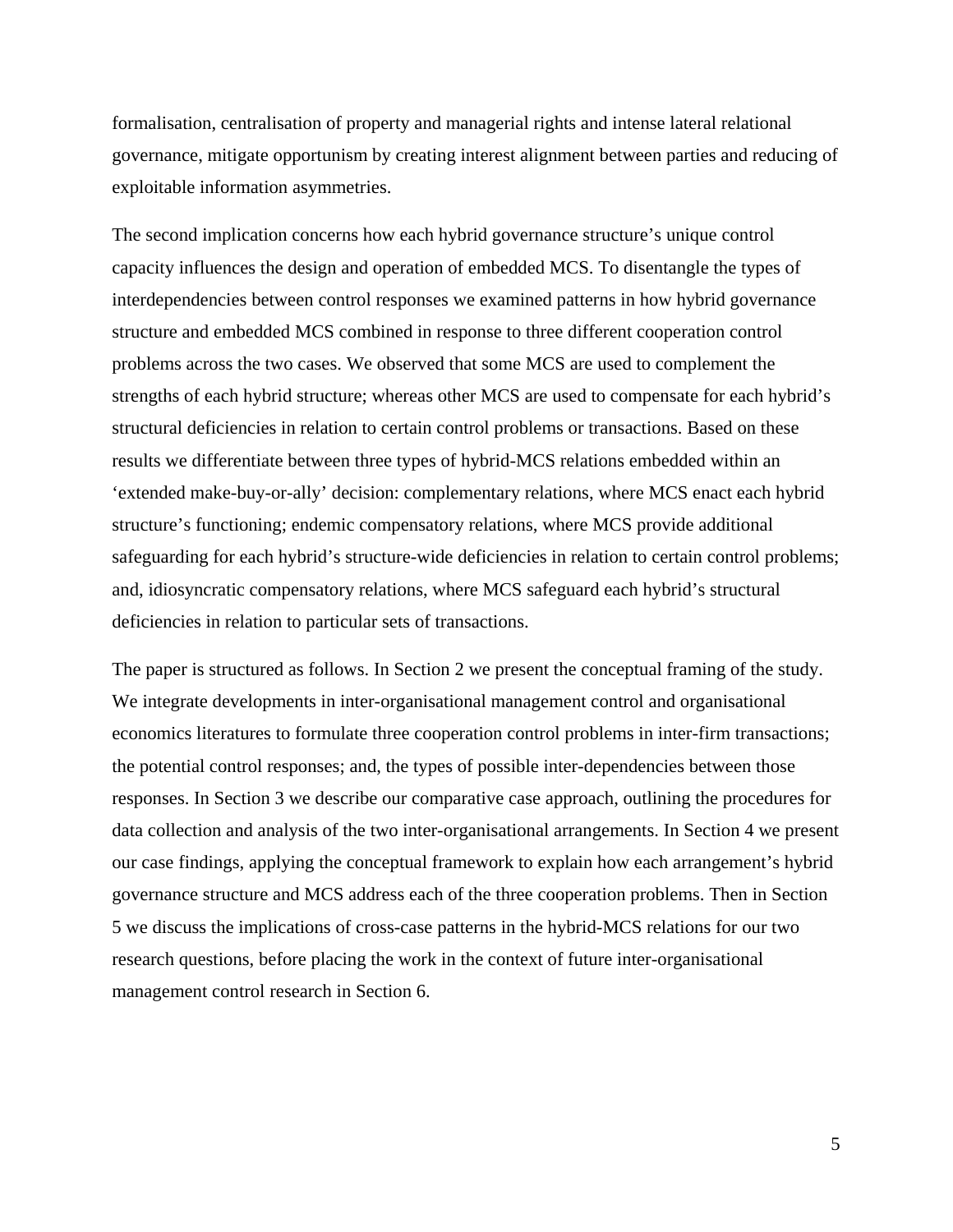## **2. Conceptual framing**

The conceptual framework shaping our study, depicted in [Figure 1,](#page-36-0) comprises of three interrelated elements which are developed in the following sections. First is the nature of cooperation control problems found in inter-firm transaction contexts. Second are the possible hybrid governance structure and MCS control responses to cooperation problems. Third, are the possible inter-dependencies between alternative hybrid governance structures and embedded MCS.

## <INSERT FIGURE 1 ABOUT HERE>

## *Cooperation control problems in inter-firm transactions*

Inter-organisational cooperation control problems exist whenever "autonomous partners … have incentives to cheat and free-ride in order to attain their own specific goals at the expense of the objectives of the collective undertaking, so they [the partners] need to introduce mechanisms to align their objectives" [\(Caglio & Ditillo 2008,](#page-32-2) p.891). This imperative for control arises due to the risk of opportunistic behaviour, that is, when one party acts out of their own self-interest at the cost or detriment of others [\(Simon 1957;](#page-35-4) [Williamson 1985\)](#page-35-0). Although the risk of opportunism may pervade all economic activities, when organisations choose to contract with external parties this risk is heightened, as there is neither the alignment of interests that a shared ownership structure provides, nor the capacity to enact managerial fiat through hierarchical control [\(Arrow 1969;](#page-32-0) [Coase 1937;](#page-32-1) [Williamson 1985\)](#page-35-0). Furthermore, the severity of cooperation control problems is generally highest for idiosyncratic transactions, as high uncertainty constrains parties' ability to specify complete contracts for all contingencies, and high asset specificity creates dependency between contracting parties [\(Williamson 1979,](#page-35-5) [1985,](#page-35-0) [1991\)](#page-35-2).<sup>[2](#page-5-0)</sup>

Most previous inter-organisational control studies formulate a single aggregate cooperation control problem based on a general risk of opportunism (e.g. [Dekker 2004;](#page-32-3) [Johansson & Siverbo](#page-33-0)  [2011;](#page-33-0) [Langfield-Smith 2008;](#page-33-2) [Langfield-Smith & Smith 2003;](#page-33-3) [Speklé 2001;](#page-35-3) [Van der Meer-](#page-35-1)[Kooistra & Vosselman 2000\)](#page-35-1). However, there are different forms of opportunistic behaviours,

<span id="page-5-0"></span><sup>&</sup>lt;sup>2</sup> A third transactional characteristic – frequency – is also associated with cooperation control problems as low transactional recurrence reduces the long-term cost of opportunism [\(Shelanski & Klein 1995;](#page-35-6) Tadelis [& Williamson](#page-35-7)  [2013;](#page-35-7) [Williamson 1998\)](#page-35-8). However, the empirical support for this attribute is much less consistent [\(Macher &](#page-34-4)  Richman 2008).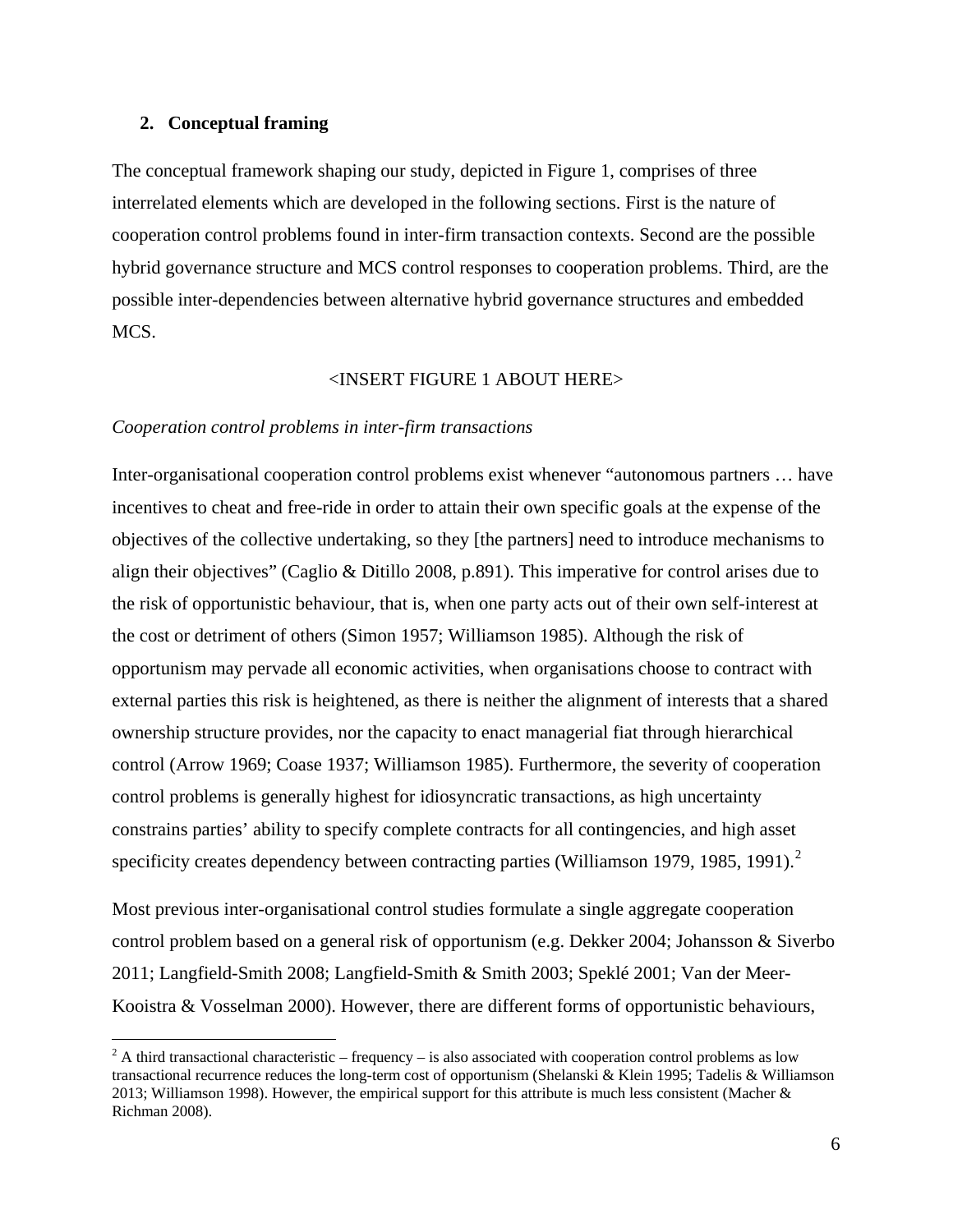such as lying, stealing, cheating or efforts to misrepresent [\(Williamson 1985\)](#page-35-0), which will likely to give rise to different types of control problems that require alternative control responses [\(Neumann 2010\)](#page-34-0).<sup>[3](#page-6-0)</sup> Therefore, in this study we follow [Neumann \(2010\)](#page-34-0) in decomposing the cooperation control problem category into specific variants. She suggests that hybrid partners may not only be confronted with risk their counter-party will exploit bargaining positions to hold-up<sup>[4](#page-6-1)</sup> negotiations, but also that they may take advantage of information gaps to either provide distorted information or shirk effort.

In addition, these cooperation problems may not always occur simultaneously; they are likely to arise at different times during a contracting relation. We can conceptualise three successive phases of a contracting relation: the *ex ante* development of a contract, the selection and investment decision at the point of *contract*, and the *ex post* execution and fulfilment of the contract [\(Van der Meer-Kooistra & Vosselman 2000\)](#page-35-1). As summarised Table 1 below, at the ex ante phase, exchange parties may be confronted with the risk of costly setup and negotiation of projects because of dependence on specialised providers. At the point of contract they risk making poor investment decisions due to supplier misrepresentation of their capabilities or the parameters of the transaction. Finally in the ex post phase, parties face difficulties in evaluating and enforcing contract compliance in the context of incomplete contracts, information asymmetry and the parties' mutual dependence on one another.

## <INSERT TABLE 1 ABOUT HERE>

## *Control responses to cooperation problems*

Inter-firm parties facing the risk of opportunistic behaviour have a variety of control responses at their disposal [\(Anderson & Dekker 2010;](#page-32-0) [Caglio & Ditillo 2008\)](#page-32-2). Two responses include: the

<span id="page-6-0"></span><sup>&</sup>lt;sup>3</sup> This same logic also differentiates cooperation and appropriation control problems. Several authors treat appropriation and cooperation concerns as synonymous (e.g. [Dekker 2004;](#page-32-3) [Gulati & Singh 1998;](#page-33-1) [Sampson 2004;](#page-35-9) [Speklé 2001;](#page-35-3) [Vosselman 2012\)](#page-35-10), likely because both are forms of behavioural issues [\(Arrow 1969;](#page-32-4) [Coase 1937\)](#page-32-5) that emerge when one assumes bounded rationality and opportunism [\(Williamson 1985\)](#page-35-0). Appropriation control problems arise because of the risk of theft of property and unfair division of value between parties [\(Gulati & Singh](#page-33-1)  [1998;](#page-33-1) [Leiblein, Reuer & Dalsace 2002;](#page-33-4) [Oxley 1997;](#page-34-3) [Pisano 1989;](#page-34-5) [Sampson 2004;](#page-35-9) [Teece 1986\)](#page-35-11); whereas cooperation control problems arise because of the risk of a broader range of self-interested behaviours by autonomous trading counterparts.<br><sup>4</sup> 'Hold-up' refers to when a contracting party intentionally stalls negotiations or engages in excessive haggling

<span id="page-6-1"></span>tactics to persuade their trading counterpart to accept more favourable contracting terms [\(Geyskens, Steenkamp &](#page-33-5)  [Kumar 2006;](#page-33-5) [Rindfleisch & Heide 1997\)](#page-34-6).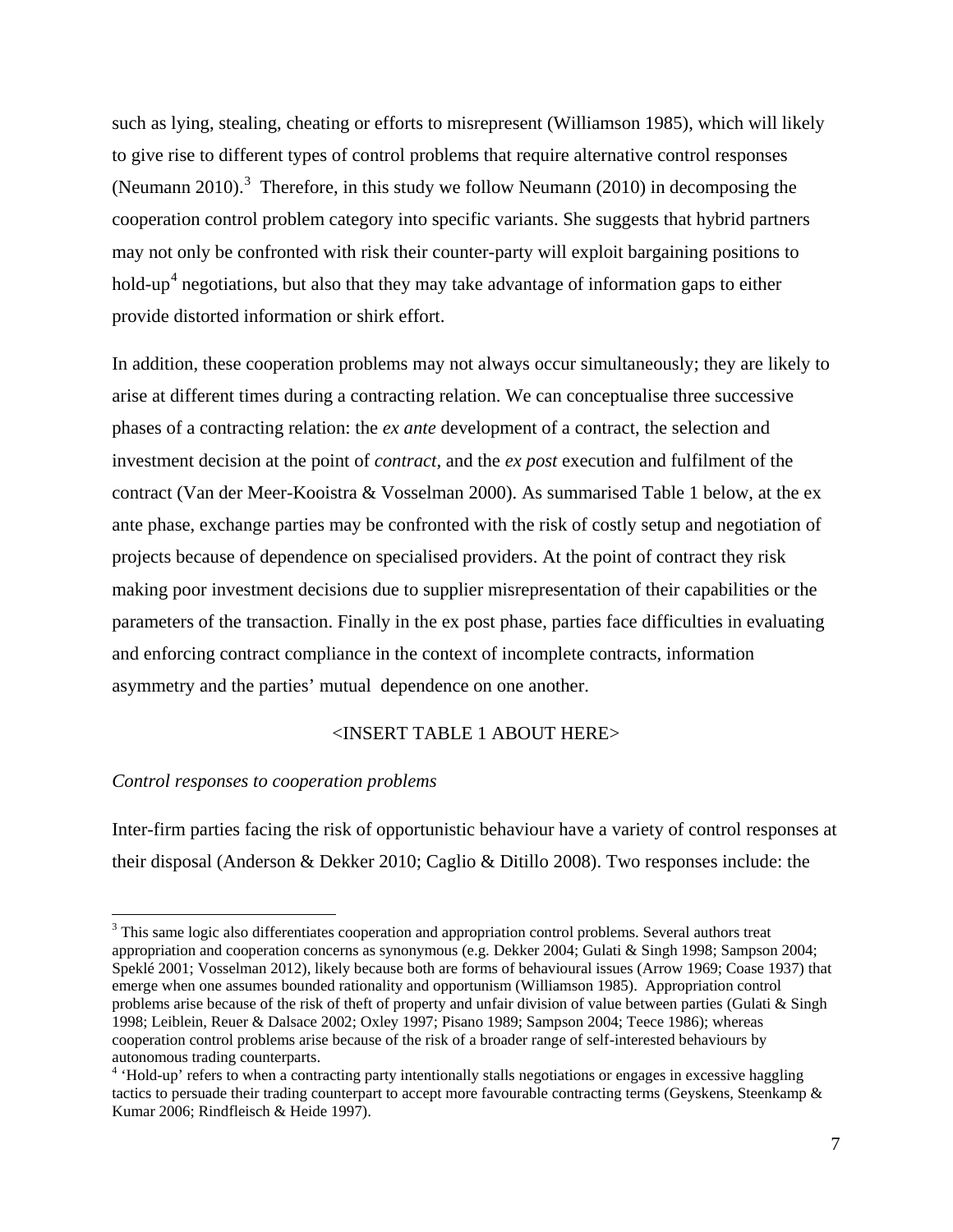selection of an appropriate *governance structure;* and, the design and use of particular mechanisms – *management control systems (MCS)* – that are embedded within the governance structure [\(Grandori & Soda 1995;](#page-33-6) [Ménard 2013;](#page-34-2) [Van der Meer-Kooistra & Vosselman 2000\)](#page-35-1).<sup>[5](#page-7-0)</sup>

Most early accounting research concerning the choice of governance structure have explored the two alternatives in the classic 'make-or-buy decision' in TCE [\(Williamson 1971,](#page-35-12) [1975\)](#page-35-13) – market and hierarchical governance (e.g. [Anderson, Glenn & Sedatole 2000;](#page-32-6) [Balakrishnan et al. 2010;](#page-32-7) [Roodhooft & Warlop 1999;](#page-34-7) [Speklé 2001;](#page-35-3) [Widener & Selto 1999\)](#page-35-14). However, more recently researchers have explored the role of a third alternative – the option to 'ally' [\(Anderson &](#page-32-0)  Dekker 2010), which refers to the choice of 'hybrid governance' [\(Williamson 1985,](#page-35-0) [1991\)](#page-35-2).<sup>[6](#page-7-1)</sup> Within organizational economics, hybrid governance is defined as any arrangement "in which two or more partners pool strategic decision rights as well as some property rights while simultaneously keeping distinct ownership over key assets" [\(Ménard 2013,](#page-34-2) p.1066).<sup>[7](#page-7-2)</sup> The pooling of specialised assets creates interdependencies between the parties that require collective planning, decision-making and coordination [\(Ménard 2004\)](#page-34-1). Also, because parties remain autonomous (i.e. not completely integrated within a common ownership structure), they risk conflict over the distribution of collective gains and partner competition [\(Ménard 2013\)](#page-34-2).

The choice to 'ally' within hybrid governance structure is not a singular decision; rather it prompts parties to consider a diverse array of organisational forms with varying attributes and governance properties [\(Ménard 2004,](#page-34-1) [2013\)](#page-34-2). Hybrids include joint ventures, subcontracting, strategic alliances, franchising, supplier parks, co-location, partnerships, consortia, cartels, trade associations, licensing agreements, supply chain systems, cooperatives, networks, reciprocal trading and long-term contracts [\(Barney & Hesterly 2006;](#page-32-8) [Grandori & Soda 1995;](#page-33-6) [Macher &](#page-34-4)  [Richman 2008;](#page-34-4) [Ménard 2004,](#page-34-1) [2006,](#page-34-8) [2013;](#page-34-2) [Ménard & Shirley 2005;](#page-34-9) [Powell 1990;](#page-34-10) [Shelanski &](#page-35-6)  [Klein 1995;](#page-35-6) [Williamson 1991\)](#page-35-2). As a way of organising this variation, scholars suggest that hybrids exist across a spectrum ranging from more market-like forms, such as contractual

<span id="page-7-0"></span> $5$  Other conceptualisations of control responses include broad 'patterns of control' (Van der Meer-Kooistra  $\&$ Vosselman 2000), MCS archetypes [\(Speklé 2001\)](#page-35-3), individual MCS mechanisms [\(Langfield-Smith & Smith 2003\)](#page-33-3),

<span id="page-7-1"></span><sup>&</sup>lt;sup>6</sup> While the term 'hybrid' is used in Coase-Williamson economics, it corresponds to the 'alliances', 'networks', 'clans' and 'symbiotic arrangements' studied in sociology and management [\(Grandori & Soda 1995;](#page-33-6) [Ménard 2013;](#page-34-2) [Oliver & Ebers 1998\)](#page-34-11).<br><sup>7</sup> This definition is broader than the dyadic buyer-supplier relationships that have typically been studied in

<span id="page-7-2"></span>accounting [\(Lind & Thrane 2010\)](#page-33-7). We have intentionally chosen this definition as a way of exploring the implications of variation in hybrid governance structures.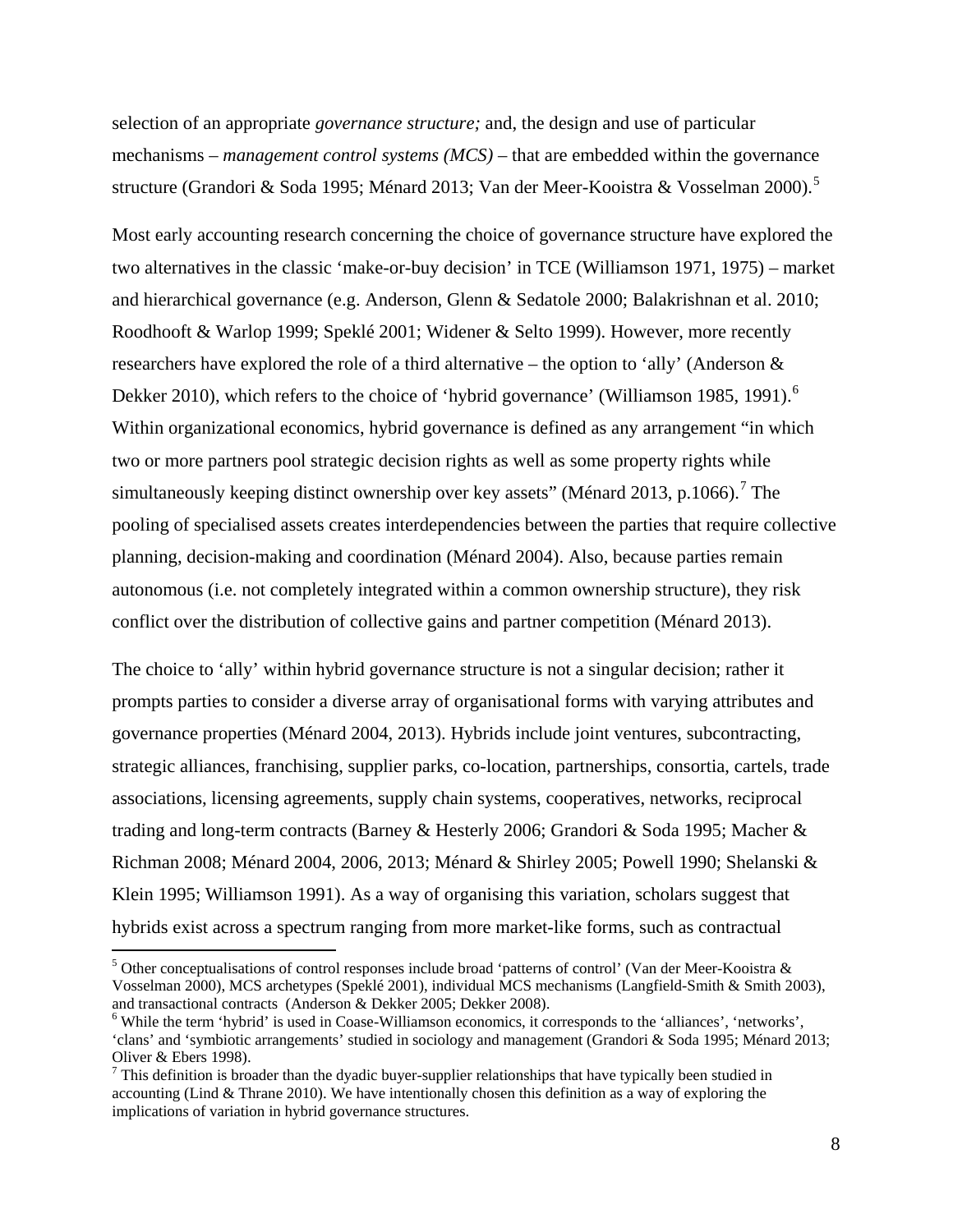arrangements, to hierarchy-like forms, such as joint ventures and equity based alliances [\(Gulati](#page-33-1)  [& Singh 1998;](#page-33-1) [Ménard 2013;](#page-34-2) [Oxley 1997;](#page-34-3) [Pisano 1989;](#page-34-5) [Sampson 2004\)](#page-35-9).

In terms of their capacity to control, hybrids' mix of specialized asset pools and partner autonomy exposes parties to opportunism that cannot be mitigated through the price mechanism or managerial fiat found respectively in markets or hierarchies [\(Geyskens, Steenkamp & Kumar](#page-33-5)  [2006;](#page-33-5) [Ménard 2013;](#page-34-2) [Rindfleisch & Heide 1997\)](#page-34-6). Instead, hybrids enact governance through their structural features, such as *formalisation, centralisation* of decision, property and managerial rights and *relational governance* [\(Geyskens, Steenkamp & Kumar 2006;](#page-33-5) [Grandori & Soda 1995;](#page-33-6) [Gulati & Singh 1998;](#page-33-1) [Joskow 1988;](#page-33-8) [Ménard 2004,](#page-34-1) [2006,](#page-34-8) [2013;](#page-34-2) [Powell 1990;](#page-34-10) [Rindfleisch &](#page-34-6)  [Heide 1997;](#page-34-6) [Shelanski & Klein 1995;](#page-35-6) [Williamson 1979,](#page-35-5) [1983,](#page-35-15) [1996\)](#page-35-16).

Formalisation concerns the reliance on explicit contractual agreements, which comprises both exchange contracts that outline the terms of the goods and service exchange, and associational contracts that prescribe the organisation of the relationship [\(Grandori & Soda 1995;](#page-33-6) [Joskow](#page-33-8)  [1988;](#page-33-8) [Ménard 2004\)](#page-34-1). These operate by specifying ex ante rules for gain-sharing, partner rights, monitoring and control mechanisms, dispute resolution and penalties [\(Ménard 2004,](#page-34-1) [2013;](#page-34-2) [Williamson 1996\)](#page-35-16). In contrast to market-based exchange, hybrids tend to use 'contracts as frameworks', which are relatively incomplete, giving a broad indication of how relations may vary and provide guidance and indications of resolution processes should relations cease to work (Williamson 1991).

Centralisation can be differentiated into two components [\(Ménard 2013\)](#page-34-2). First, the centralisation of the property rights over pooled assets, through equity swaps, hostage arrangements or creation of formal equity-based entities (e.g. joint ventures), which bonds parties to the collective endeavour and makes opportunism costly [\(Williamson 1983\)](#page-35-15). Second, the centralisation of rights to manage partners [\(Ménard 2013\)](#page-34-2), such as through creation of central authority entities. This addresses opportunism through monitoring of activities, determining the allocation of collective gains, disciplining recalcitrant parties, and resolving internal disputes [\(Grandori & Soda 1995;](#page-33-6) [Ménard 2013\)](#page-34-2).

Finally relational governance (or 'relational contracting'), refers to the reliance on parties' identity and reputation in partner selection, as well as the development of close and enduring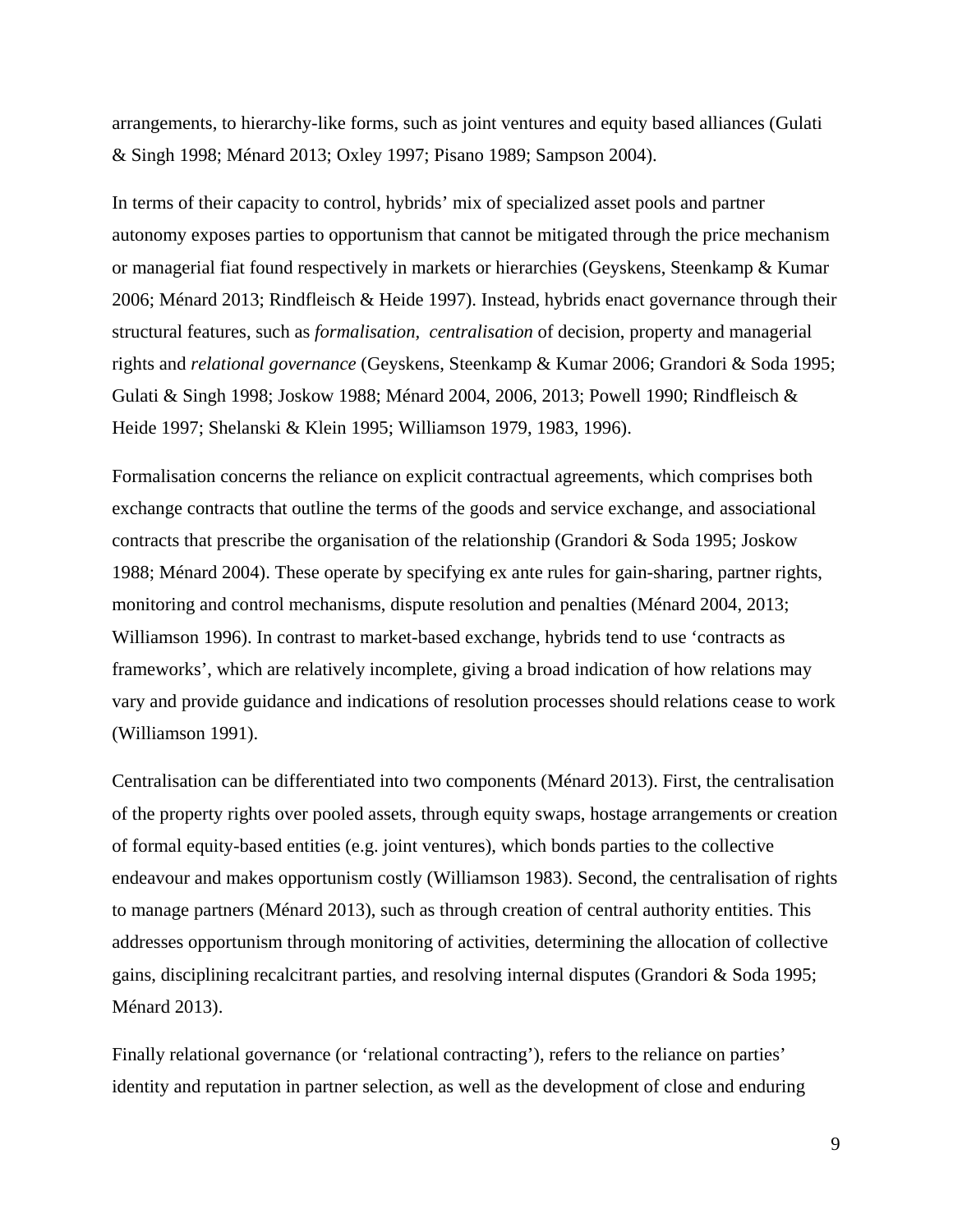organisational ties, relational norms, and repeated exchanges [\(Rindfleisch & Heide 1997\)](#page-34-6). This attenuates opportunism by screening the reliability of potential partners as well as developing 'transactional reciprocity' [\(Klein, Crawford & Alchian 1978;](#page-33-9) [Ménard 2004\)](#page-34-1), acting as a selfenforcing safeguard because the value of future business is sufficiently large that "neither partner wishes to renege" [\(Geyskens, Steenkamp & Kumar 2006,](#page-33-5) p.522).

Significantly, the structural dimensions describing how hybrids enact governance appear to be useful in describing the variation between market-like and hierarchy-like hybrid governance structures [\(Grandori & Soda 1995;](#page-33-6) [Ménard 2004,](#page-34-1) [2013\)](#page-34-2). These are summarised in Table 2.

## <INSERT TABLE 2 HERE>

*Market-like hybrids*, such as long-term contractual arrangements, are characterised by low centralisation as they do not involve an exchange of equity or the creation of a separate entity [\(Gulati & Singh 1998\)](#page-33-1) and parties retain autonomy over their own operations [\(Sampson 2004\)](#page-35-9). There is a low degree of relational governance, possibly with the exception of the reliance on prior exchanges as the basis of partner selection. Instead, market-like hybrids tend to rely on the safeguards within the formalised contractual arrangements [\(Gulati & Singh 1998;](#page-33-1) [Oxley 1997\)](#page-34-3).

*Hierarchy-like hybrids,* such as joint ventures, long-term strategic alliances or minority equity investments, refer to arrangements where the partners share or exchange equity [\(Gulati & Singh](#page-33-1)  [1998;](#page-33-1) [Pisano 1989\)](#page-34-5). They typically have a more centralised management structure, such as a board of directors [\(Pisano 1989\)](#page-34-5) and there is high reliance on relational governance through selective inclusion of a limited number of partners. Formalisation is also typically high, as parties use associational contracts to negotiate their contributions, responsibilities and distribution of joint income [\(Gulati & Singh 1998;](#page-33-1) [Oxley 1997\)](#page-34-3).

In terms of conceptualising the choice of embedded MCS, there are many alternative frameworks the inter-organisational control literature (e.g[.Kamminga & Van der Meer-Kooistra 2007;](#page-33-10) [Speklé](#page-35-3)  [2001;](#page-35-3) [Van der Meer-Kooistra & Vosselman 2000\)](#page-35-1). In this paper, we follow [Dekker \(2004\)](#page-32-3) in classifying embedded MCS in terms of different mechanisms. We focus on four types of MCS including: planning; monitoring and reporting systems; incentives; and social-based mechanisms.

10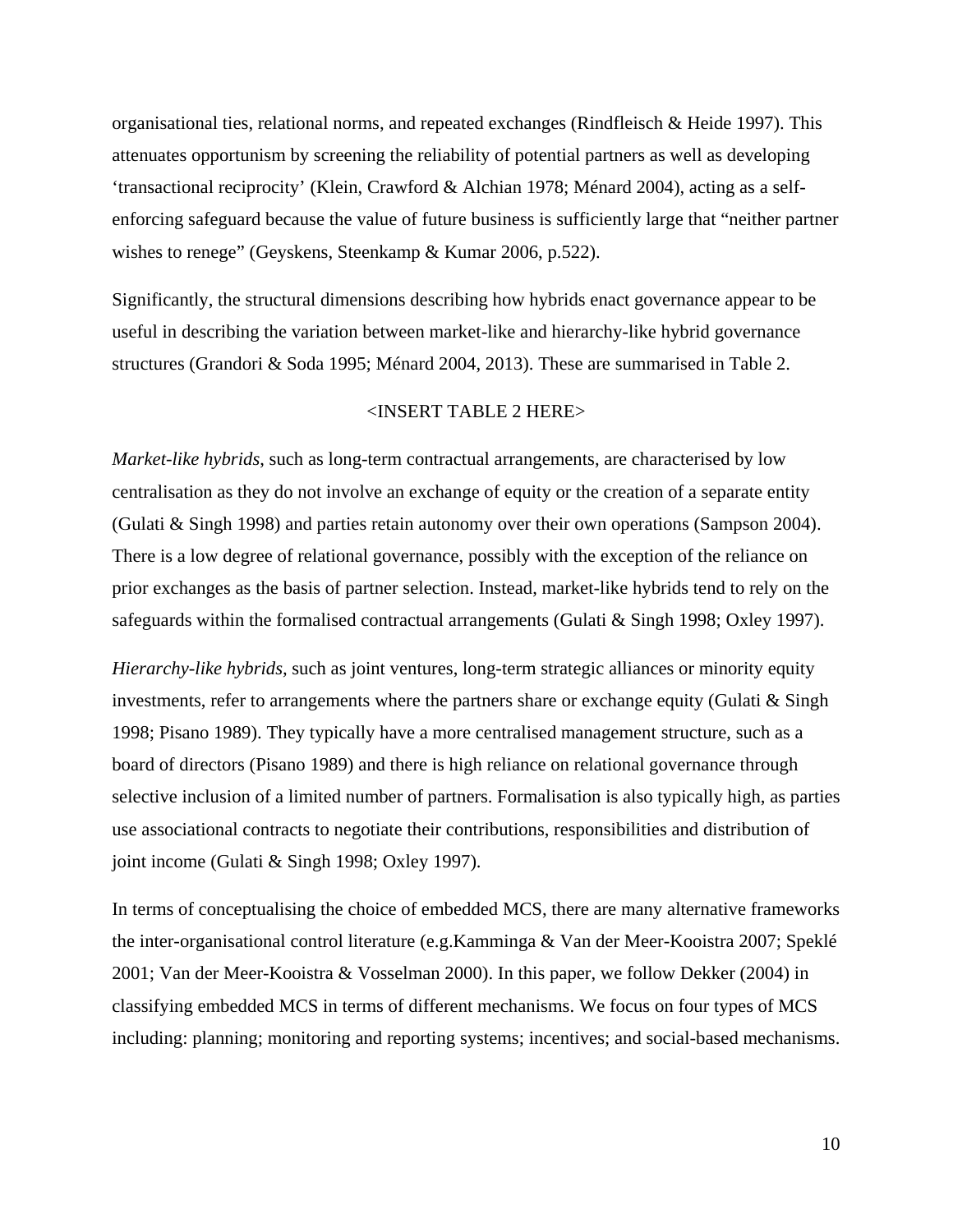*Planning mechanisms* involve "pre-setting schedules, outcomes and targets; and rules, programs and procedures" [\(Gulati & Singh 1998,](#page-33-1) p.786). Planning devices mitigate opportunism by setting collective goals, assigning responsibilities and specifying targets that can serve the basis of future performance evaluation [\(Gulati & Singh 1998;](#page-33-1) [Langfield-Smith 2008;](#page-33-2) [Langfield-Smith &](#page-33-3)  [Smith 2003;](#page-33-3) [Mouritsen, Hansen & Hansen 2001\)](#page-34-12).

*Monitoring and reporting systems* involve the supervision and evaluation of partners' activities and output to ensure they are compliant with the agreed procedures and performance targets [\(Van der Meer-Kooistra & Vosselman 2000\)](#page-35-1). They address cooperation control problems because they "reduce information asymmetry and make shirking or failure to provide information either more difficult or less favorable…[and] they assume an important signalling function, since they serve to indicate that opportunistic behavior will not only be detected, it could also have negative effects on a company's reputation" [\(Neumann 2010,](#page-34-0) p.223).

*Incentives* provide rewards contingent on the measurable outputs captured by monitoring and performance reporting systems. They include financial rewards, such as forms of profit-sharing [\(Dekker 2004\)](#page-32-3), as well as promotions, where suppliers are offered opportunities for more favourable contracts [\(Gietzmann 1996;](#page-33-11) [Gietzmann & Larsen 1998\)](#page-33-12). Incentives induce collaborative behaviour by aligning partners' individual objectives with the alliance's overall objectives [\(Gulati & Singh 1998;](#page-33-1) [Neumann 2010;](#page-34-0) [Van der Meer-Kooistra & Vosselman 2000\)](#page-35-1) and by making recalcitrant behaviour costly [\(Speklé 2001\)](#page-35-3).

Finally, hybrids rely on *social-based mechanisms* or 'trust-building mechanisms'[8](#page-10-0) [\(Das & Teng](#page-32-11)  [1998;](#page-32-11) [Dekker 2004;](#page-32-3) [Phua, Abernethy & Lillis 2011\)](#page-34-13). These practices aim to develop trust<sup>[9](#page-10-1)</sup> between hybrid partners, which can act an informal self-enforcing safeguard [\(Birnberg 1998;](#page-32-1) [Dekker 2004;](#page-32-3) [Langfield-Smith & Smith 2003\)](#page-33-3). Trusting relationships are likely to be more durable, even in situations of conflict, as partners will seek to promote the other's interests and "increase the predictability of mutual behaviour through each party honouring commitments and

<span id="page-10-0"></span><sup>&</sup>lt;sup>8</sup> Trust-building mechanisms include deliberate risk taking, high levels of interaction between partners, joint goal setting, problem solving and decision-making, open book agreements, intentionally incomplete contracts, and concern by managers for the maintenance of the parents organisations' reputation as a trading counterpart (Das  $\&$ 

<span id="page-10-1"></span>[Teng 1998;](#page-32-11) [Dekker 2004\)](#page-32-3)<br><sup>9</sup> Trust can be conceived at a very general level describes a willingness to be vulnerable to another party, based on positive expectations about the likelihood a trusted partner behaves in a desirable way [\(Dekker 2004;](#page-32-3) [Donada &](#page-32-12)  [Nogatchewsky 2006;](#page-32-12) [Johansson & Siverbo 2011;](#page-33-0) [Langfield-Smith 2008;](#page-33-2) [Langfield-Smith & Smith 2003;](#page-33-3) [Phua,](#page-34-13)  [Abernethy & Lillis 2011;](#page-34-13) [Van der Meer-Kooistra & Vosselman 2000\)](#page-35-1).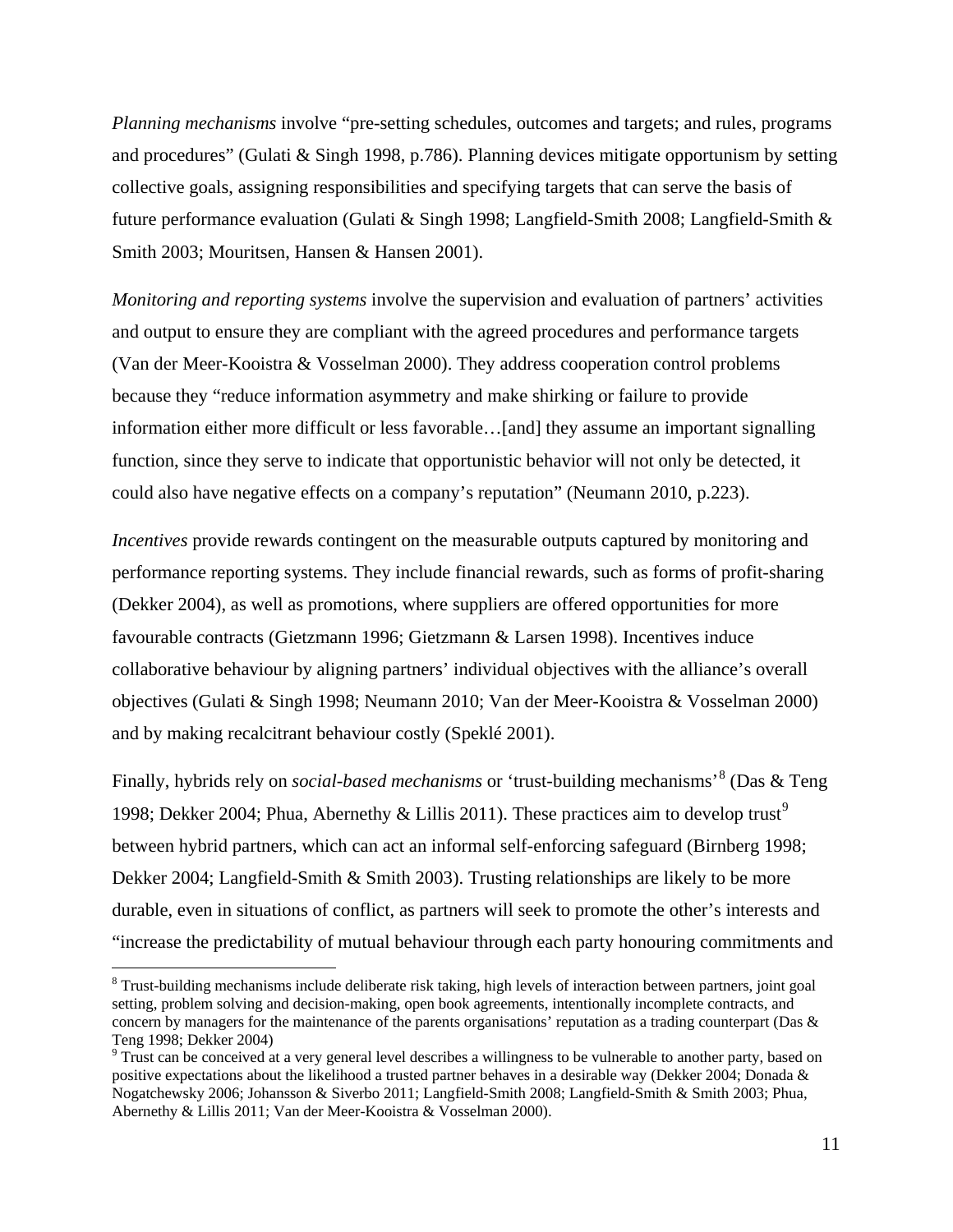allowing partners to deal with unforeseen contingencies in mutually acceptable way" [\(Langfield-](#page-33-3)Smith & Smith 2003, p.284).

#### *Interdependencies in control responses*

Researchers rarely make their assumptions about the relation between hybrid governance structure and embedded MCS explicit. Therefore, to understand the possible nature of the relations between these two control responses we reviewed how existing studies in the interorganisational management control literature have conceptualised the co-existence of hybrid structure and MCS. This review revealed at least three different ways researchers have approached the relation between hybrid governance structure and MCS.

The first way is to approach hybrid structures – or 'inter-organisational relationships' – as the context for the control enacted by MCS. For example [Van der Meer-Kooistra and Vosselman](#page-35-1)  (2000) use hybrid attributes, such as number of potential partners or the degree of symmetry in bargaining power, as explanatory variables to predict variation in 'patterns of control'. Studies using this approach show that embedded MCS vary with elements in their structural context (e.g. [Donada & Nogatchewsky 2006;](#page-32-12) [Langfield-Smith 2008;](#page-33-2) [Langfield-Smith & Smith 2003\)](#page-33-3). However, as this approach tends to overlook the control capacity of the structures themselves, it risks overestimating the role of MCS in addressing cooperation problems. This is likely why researchers have called for a more 'combinative view', advocating for investigations into the simultaneous use multiple control responses [\(Anderson & Dekker 2010;](#page-32-0) [Caglio & Ditillo 2008\)](#page-32-2).

The second approach towards hybrid-MCS relations is the development of typologies of particular combinations of hybrid structure and MCS. For instance, [Speklé '](#page-35-3)s (2001) taxonomy of 'management control system archetypes' specifies distinctive mixes of MCS expected to be used within different types governance modes. This type of approach recognises that control problems are addressed by the combination of *both* governance structure and the embedded MCS (e.g. [Kamminga & Van der Meer-Kooistra 2007;](#page-33-10) [Sartorius & Kirsten 2005;](#page-35-17) [Vosselman 2002\)](#page-35-18). However, it implies that the types embedded MCS are constitutive of the type of hybrid, which

12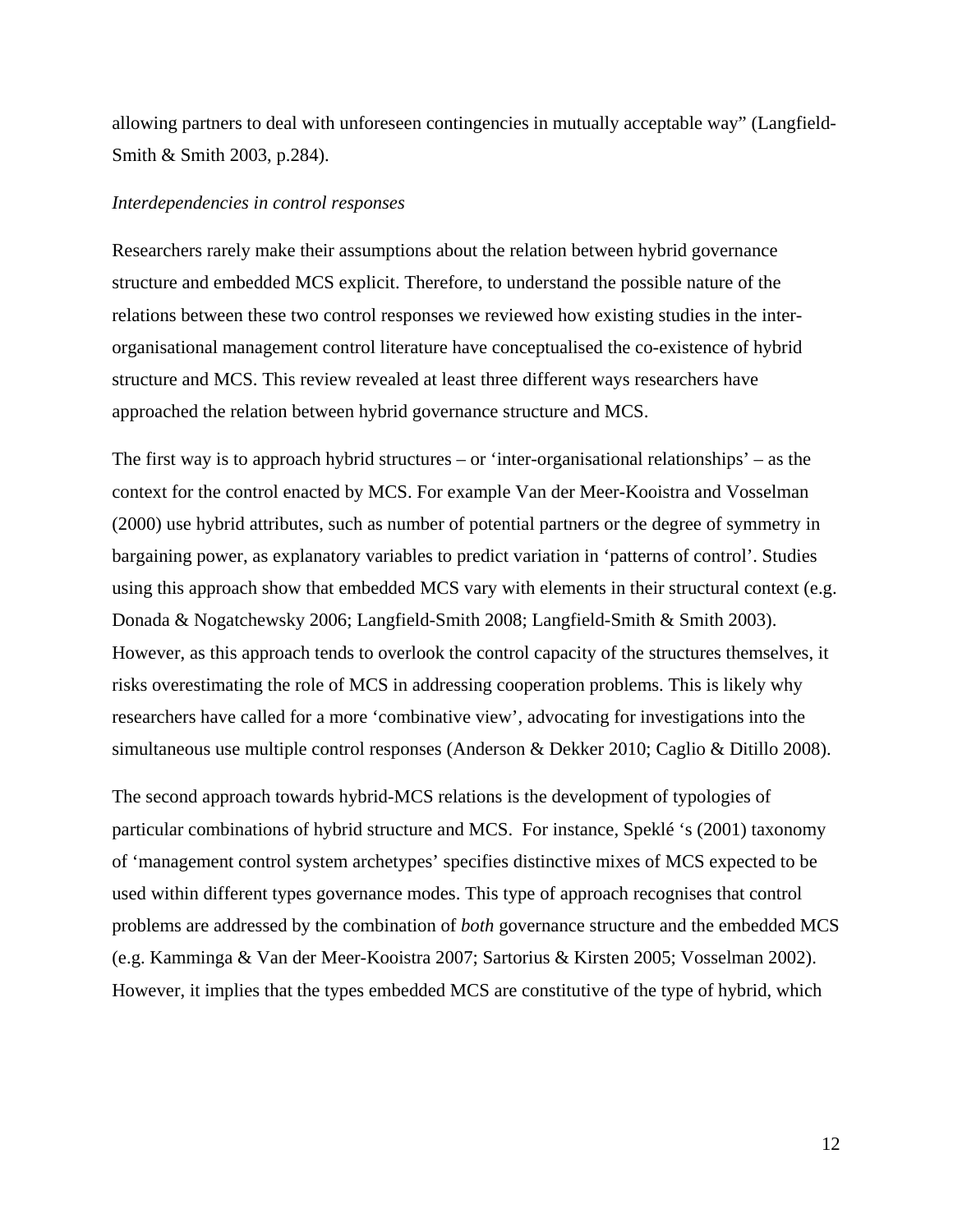appears to collapse what might be separable and distinct control responses into a singular consideration.[10](#page-12-0)

The demarcation between different types of control responses is more evident in a few studies using a third approach, which conceives of MCS as responses to safeguard misalignment in the choice of governance structure<sup>[11](#page-12-1)</sup> [\(Anderson & Dekker 2005;](#page-32-9) [Dekker 2004;](#page-32-3) Johansson & Siverbo [2011;](#page-33-0) [Phua, Abernethy & Lillis 2011\)](#page-34-13). This approach builds on the notion of an 'extended makeor-buy-decision', which is a path-dependent view of control responses that assumes that parties first decide the choice of governance structure and then subsequently the choice of MCS embedded within the arrangement [\(Van der Meer-Kooistra & Vosselman 2000\)](#page-35-1). Under a 'misalignment view', the choice of MCS is framed by the adequacy of the hybrid governance structure to address cooperation hazards presented by a given transaction. Perhaps the best example is [Johansson and Siverbo \(2011\),](#page-33-0) who argue that the intensity of the use of MCS is determined, in part, by the degree of misalignment in the decision to outsource. By analysing outsourcing decisions made by public sector organisations, they demonstrate that in situations when the initial choice to outsource appears misaligned to the level of cooperation hazards there is more intense use of MCS, and also correspondingly that organisations which tend to 'underoutsource' use MCS less intensely. However, as these results were based on an aggregate estimate of outsourcing misalignment (i.e. a single measure for each organisation for all cooperation hazards and transactions), there remains scope to take a more fine-grained approach to examine if MCS are used within a given structure to safeguard for misalignment for particular control problems or sets of transactions. In addition, as there have been few other studies in accounting using this approach there remains substantial scope to explore, besides the level of

<span id="page-12-0"></span> $10$  For example, often variation in the entire hybrid-MCS archetype is predicted using the same transactional variables, implying that each different type of transaction would require its own architecture and MCS configuration. This also would appear to be problematic in explaining how hybrids facilitate more than one type of

<span id="page-12-1"></span>transaction, or for inter-organisational arrangements that change frequently over time.<br><sup>11</sup> Alignment is central to TCE theory, which expects an efficient alignment between the severity of contractual problems and the cost and complexity of alternative governance modes [\(Williamson 1985,](#page-35-0) [1991\)](#page-35-2). Governance structures are expected to converge towards equilibrium in the long-term, however, in assuming bounded rationality of human managers, TCE also accommodates the possibility of misalignment in the short-term [\(Williamson 1985\)](#page-35-0). Governance misalignment may occur either through the selection of a governance structure that does not provide adequate safeguards for relatively high levels of contractual hazard, thus exposing parties to the cost of unmitigated opportunism, or alternatively through the selection of an unnecessarily intensive governance mode for relatively low contractual hazards that introduces the costs of excessive bureaucracy [\(Leiblein, Reuer & Dalsace 2002;](#page-33-4) [Sampson](#page-35-9)  [2004;](#page-35-9) [Williamson 1985\)](#page-35-0).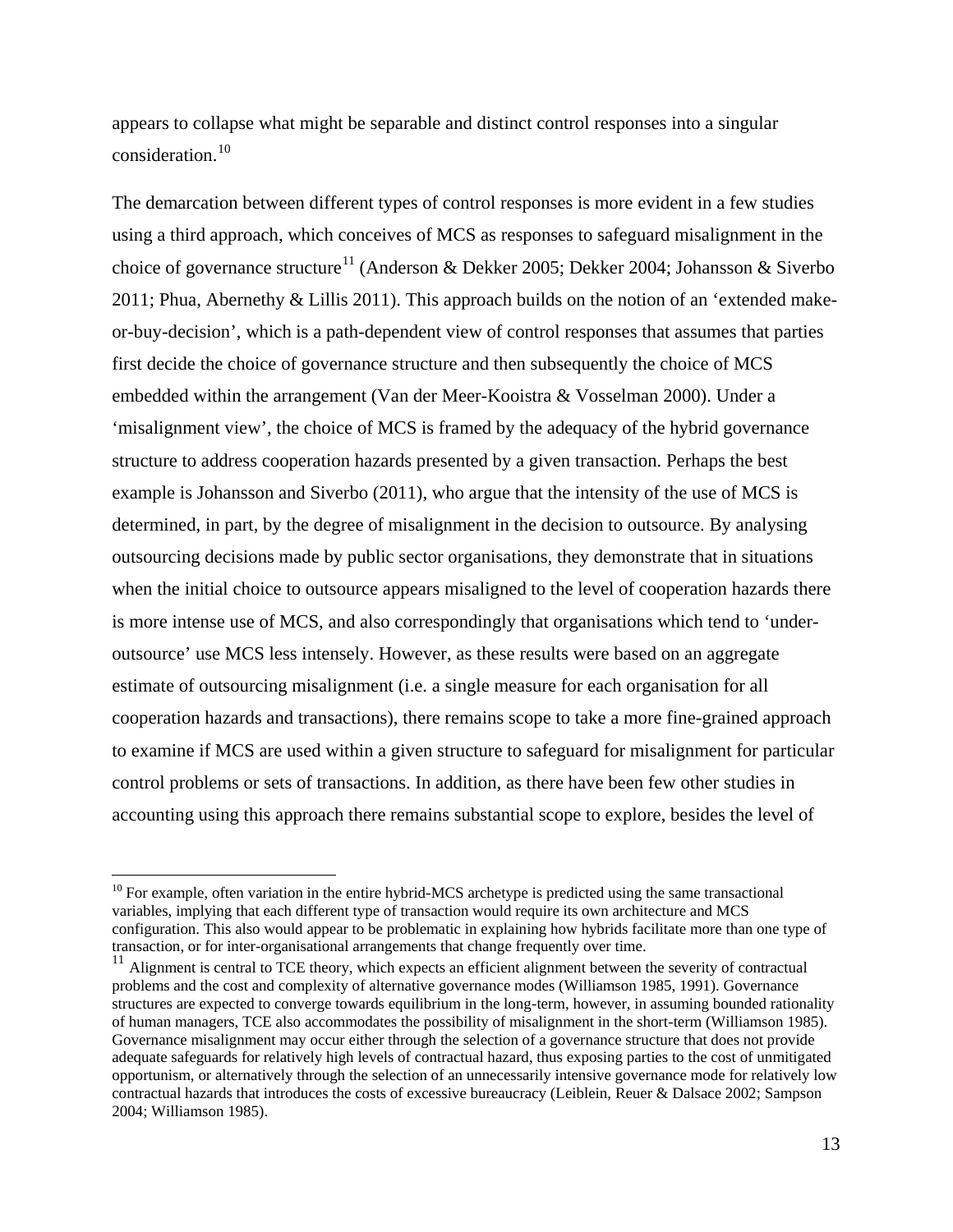intensity, how MCS compensate for hybrid governance structure misalignment and how these interdependencies hold across alternative types of hybrid governance.

#### *Summary*

In inter-firm transactions we can conceive of at least three cooperation control problems that may occur at successive contractual phases, which parties can respond to through at least two types of control responses. The control responses we investigate include the hybrid governance structure, which is characterised by a combination of formalisation, centralisation and relational governance, and embedded MCS including planning, monitoring and reporting systems, incentives and social-based systems. Our empirical analysis will focus on examining whether there are consistent patterns in how these control responses combine to address each of the three cooperation control problems, with a view of assessing how control is enacted by the hybrid governance structure, and the extent to which this structural control capacity influences the design and use of embedded MCS.

## **3. Empirical approach**

In order to explore the how the decision to ally shapes the choice of embedded MCS, we conducted a comparative qualitative case study of two inter-organisational arrangements used to manage inter-organisational R&D exchanges in the Australian cotton industry.

Inter-organisational R&D transactions appear to be a rich site to investigate the management of cooperation control problems. Seen through a TCE lens, the specialised, uncertain traits that are not only inherent, but also desirable attributes of R&D activities, appear to represent the type of complex transactional situations most conducive to cooperation issues [\(Williamson 1979,](#page-35-5) [1985,](#page-35-0) [1991,](#page-35-2) [2010\)](#page-35-19). For example, R&D projects often require researchers to possess highly specialised knowledge, expertise, and equipment that cannot be easily transferred to other activities [\(Ditillo](#page-32-13)  2004); they are characteristically unpredictable, and difficult to observe and monitor [\(Abernethy](#page-32-14)  [& Brownell 1997;](#page-32-14) [Davila 2000\)](#page-32-15); and they often are non-recurring and idiosyncratic [\(Jørgensen &](#page-33-13)  Messner 2010).

The intent of the multiple case study approach is to enable theory development [\(Creswell 2007;](#page-32-16) [Eisenhardt & Graebner 2007;](#page-33-14) [Yin 2003\)](#page-35-20) by studying whether discernible patterns between the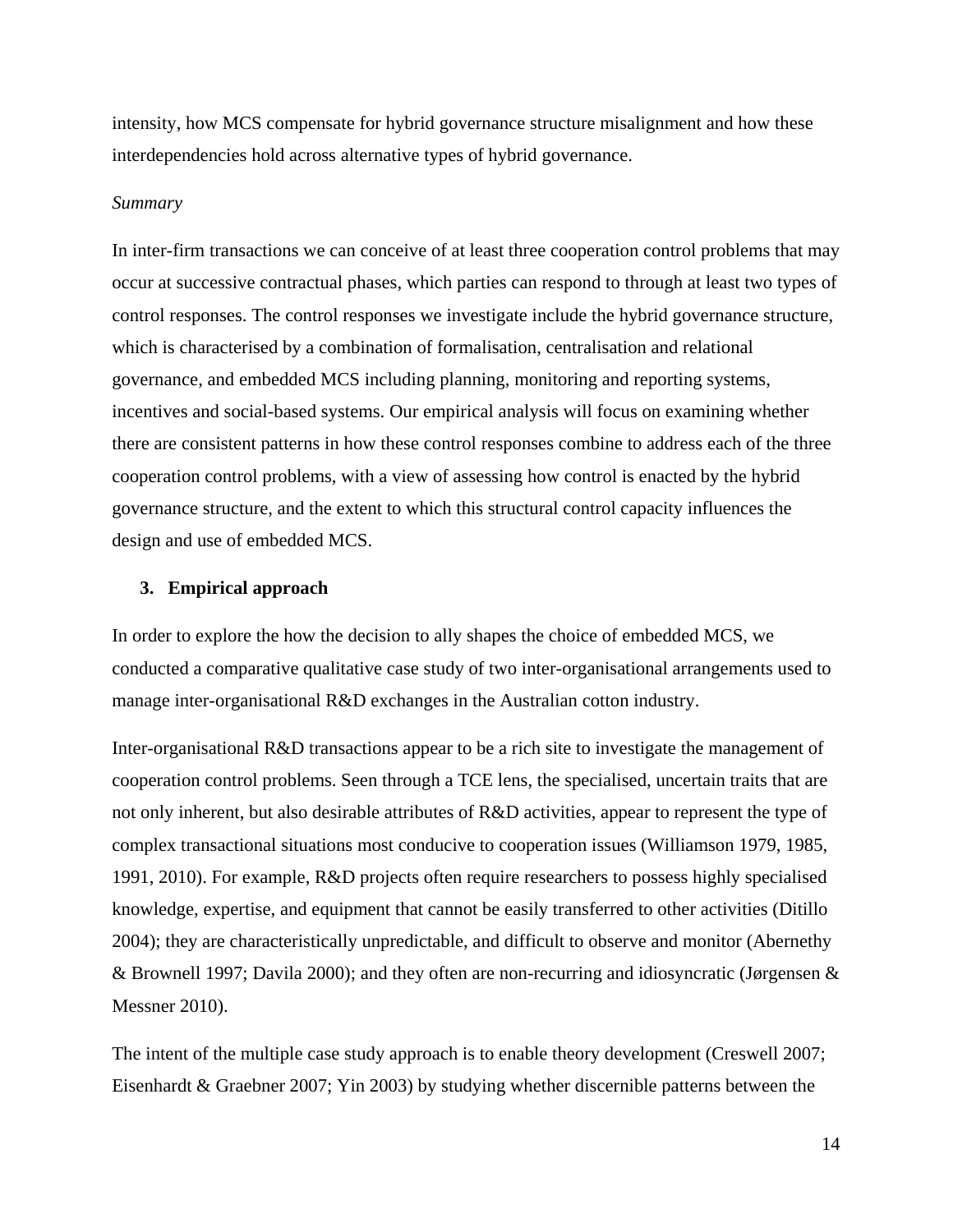three cooperation control problems, hybrid structural characteristics and embedded MCS held consistently across the two cases.[12](#page-14-0) These two cases are the Cotton Research and Development Corporation (CRDC) and the Cotton Cooperative Research Centre (Cotton CRC). These pair of cases provides a natural experiment to examine the implications of hybrid variation. While they represent different hybrid governance structures – the CRDC operates as a subcontracting arrangement while the Cotton CRC is an equity-based joint venture - they share similar institutional and operating environments. Both arrangements were established in the early 1990s through federal government programs, with similar mandates to invest collective pools of resources into R&D projects that will benefit the Australian cotton industry. Both also are headquartered in the same regional location in one of the primary cotton growing regions and close to the Australia Cotton Research Institute (ACRI) – a facility that houses scientists who specialise in cotton-related disciplines from various public science institutions. Both the Cotton CRC and CRDC operate by concurrently funding several hundred short-term project contracts, and make the outcomes publically available to grower and community end users. Both have invested heavily in production-related R&D since their inception, which has been conducted by a similar pool of cotton-specialist research providers. Furthermore, over time, both entities have diversified their research programs into environmental, economic and social science research, contracting with a broader range of providers who do not necessarily have prior experience in cotton R&D.

The study's primary data source was a collection of 64 interviews with members of the organisations involved in the CRDC or Cotton CRC (see Table 3). These included members of the central entities, the industry peak body, research provider organisations, commercial cotton organisations and members of the broader research extension network servicing the industry (see Table 4).

## <INSERT TABLE 3 AND TABLE 4 ABOUT HERE>

<span id="page-14-0"></span><sup>&</sup>lt;sup>12</sup> Each 'case' is a distinct inter-organisational arrangement that facilitates R&D exchanges. At the centre of each case is an entity that administers these exchanges; however, the case study also includes the relevant exchange parties. These parties include the commercial or government parties who provide funds or financial resources ('R&D funders'); science-based research organisations who conduct research activities ('R&D providers'), and other organisations that mediate the exchange (e.g. advisory bodies).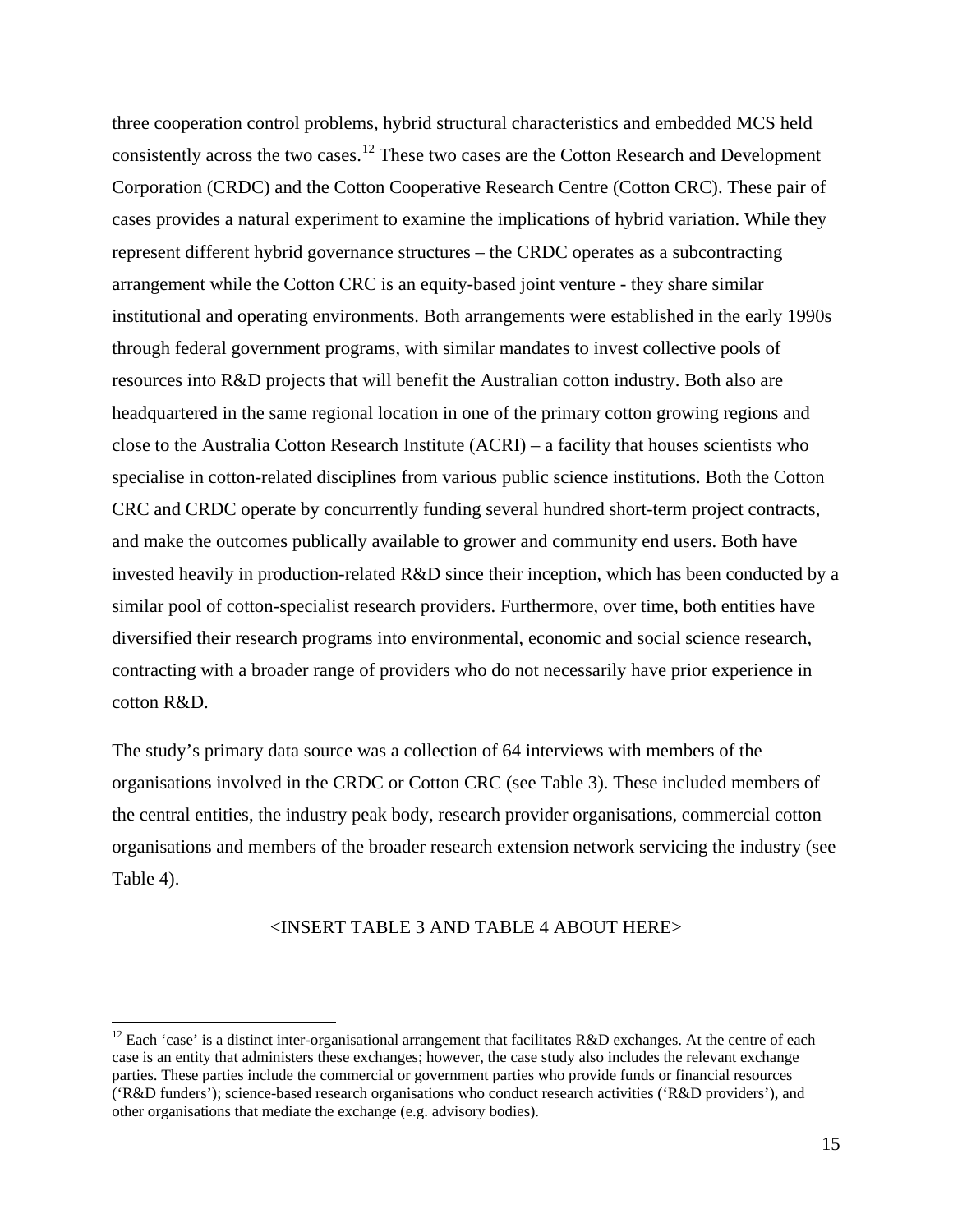The interview data was combined with observational data gathered through 11 site visits and field trips over two years (see [Table 5\)](#page-40-0). These provided opportunities to observe the activities involved in the conduct, contracting and dissemination of R&D within the industry, how certain management processes occurred and how different organisational members behaved and interacted with one another.

## <INSERT TABLE 5 ABOUT HERE>

In addition, throughout this period we gathered a substantial amount of archival documentation (see [Table 6\)](#page-40-1). Some of these documents provided background information about the industry. Others, such as strategic plans, provided detailed information about the nature of R&D exchanges. Finally, the annual reports, annual plans, internal management documents and statutory governance documents were directly relevant for understanding the design of the control structures and mechanisms of the arrangements.

## <INSERT TABLE 6 ABOUT HERE>

The development of theoretical implications from the data followed an abductive approach<sup>[13](#page-15-0)</sup> [\(Peirce 1960\)](#page-34-14) involving the 'systematic combining'[\(Dubois & Gadde 2002\)](#page-33-15) of the case material and conceptual framework through multiple rounds of data collection and analysis<sup>14</sup>. The intent of these successive phases, which iterated between making empirical observations and drawing on explanations from existing concepts, was to achieve a 'matching' of theory and reality in order to develop and refine the existing theoretical frameworks [\(Dubois & Gadde 2002;](#page-33-15) [Eisenhardt 1989\)](#page-33-16).

Our theoretical insights about the inter-dependencies of control responses emerged from three successive strategies in the data analysis. The first strategy was descriptive, where we coded, collated and combined the data and developed standalone accounts of the each case's operating

<span id="page-15-0"></span><sup>&</sup>lt;sup>13</sup> Whereas deductive approaches develop theory *a priori* based upon premises from existing literature, and inductive approaches develop theory from empirical observations, abductive approaches start with the observation of a surprising phenomenon, followed by the application and refinement of existing theory, to explain what has been<br>observed (Blaikie 1993, 2010; Bryman 2004; Dubois & Gadde 2002; Modell 2005; Patton 2002).

<span id="page-15-1"></span><sup>&</sup>lt;sup>14</sup> The research began with an initial familiarisation of the R&D management literature and the cotton industry setting. This was followed by a more extensive period of data collection and initial data analysis. This informed the selection and development of the TCE framing of the study, which was then followed by another smaller round of data collection and more extensive data analysis, refinement of the theoretical framework and the development of theoretical implications.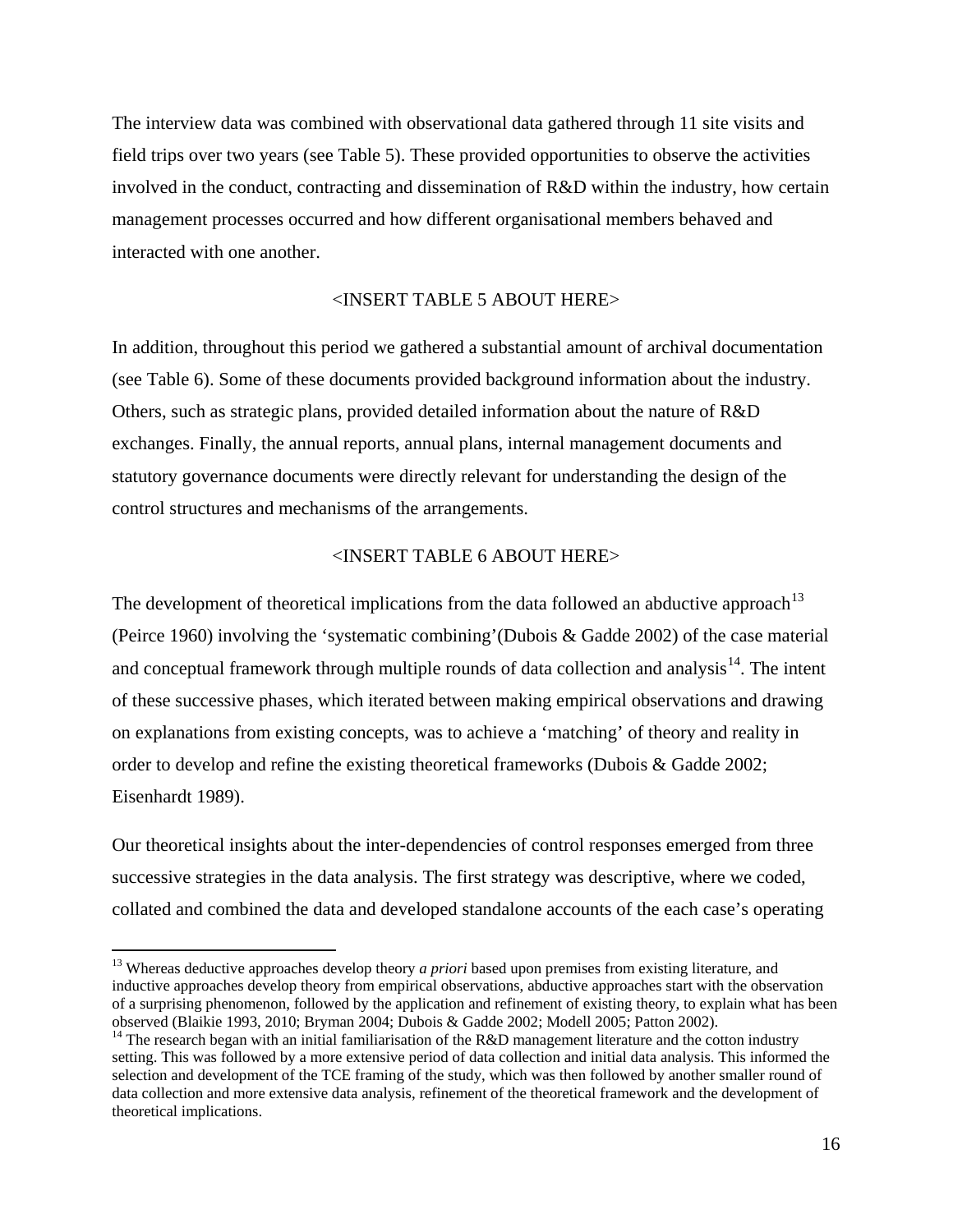context, problems and control responses. The second strategy assessed the control solving capacity of each case's hybrid structures and MCS. This involved a process of 'patternmatching' [\(Eisenhardt 1989;](#page-33-16) [Miles & Hubermann 1994;](#page-34-17) [Patton 2002;](#page-34-16) [Saldaña 2013\)](#page-34-18), where we looked for evidence of the three cooperation control problems in each case, and then assessed the adequacy of the hybrid governance structure and MCS control responses (a detailed description of this strategy is outlined in the Appendix). Finally, the third strategy aimed to discern consistent cross-case patterns in the relations between hybrid structure and MCS. This was achieved using a process of 'forced comparison' [\(Eisenhardt 1989\)](#page-33-16) of the two cases. Initially cross-case comparisons were descriptive, for example, seeking to compare the types of MCS or structures. These comparisons then became more explanatory, seeking differences and similarities in patterns of relations, between the reliance on MCS and hybrid structures at different stages of contracting and in relation to different transaction types.

In the following sections we present the results of each of these three data analysis strategies. In Section 4 we present the summary descriptions of the hybrid structure and embedded MCS of the two cases (first strategy), as well as an explanation of how these control responses addressed each of the three cooperation problems (second strategy). Then in Section 5, we discuss the results and theoretical implications of cross-case analysis of hybrid structure-MCS relations (third strategy).

## **4. Case findings**

Our empirical results show that despite similarity in their operating contexts, the two arrangements comprise different and distinct combinations of control responses to address each of the cooperation control problems, characterised by varying structural dimensions, structurewide MCS and project-level MCS. The CRDC and Cotton CRC's structural characteristics and embedded MCS are summarised in TABLE 7 below.

## < INSERT TABLE 7 ABOUT HERE>

The CRDC is one of 15 Rural Development Corporations (RDCs) established in 1989 under Commonwealth statute to invest in R&D on behalf of Australian agricultural producers and the Australian Government. It can be classified as a subcontracting arrangement as the central entity acts as an intermediary by allocating mandatory grower levies and matched-government funding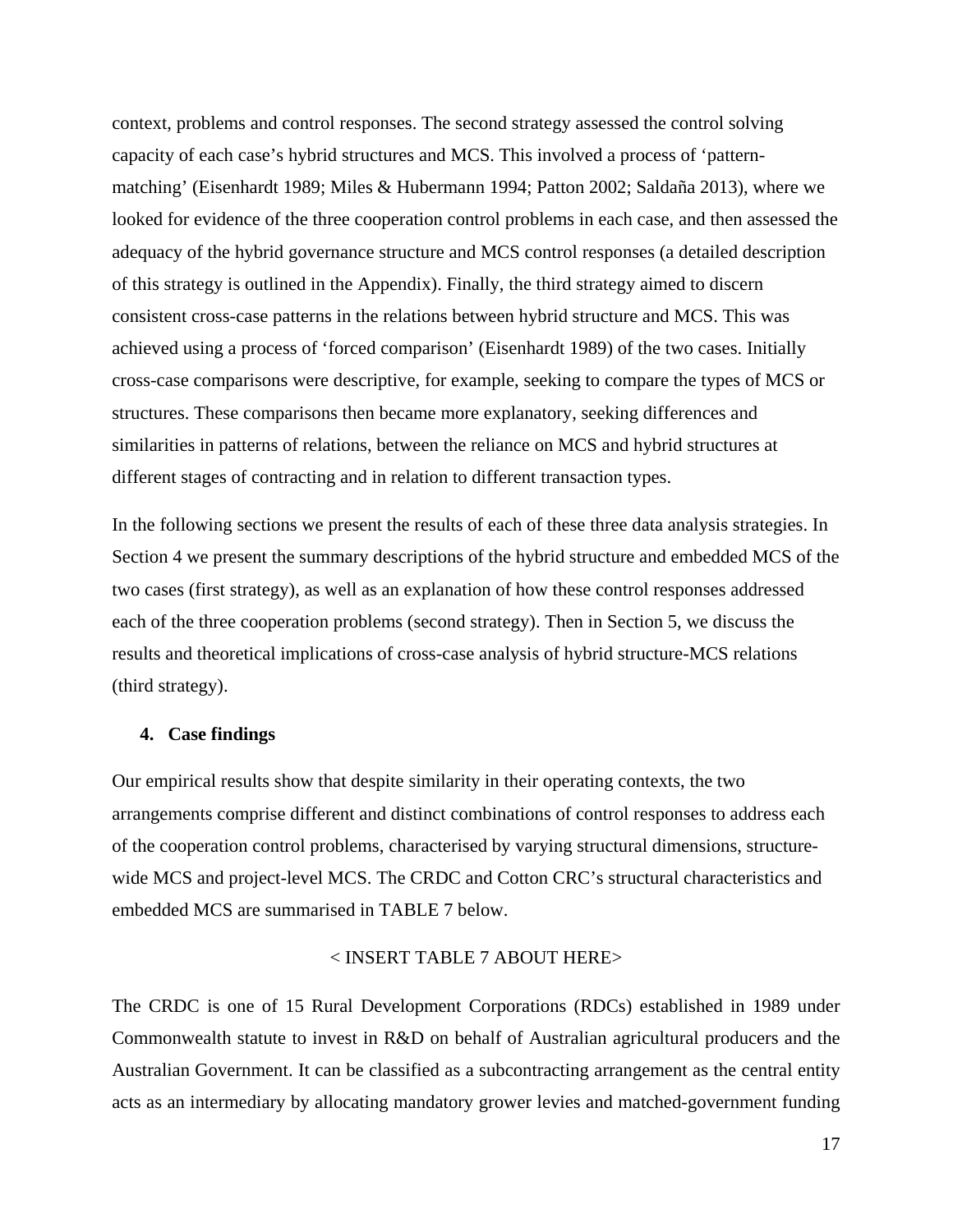towards projects conducted by external research providers. It is designed to continue in perpetuity, with its variable levy funding dependent on the annual level of cotton production.<sup>[15](#page-17-0)</sup>

## <INSERT FIGURE 2 ABOUT HERE>

The CRDC's structure exhibits several characteristics of a market-like hybrid. As depicted in Figure 2, the CRDC relies on formal contractual relations that are completely mediated through the central entity. This vertical set of relations are highly formalised, with the use of long-term associational agreements with bodies representing grower and government funders, and use of short-term, arm's length exchange contracts directly with individual external research providers. While there is high centralisation of investment decisions about the collective pool of funding, all parties involved with the CRDC remain highly autonomous. In particular, R&D providers retain high levels of discretion in the use of their own resources and how they operate to deliver contractual project outcomes.

The Cotton CRC was established in 1993 under the federal CRC program which provided the initial funds for the formation of a collaborative R&D joint venture between government, public research agencies and universities, industry-related bodies and commercial cotton organisations. Under the CRC program rules, each CRC entity has a limited life of seven years to achieve certain objectives; however, the Cotton CRC has been renewed twice, in effect creating three Cotton CRCs that ran consecutively until 2012. It can be can be classified as an equity-based alliance as partner organisations contribute cash, in-kind and capital to a joint-venture entity that administers resources towards R&D project activities conducted by either partner providers or third party research contractors.

#### <INSERT FIGURE 3 ABOUT HERE>

As a joint venture, the Cotton CRC has several hallmarks of a hierarchy-like hybrid. There is detailed ex-ante formalisation of resource contributions, operations activities and outputs in associational and exchange contracts between all contributing partners. There is moderate centralisation of property and investment decision rights within the separate jointly owned entity;

<span id="page-17-0"></span><sup>&</sup>lt;sup>15</sup> The grower levy is based on actual cotton production, which is highly variable, depending on the availability of water within catchment. Because the government levy matches the grower contributions, the bulk of the CRDC revenue stream is seasonal, tied closely to patterns of rainfall and cotton production.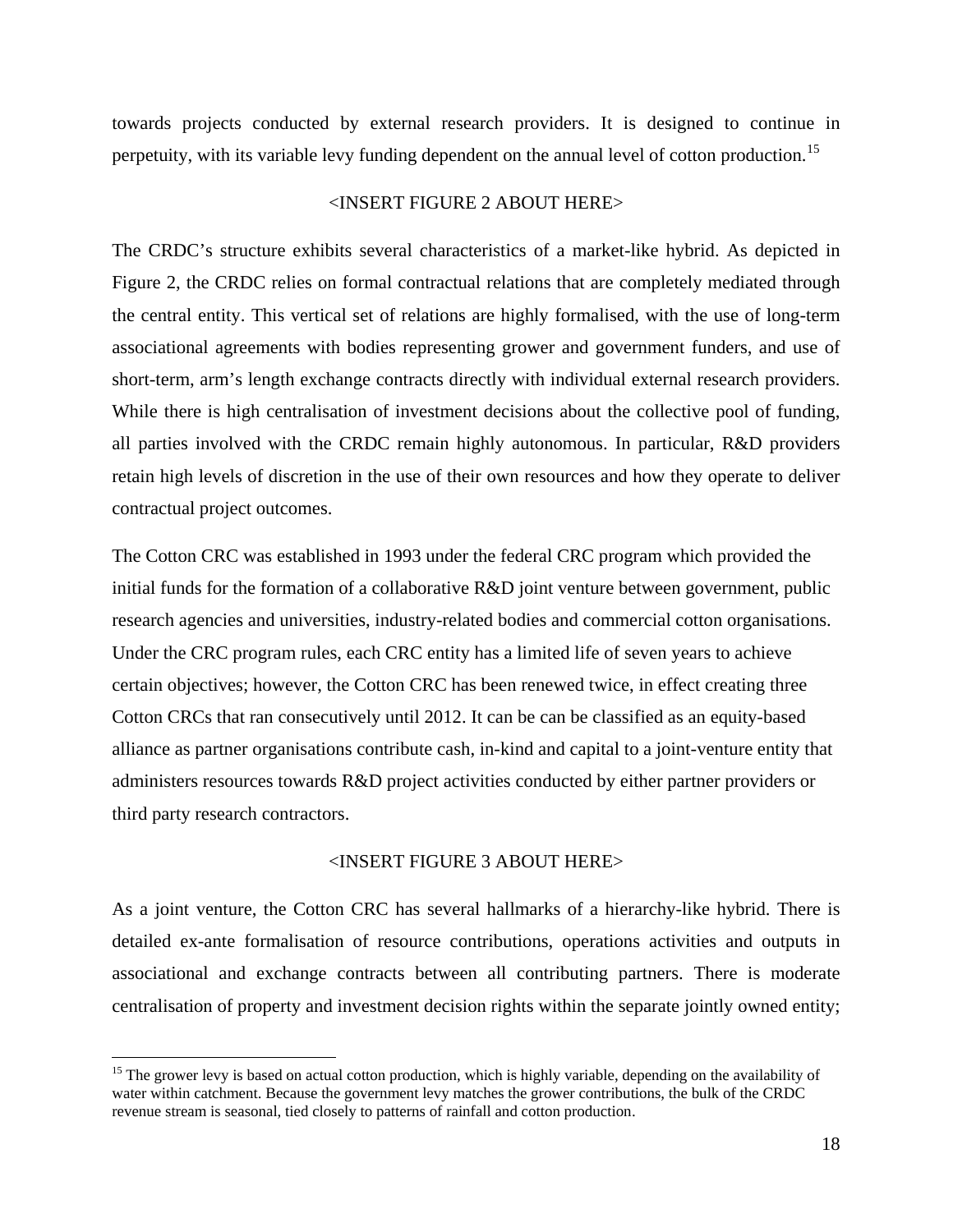even though property rights shift to the central entity, partner organisations have substantial input into the decisions regarding how their resource contributions are allocated to different R&D activities. There is high centralisation of rights to control, as central managers are granted high levels of authority to monitor and direct the activities of individuals within provider organisations. Also, as depicted in Figure 3, the formal contract relations sit within a broader lateral network of close relational ties between partner organisations, which are not necessarily mediated by CRC entity.

In summary, despite the similarity of their operating and institutional contexts, the CRDC and Cotton represent two contrasting types of hybrid governance, each characterised by a different combination of structural dimensions. As will be explored below, this variation in hybrid structure, when combined with different embedded MCS, give each inter-organisational arrangement varying capacities to address each of the three cooperation control problems.

## *Control responses to cooperation problems in the CRDC*

Figure 4 summarises the empirical findings about the CRDC's control responses to the three cooperation control problems.

## <INSERT FIGURE 4 ABOUT HERE>

As is shown in the left column, there appears to be significant potential for negotiation problems in the CRDC due to the diversity of its funding constituents<sup>[16](#page-18-0)</sup> and external research providers. Also, its fluctuating resource availability shortens the likely pay-off period for providers' investments in cotton-R&D specialisation to the length of the current project contract.<sup>[17](#page-18-1)</sup> Negotiation problems appear to be addressed through the CRDC's sub-contracting structure, as the high centralisation of investment decisions to the Board of Directors enables the separation and mediation of the funder and provider exchange parties' interests. This is accomplished by using different MCS to reduce negotiation issues on either side of the transaction. Funder-based issues appear to be reduced through efforts to develop long-term collective expectations through the creation of a single investment fund, the appointment of funder-representative bodies,

<sup>&</sup>lt;sup>16</sup> This includes up to 1400 cotton growers expecting industry-relevant R&D and Australian taxpayers expecting a

<span id="page-18-1"></span><span id="page-18-0"></span><sup>&#</sup>x27;public good'. <sup>17</sup> This is in contrast, for example, with projects funded in a more stable environment, where providers may be able to expect - with greater certainty - the opportunity to use specialised assets on future contracts.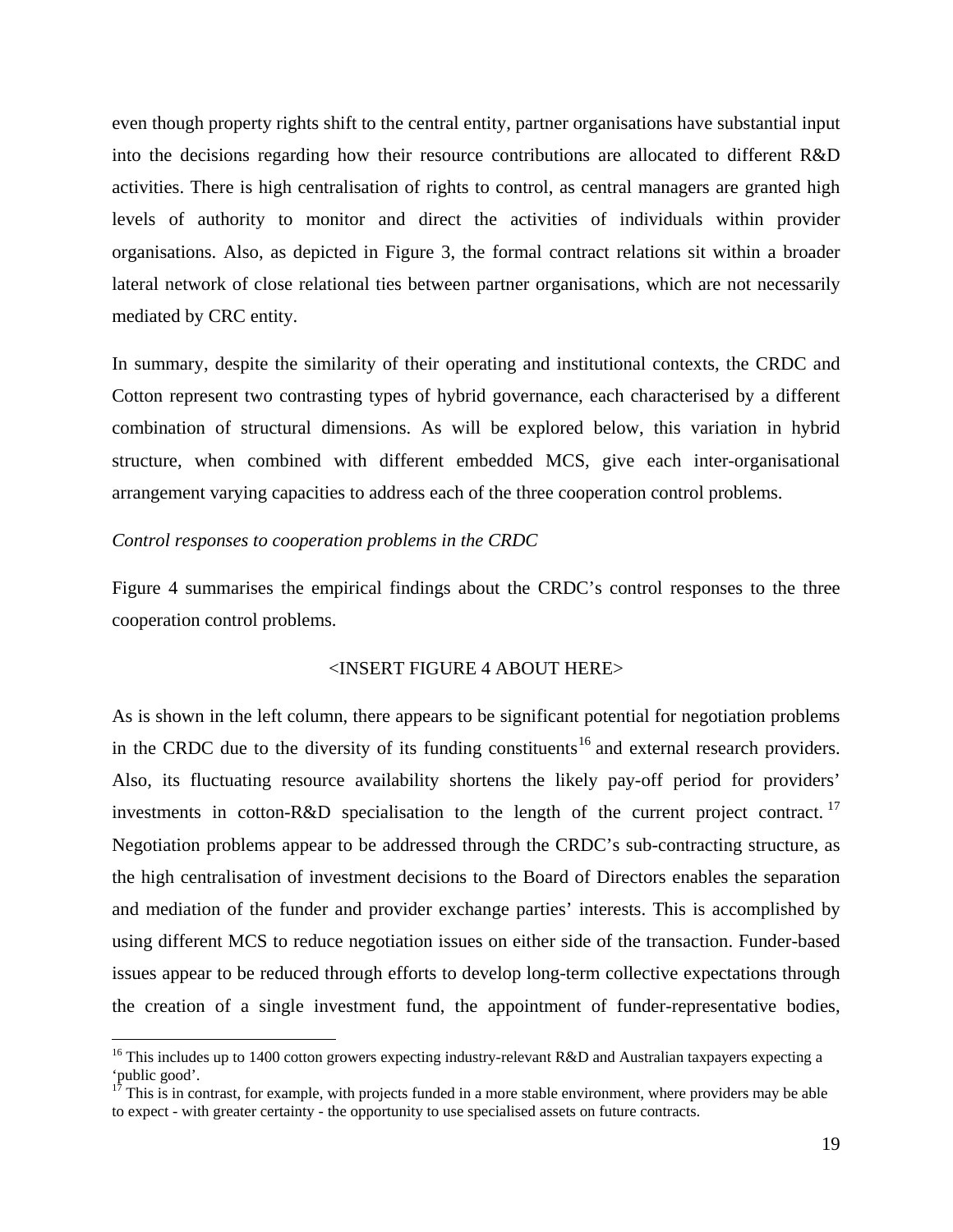involvement of grower representatives in development of strategic plan and evaluation of project proposals. In comparison provider-based issues are reduced through facilitating market-like competition amongst providers, through open-calls and proposal processes that boosts number and diversity of applicants, annual decision-making processes and use of short-term contracts. The Board, supported by Program Managers, then has authority to make independent investment decisions that generally satisfy the parties but also ensure alignment to the long-term priorities of the CRDC itself.

The middle column of Figure 4 shows that making inappropriate selection decisions are a salient concern at the CRDC because of information asymmetry gaps between decision-makers and research providers. These are potentially amplified by the turnover of independent Board of Directors and arms' length relations with providers. Furthermore, decisions appear to occur in more complex scenarios, created by the perpetual nature of the CRDC, the fluctuating resource availability, the emergent process of operationalising open-ended long-term strategies, and the diversity of its project applications. To minimise the risk of poor investment decisions, the CRDC Board relies on intensive annual operational planning, including a two-stage preinvestment project screening process. This process enables the collection and consideration of information supplied by providers; the evaluation of proposals by experienced Program Managers and panel members; relative portfolio-based comparisons of individual projects; and, development of standardised short-term project agreements, which provide contractual recourse for misrepresentation.

Finally, the CRDC funders ensure contract compliance by holding the CRDC Board accountable for the monitoring and delivery of R&D outcomes as specified in quarterly and annual reports. The Board, in turn monitor research providers through dedicated Program Managers, who review regular project progress reports that account for the achievement key performance indicators specified in exchange contracts. However, compliance concerns within the CRDC are also relatively modest due to the broader incentives for providers to act cooperatively by make nonfulfilment costly. For example progress report evaluations are tied to conditional project payments and contract renewal incentives motivate providers to deliver funder-relevant outcomes.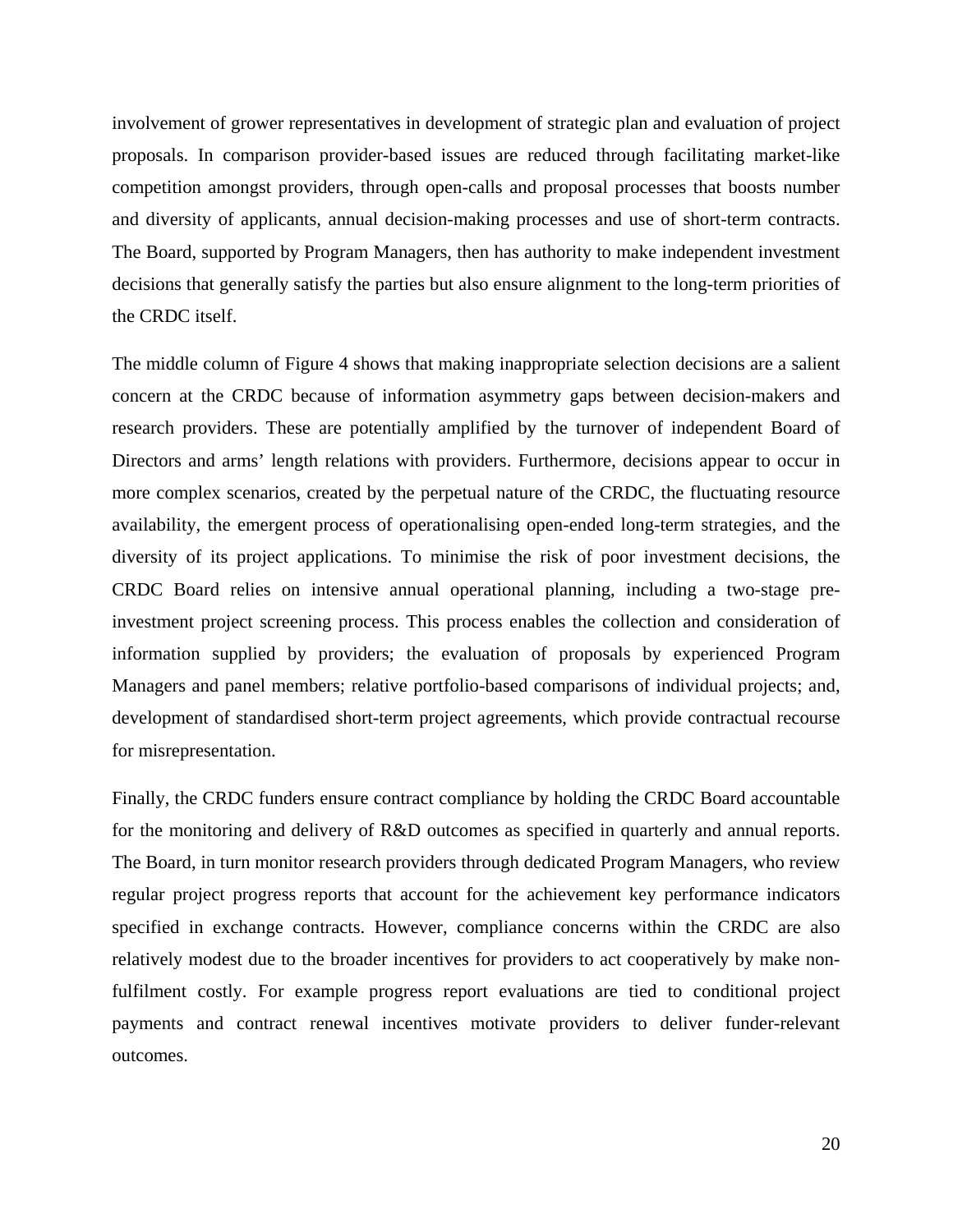*Control responses to cooperation problems in the Cotton CRC*

Figure 5 summarises the Cotton CRC's control responses to the three cooperation control problems.

## <INSERT FIGURE 5 ABOUT HERE>

Given the diversity of party interests, the specialised nature of the projects and the low likelihood of transactional recurrence, it would seem likely that parties within the Cotton CRC would experience substantial negotiation problems. Despite these factors, many negotiation issues appear to be mitigated by the structural features of the CRC arrangement. As described in the left column of Figure 5, the co-contribution funding model creates lateral symmetrical relations between all participating organisations and ensures that they have a substantial equity and relational stake tied to the achievement of the collective goals. In addition, the collective planning of associational and exchange contracts enhances partners' commitment to joint goals and also enables the allocation of specific operational activities. The involvement of providers in planning enables early negotiation of R&D outcomes that are both end-user relevant and scientifically feasible and valuable. The formal Agreements determine the parameters for project investment decisions, which bounds later negotiations once the Cotton CRC commences operation. Finally, any in-process negotiation problems are alleviated by the centralisation of residual investment decisions to members of company management team (CMT).

The middle column shows that selection issues are relatively moderate because most projects are conducted by providers who are participating organisations. These scientific organisations have an equity stake in the achievement of collective goals and have less incentive to misrepresent. Their participation in decision making also minimises information asymmetry between the entity and prospective researchers. Also, the risk of poor selection decisions is mitigated by the detail and finite timeframe of the requirements of the Agreements, the use of the standard project evaluation criteria and collective evaluations conducted by the entire CMT.

Out of the three cooperation problems, concerns about ex post compliance (the right column) are the most significant in the Cotton CRC. This is because of the specificity of the associationallevel contractual obligations and the time pressure induced by its limited life. Although this does not necessarily increase the chance of ex post contingencies occurring, it creates a lower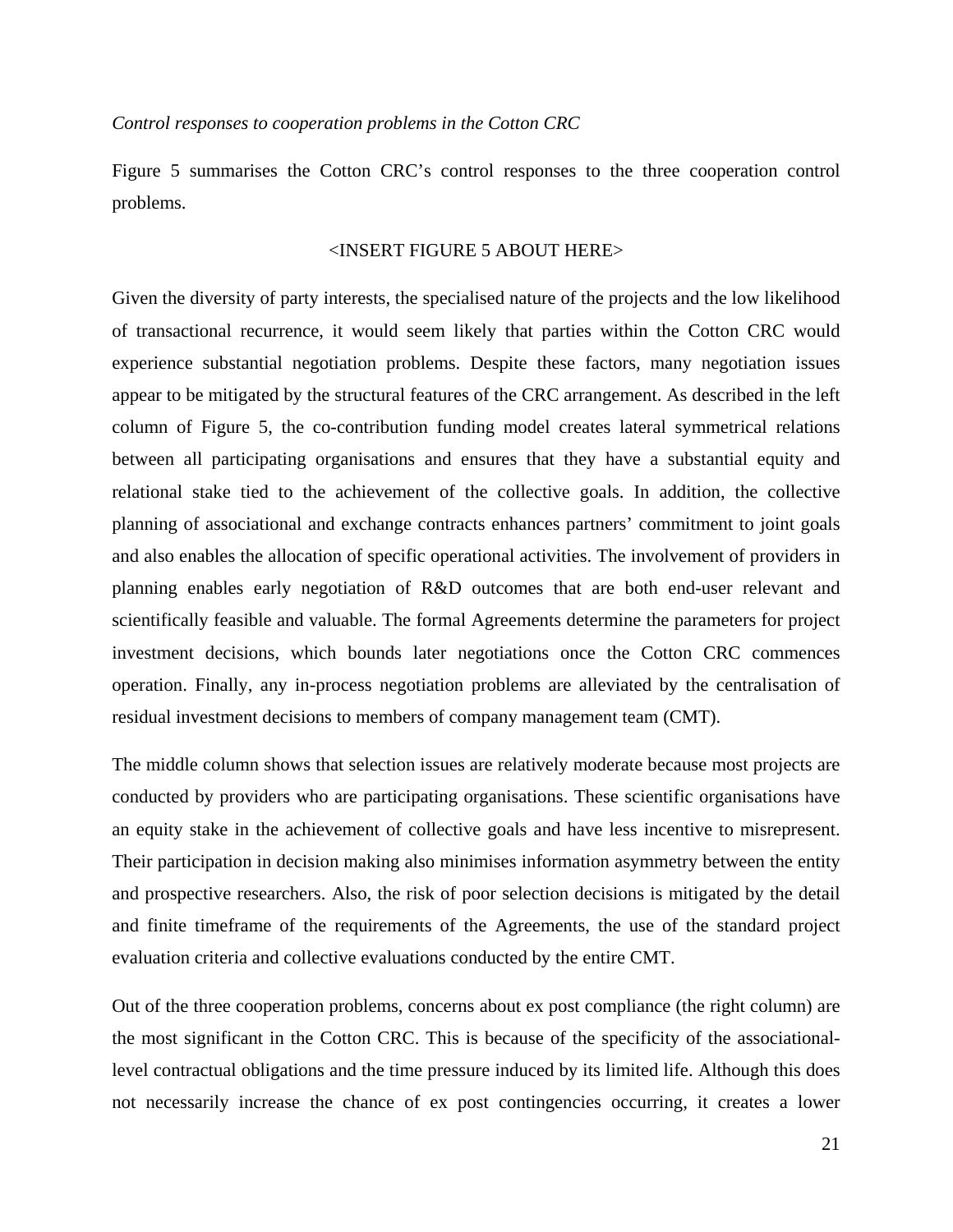tolerance of variability and increases the cost of ex post uncertainties. There is a concerted effort to manage these concerns through intense use of monitoring and reporting systems. For example, at a project level, R&D activities and outcomes are monitored through six monthly progress reporting, monthly management by exception reviews by the entire CMT, and direct, yet informal project supervision by Program Leaders. Centre-level outcomes are then monitored through quarterly financial reporting and annual reporting, bi-annual updates to partners, the use of an internal monitoring and evaluation system, and three external consultant reviews during the life-cycle of each CRC. The Cotton CRC also relies on the use of relational governance and a shared sense of joint ownership by providers to mitigate ex post compliance concerns. For example, it invests in regular workshops and conferences to bring together different providers and end users, in an attempt to socialise researchers to understand the value of collaboration towards collective goals and the relevance of commercial R&D outcomes.

#### **5. Cross-case analysis and discussion**

The individual case findings reveal how each inter-organisational arrangement addresses three different cooperation control problems through combinations of its hybrid governance structure and embedded MCS. In this section we analyse the cross-case patterns of these relations to return to the two research questions: first, how control is enacted at a structural level by alternative hybrid governance structures; and second, how alternative hybrid governance structures influence the design and operation of embedded MCS?

## *The control capacity of alternative hybrid governance structures*

Our case findings align with broader economic literature [\(Grandori & Soda 1995;](#page-33-6) [Ménard 2004,](#page-34-1) [2013\)](#page-34-2), in revealing the variation in structural characteristics of different hybrid governance structures. The more 'market-like' flexible subcontracting model relies on standardised shortterm contracts, supplier-competition, decentralised monitoring, renewal incentives, and arm's length relations with suppliers; whereas the more 'hierarchy-like' equity-based alliance bounds partners through equity commitments and relies on high levels of ex ante formalisation, high centralisation of monitoring and control, and strong lateral relational ties between parties. These results show that different hybrid governance structures do not constitute equivalent inter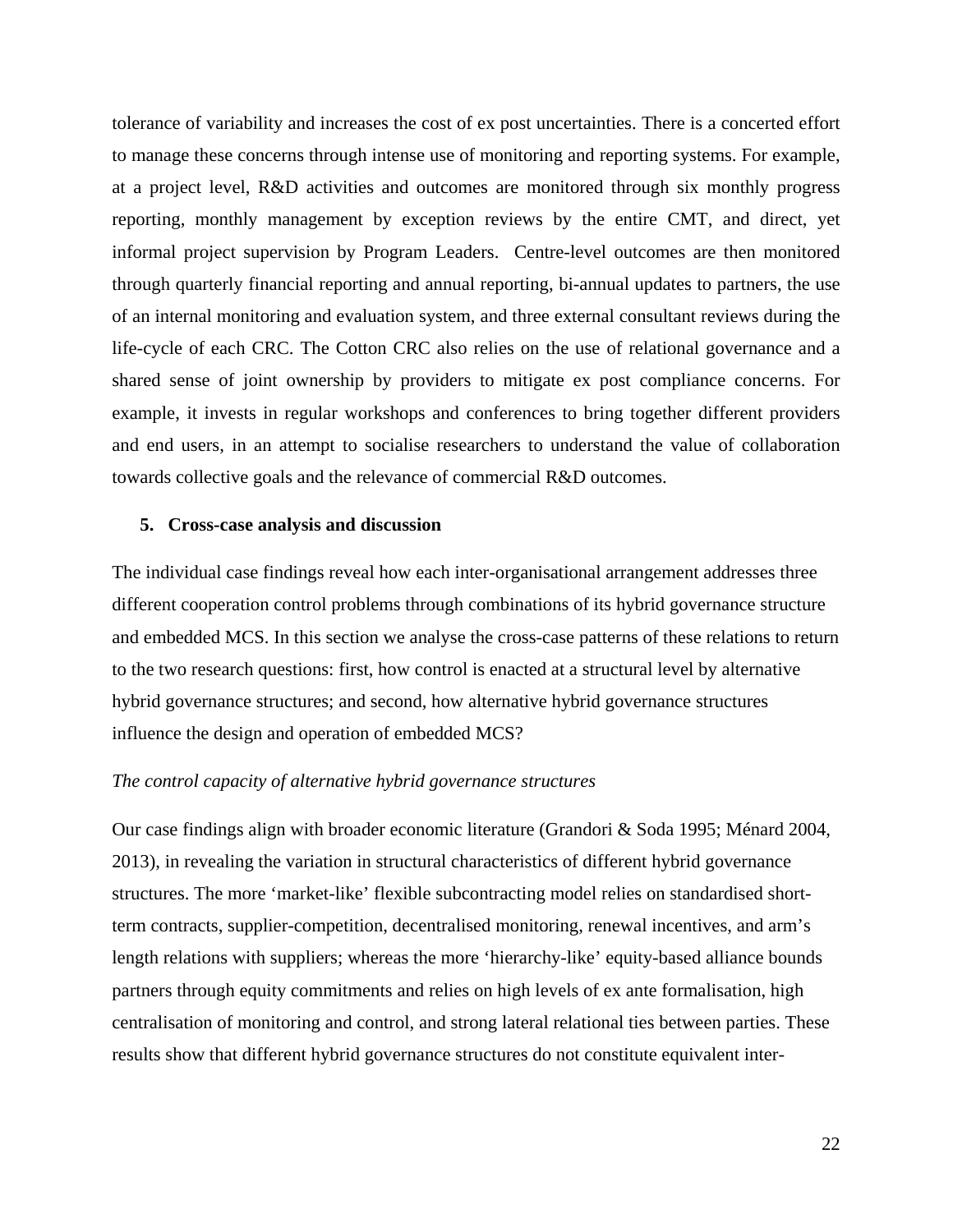organisational relationships; rather they constitute structurally distinct organisational configurations for managing inter-organisational exchanges.

Our results also reveal that structural characteristics of alternative hybrid governance are a significant source of management control in addressing cooperation control problems. The relative strength of hierarchy-like hybrids is their ability to create alignment between a diverse set of organisational parties towards a collective goal, through a combination of high formalisation, high centralisation of property rights, and intense, lateral relational governance between a selective group of parties. In addition, the specificity of ex ante formalisation, involvement of provider parties, and centralisation of the rights to control, also give hierarchylike hybrids an information advantage. This is because individuals responsible for decisionmaking and control have the high levels of expertise that reduce exploitable information asymmetries. Market-like hybrids, by comparison, rely on a combination of supplier competition and incentive intensity, which are created by vertical relational governance, high centralisation of property and investment rights, and short-term exchange formalisation. Buyers can switch to alternative parties if providers attempt to engage in hold-up, misrepresent, or sub-optimise on any single transaction.

Therefore, the type of hybrid is significant as different hybrid governance structures, characterised by different combinations of structural characteristics, will have alternative ways of addressing cooperation control problems. Furthermore, the variation in hybrid governance structures is significant as the nature of the hybrid structure as a 'first-order' control response will likely influence the imperatives for MCS control responses embedded within the structure. We can conceptualise the structural characteristics of inter-organisational arrangements – like the structural characteristics of traditional hierarchies – as both a *source* of management control and a *context* for management control [\(Fisher 1995;](#page-33-17) [Flamholtz 1983,](#page-33-18) [1996;](#page-33-19) [Flamholtz, Das & Tsui](#page-33-20)  [1985;](#page-33-20) [Merchant & Van der Stede 2007\)](#page-34-19).

## *Differentiating between alternative hybrid-MCS relations*

Our results show that within each arrangement, the three different control problems were addressed by various combinations of hybrid structure and embedded MCS. The embedded MCS comprised of various mechanisms with varying degrees of scope: some mechanisms, such as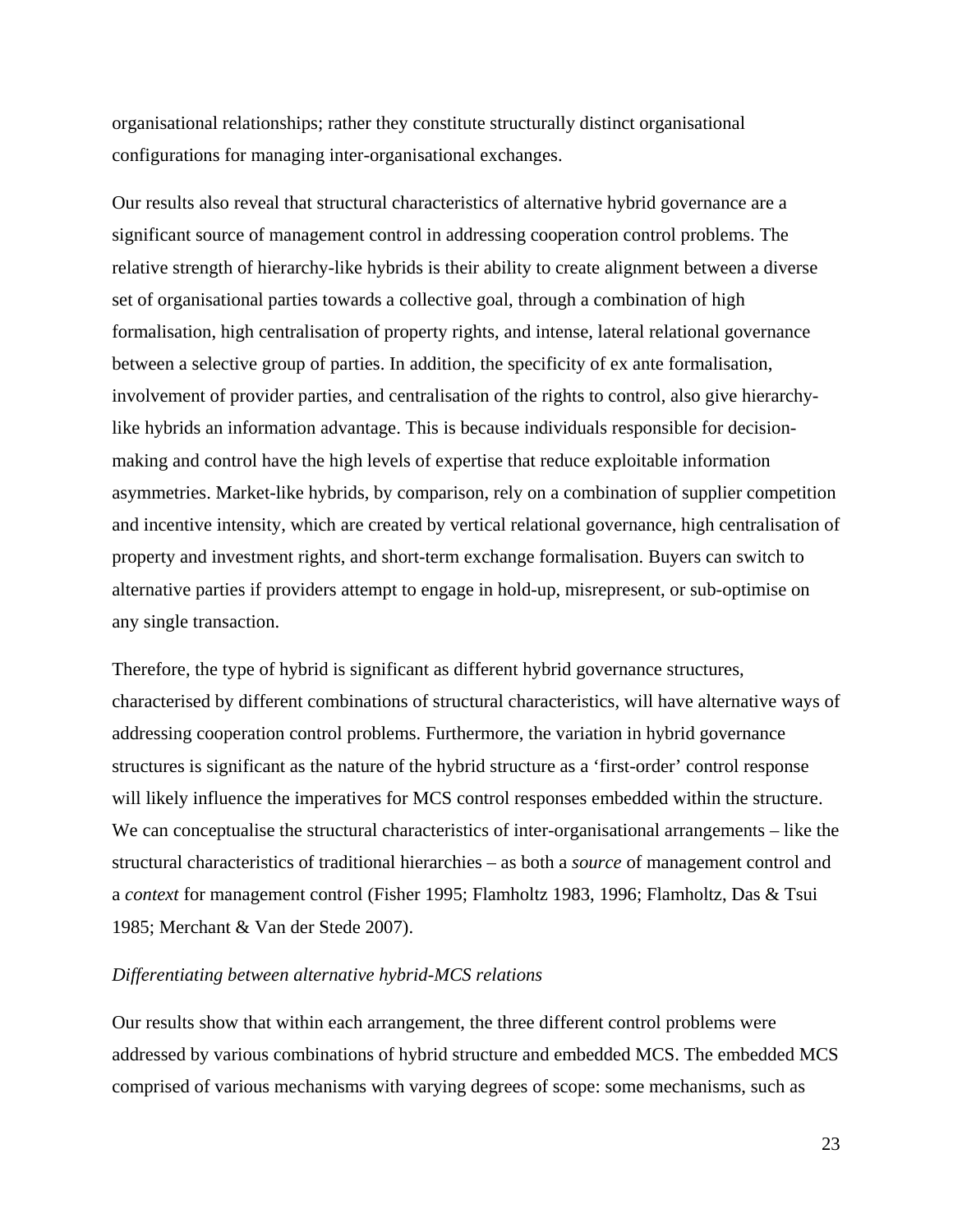long-term strategic plans were used to manage the entity as a whole; while some mechanisms, such as proposal evaluation processes were used to manage at the project-level. Significantly, not all project-level MCS were used at all three contracting phases. For example, project planning was relied on in ex ante and contracting phases, whereas project monitoring and reliance on incentives occurred in ex post phases. In addition, not all project-level MCS were used equivalently for all types of R&D projects. We observed, for example, in the CRDC the use of non-standard project proposal processes for a core set of long-term providers in the production programs, and in the Cotton CRC, much more intensive project planning and monitoring of projects with non-partner providers in newer social research programs. By studying the patterns of variation in the use and scope of mechanisms across the two hybrid structures we are able to differentiate between what appear to be three types of hybrid-MCS interdependencies.

The first type of hybrid-MCS interdependency exists in attempts to ensure MCS support the functioning of alternative hybrid governance structures. This was evident in the occurrence of consistent, logical cross-case patterns linking the variation of structural characteristics to differences in the design and operation of MCS. Observations consistent with this pattern can be seen looking across the rows of Figure 6.

## < INSERT FIGURE 6 ABOUT HERE >

As an example, one of the key structural differences was the degree of centralisation of the right to monitor and manage partners. Central staff within the CRDC had limited rights to periodically monitor providers' contractual outcomes and providers retained substantial autonomy to control their own activities. In comparison, managers in the Cotton CRC had the rights to monitor not only outcomes of R&D projects, but also the ongoing progress of activities within projects. This variation in the intensity of centralisation of monitoring and control rights is reflected in the number of layers of monitoring and reporting mechanisms. For example, the right to periodically monitor in the CRDC is reflected in the reliance on bi-annual progress reporting; whereas the higher centralisation of monitoring in the Cotton CRC is enacted through a multi-level internal management structure who use numerous different types of project-level and structure-wide reporting systems and regular personal interaction between Program Leaders and researchers.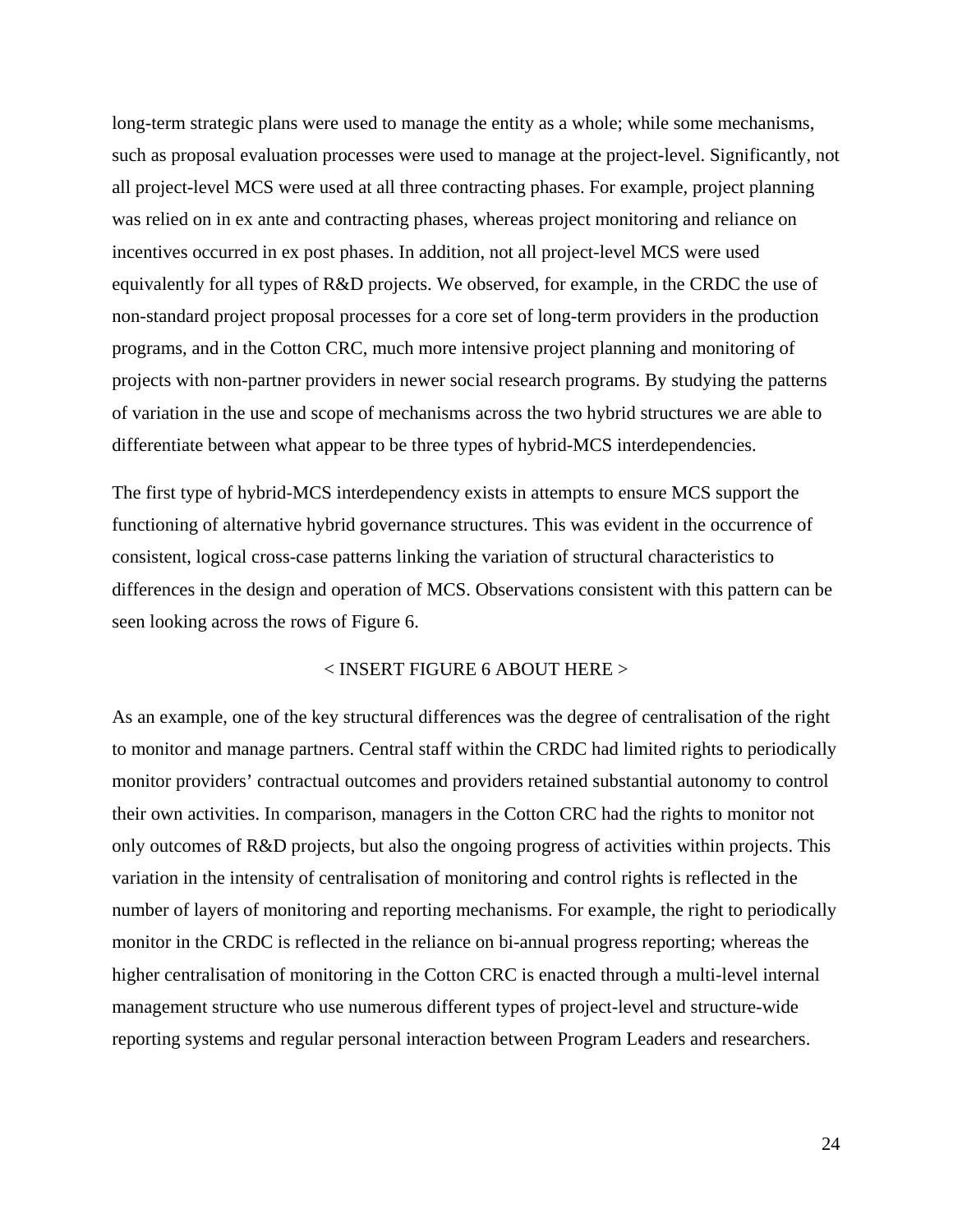This perspective corresponds to the typology approach of conceiving hybrid-MCS relations (e.g. [Kamminga & Van der Meer-Kooistra 2007;](#page-33-10) [Sartorius & Kirsten 2005;](#page-35-17) [Speklé 2001;](#page-35-3) [Vosselman](#page-35-18)  [2002\)](#page-35-18), whereby MCS are shaped by the functional requirements of the hybrids' structural characteristics. These types of embedded MCS, which are designed and operated to support or enact the functionality of particular structural characteristics, therefore appear to have a '*complementary relation'* with hybrid structure. We can conceive of 'complementary MCS' as remaining distinct from hybrid structural dimensions, yet their operation improves the enactment of control by the structure [\(Milgrom & Roberts 1995\)](#page-34-20). Our results show that the types of MCS likely to have complementary relations are structure-wide MCS that were implemented simultaneously with the inception of the arrangement, which corresponds to the decision scenario of complementary systems described by [Grabner and Moers \(2013\).](#page-33-21) The close entanglement of complementary MCS and hybrid structure also potentially explains why previous researchers have viewed certain MCS as constitutive of particular hybrid governance structures [\(Gulati & Singh 1998;](#page-33-1) [Ménard 2004,](#page-34-1) [2006,](#page-34-8) [2013;](#page-34-2) [Speklé 2001\)](#page-35-3).

The second and third types of hybrid-MCS interdependencies we observe are both examples of attempts to design and use MCS to safeguard for relative deficiencies or weaknesses in the control capacity of hybrid governance structures. These both correspond to the 'misalignment' approach to conceptualising hybrid-MCS relations [\(Anderson & Dekker 2005;](#page-32-9) [Dekker 2004;](#page-32-3) [Johansson & Siverbo 2011;](#page-33-0) [Phua, Abernethy & Lillis 2011;](#page-34-13) [Sampson 2004\)](#page-35-9), where we expect the use of MCS in situations when governance structures are insufficient to address the severity of cooperation hazard. As summarised in Table 8, we found that each hybrid structure exhibited comparative strengths and weaknesses in relation to certain types of control problems and particular groups of transactions. Their structural weaknesses appeared to be addressed by use of embedded MCS, particularly project-level mechanisms. This suggests that some embedded MCS have a '*compensatory relation'* with hybrid governance structure, where 'compensatory MCS' are used to address the residual control problems that have not been adequately addressed, or even aggravated by the hybrid structure.

## < INSERT TABLE 8 ABOUT HERE>

Significantly, we find two different types of compensatory hybrid-MCS relations. The first type which we label '*endemic compensatory responses'* – exists when particular control problems are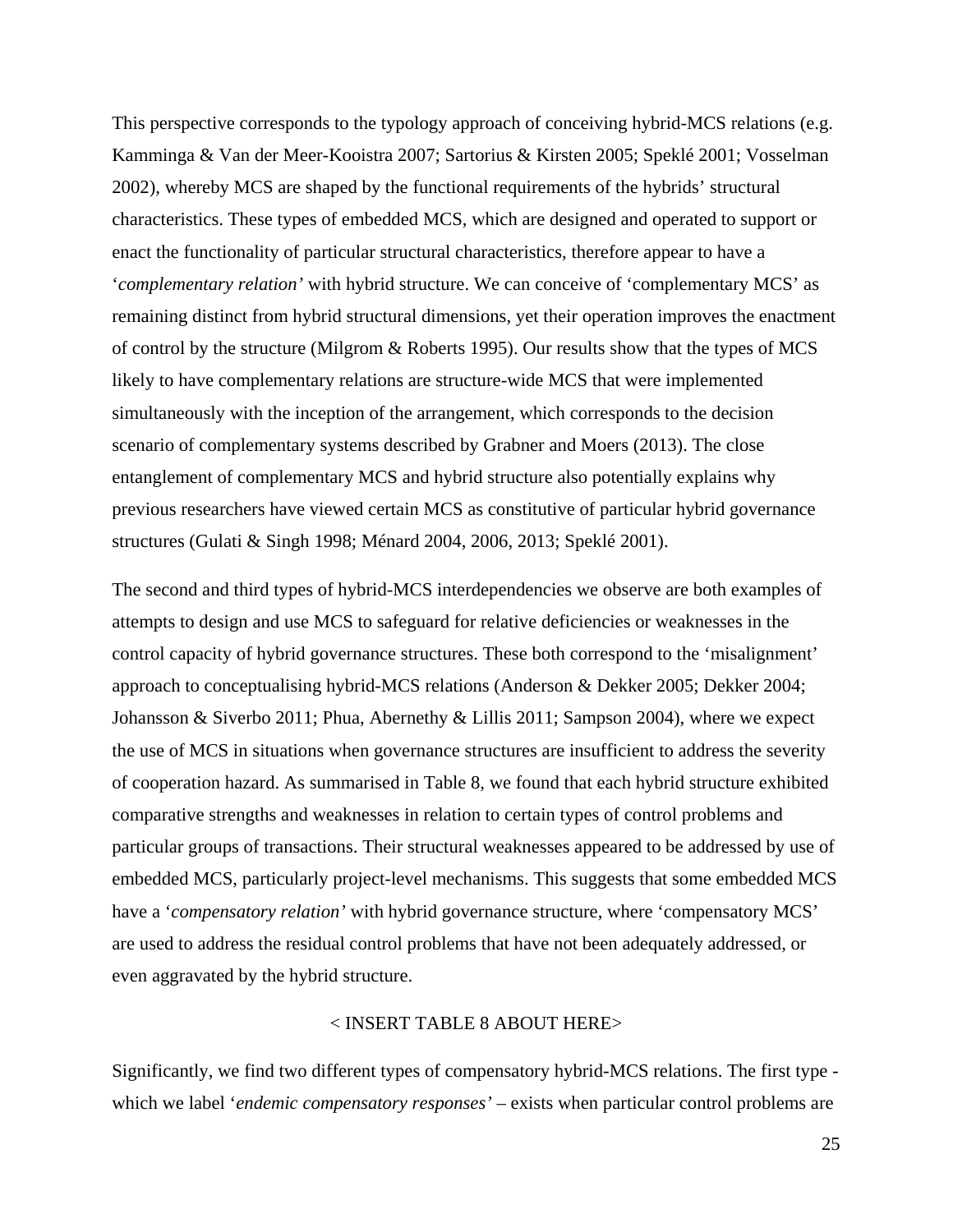accompanied by the relatively higher intensity use of project-level MCS at certain contracting stages to compensate for misalignment that would occur for all exchanges administered within the hybrid. That is, endemic compensatory MCS are used to address specific cooperation control problems that are either not addressed, or perhaps even magnified by the features of the given hybrid structure.

For example, we found the market-like CRDC to be vulnerable to negotiation problems because of the use of short-term contracts, centralised investment decision-making, and arm's length relations with providers. Together these structural characteristics create uncertainty about future contract renewals and make it difficult to convince providers to make funder-specific investments [\(Gietzmann 1996;](#page-33-11) [Gietzmann & Larsen 1998\)](#page-33-12). Also, the centralisation of investment decision making exposes it to the risk of making suboptimal selection decisions, as it exacerbates the information asymmetry between the parties making investment decisions and prospective providers. Both negotiation and selection problems appear to be addressed through the CRDC's more intensive use of project-level MCS. For example, negotiation problems appear to be minimised through the use of open calls and two-stage proposal processes that maximise the number of potential applicants and the personal mediation of the project proposals through multiple rounds of review by the Program Managers. In addition the use of more extensive prescreening and evaluation processes to reduce levels of information asymmetry.

In the Cotton CRC, ex post compliance problems are particularly salient because of the specificity of the associational-level contractual obligations, the time pressure introduced by its limited life, and the collective responsibility to achieve the formalised associational agreements outcomes reduces individual partners' incentives to perform [\(Alchian & Demsetz 1972;](#page-32-20) [Williamson 1981\)](#page-35-21). This risk of ex post non-compliance is addressed through intensive use of multiple monitoring and reporting systems.

These empirical examples show that endemic compensatory hybrid-MCS relations align most closely with earlier studies of misalignment [\(Dekker 2004;](#page-32-3) [Johansson & Siverbo 2011\)](#page-33-0), which observed that that safeguarding of hybrid structure misalignment can be achieved through moderating the relative intensity of MCS.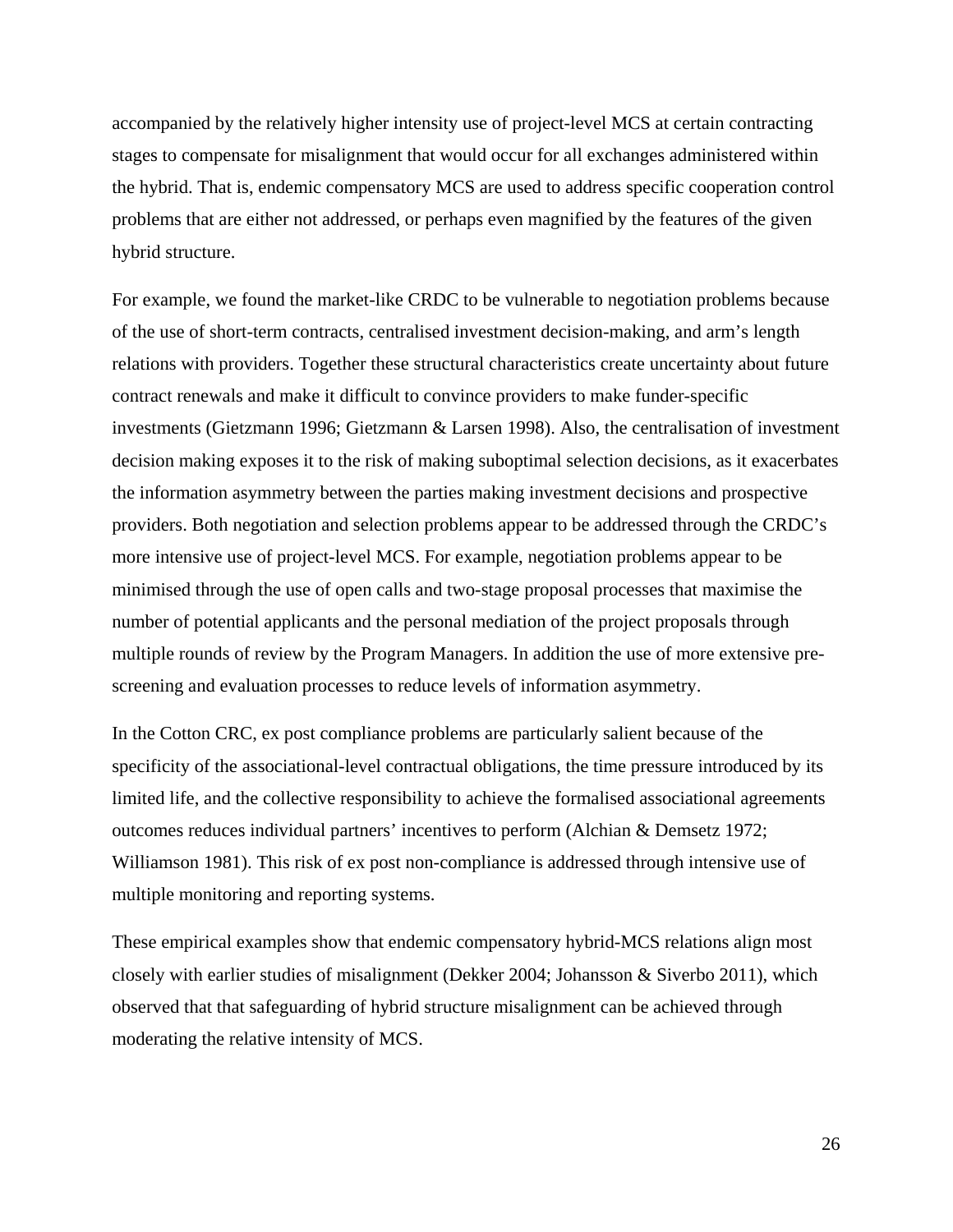The second type of compensatory relation we found occurs when specific cases of misalignment prompts idiosyncratic MCS responses. These '*idiosyncratic compensatory responses'* appeared to occur when the hybrid governance structure appeared to experience problems in relation to particular sets of transactions. [18](#page-26-0)

For example, the CRDC's flexible subcontracting arrangement appeared to experience difficulties in negotiating R&D transactions with core providers because of high asset specificity arising out of 'fundamental transformation' that occurs with repeated exchanges [\(Williamson](#page-35-0)  1985). That is, as individual researchers have repeatedly had their funding renewed, they develop cotton-specific expertise that becomes more difficult to replace. These transactions do not fit well within the competitive subcontracting model, as the high asset specificity creates funder dependence and opportunities for hold-up in negotiations. The CRDC appeared to respond by specific initiatives tailored specifically towards its nominated 'core providers' during project proposal processes, such as options to fast-track to FRP stages, offers of commissioned projects, and longer project durations.

The Cotton CRC's hierarchy-like equity alliance appeared to be well-suited to contracting with partner-providers; however, it was challenged in all three contractual phases by transactions with non-partner providers. This is because one-off transactions with non-partner providers are also characterised by relatively higher information asymmetry and higher asset specificity. Also, these transactions do not fit the equity alliance model as they are with parties who do not share existing contractual or social relations with the Cotton CRC who are not bound by the Agreements; who do not share a long history of working with Cotton CRC members; and who retain strong host-organisational affiliations. In response, the Cotton CRC employed full-time Program Leaders to manage research areas with non-partner providers, who used much tighter project initiation channels and spend considerable time screening, socialising and interacting with providers that appear capable and willing to deliver the Cotton CRC R&D outcomes.

Based on these observations it appears that idiosyncratic compensatory MCS will be used in relation to certain transactions whose characteristics create cooperation hazards that the existing

<span id="page-26-0"></span><sup>&</sup>lt;sup>18</sup> Although we do not measure the degree of ex post control problems for all contracts administered within each hybrid arrangement, we do observe that within each arrangement, managers consistently identify certain sets of transactions as having a higher risk of opportunism. Furthermore, these particular groups of problematic transactions also appear to prompt idiosyncratic MCS responses.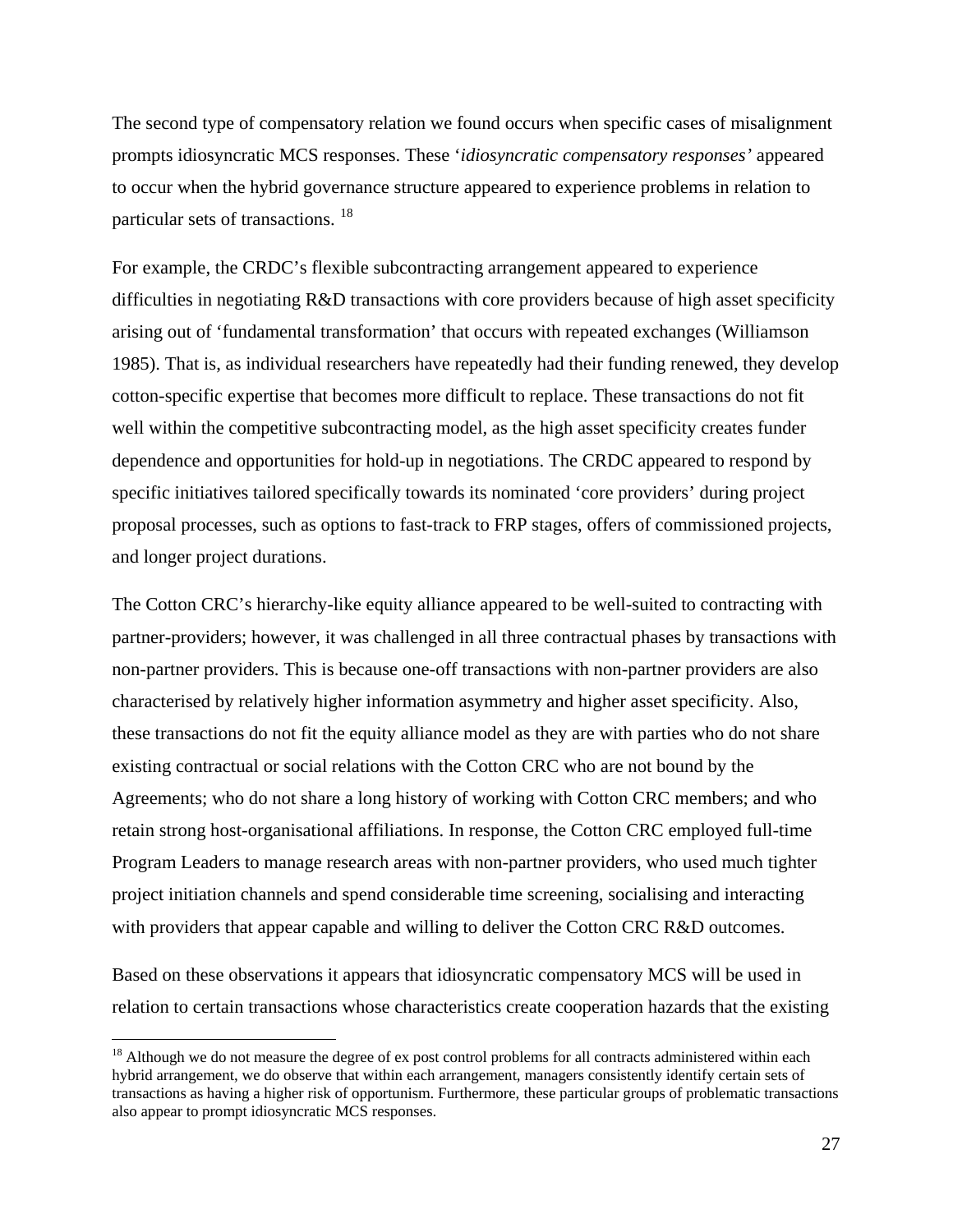hybrid structure and endemic embedded MCS control responses are insufficient to address. This type of misalignment arises because within a given hybrid arrangement, different transactions will present with varying severity of cooperation control problems, as each transaction is characterised by different levels of asset specificity, uncertainty, information asymmetry and frequency. As hybrid structures and a large proportion of embedded MCS used across all transaction types are relatively standardised and fixed, the nature and severity of misalignment will likely be transaction-specific. One implication of idiosyncratic MCS responses is that studying arrangements with significant transactional heterogeneity using a single aggregate, average measure of transactional characteristics, cooperation hazards and misalignment, will likely underestimate the absolute level of misalignment. In addition, based on the characteristic of alternative hybrid governance structures, we can explain why certain types of transactions were particularly problematic for each arrangement. For example, market-like hybrids are likely to be less well suited to repeated exchanges that create dependency, and hierarchy-like hybrids are likely to be less well suited to once-off exchanges with parties that are not contributors to the broader arrangement.

The value of conceptualising alternative types of hybrid-MCS relations is conditional on our ability to differentiate complementary and (endemic and idiosyncratic) compensatory MCS. We propose three ways the types of interdependencies may be distinguished.

First, the type of MCS-hybrid interdependency is likely to vary with the relative breadth of scope [\(Caglio & Ditillo 2008\)](#page-32-2) of the embedded MCS. Our empirical results show that complementary relations tend to exist between hybrid structure and structure-wide MCS; whereas compensatory relations exist between hybrid structure and project-level MCS. This seems logical: complementary MCS are used to support the enactment and functioning of hybrid structures, therefore they would have a similarly wide breadth of scope; and compensatory MCS are used to address structural weaknesses in relation to either particular control problems (endemic compensatory) or specific sets of transactions (idiosyncratic compensatory), and will have a relatively narrower breadth of scope, targeted towards either specific contractual phases or specific transactions.

Second, the type of MCS-hybrid interdependency is likely to vary by the degree to which the focal MCS is internally congruent with the overall 'governance package' [\(Johansson & Siverbo](#page-33-0)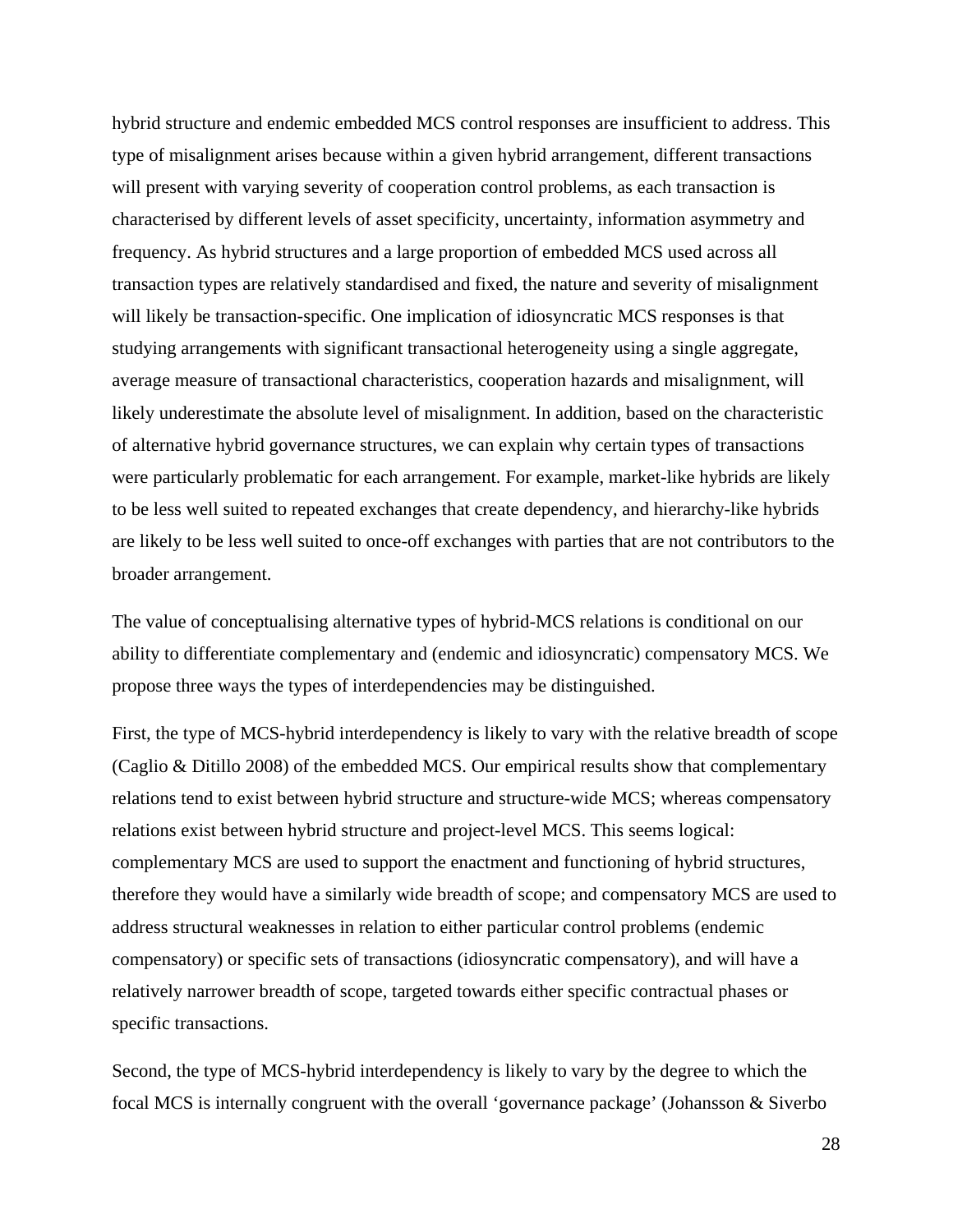2011). Broader package research suggests that complementary MCS will be characterised by internal congruence [\(Grabner & Moers 2013{](#page-33-21)Abernethy, 1996 #1006}). 'Internal congruence' is a term used in inter-organisational control research to describe the similarity of 'patterns of control' within an overall governance package or configuration [\(Johansson & Siverbo 2011\)](#page-33-0), where each pattern of control manifests in the types of MCS used at different contractual phases [\(Donada & Nogatchewsky 2006;](#page-32-12) [Langfield-Smith & Smith 2003;](#page-33-3) [Van der Meer-Kooistra &](#page-35-1)  [Vosselman 2000\)](#page-35-1). Thus, as complementary MCS support the enactment of the hybrid structural characteristics they will tend to form part of congruent 'patterns of control' [\(Van der Meer-](#page-35-1)Kooistra & Vosselman 2000) in relation to the type of hybrid structure. For example, competitive bidding practices will be used to complement market-like hybrids such as subcontracting arrangements. In comparison, because compensatory MCS are used to counter-balance the control deficiencies of the structure, they will likely involve MCS associated with different patterns of control. For example, highly interactive, relational-based project negotiation processes will be used to compensate negotiation control problems in market-like hybrids.

Third, different MCS-hybrid interdependencies will manifest in different cross-sectional patterns between or within alternative hybrid types. Complementary MCS may be identified as embedded MCS that vary with structural characteristics, but are only indirectly related to antecedent characteristics. Endemic compensatory MCS, like complementary MCS, will tend to be used consistently across all exchanges embedded within a particular hybrid, and likewise will vary with structural characteristics. However, as each hybrid arrangement has varying capacities and deficiencies in relation to different cooperation control problems, the use of endemic compensatory MCS will emerge in within-case variation in the use of MCS at different contractual phases. Furthermore, as different types of hybrids will rely on compensatory MCS for different types of control problems, we can also identify endemic compensatory MCS in between-case variation in the patterns of MCS use across contractual phases. Finally, as idiosyncratic compensatory MCS are only used in relation to specific subsets of transactions, they can be identified by examining within-case variation of the association between embedded MCS and individual transactions' characteristics.

29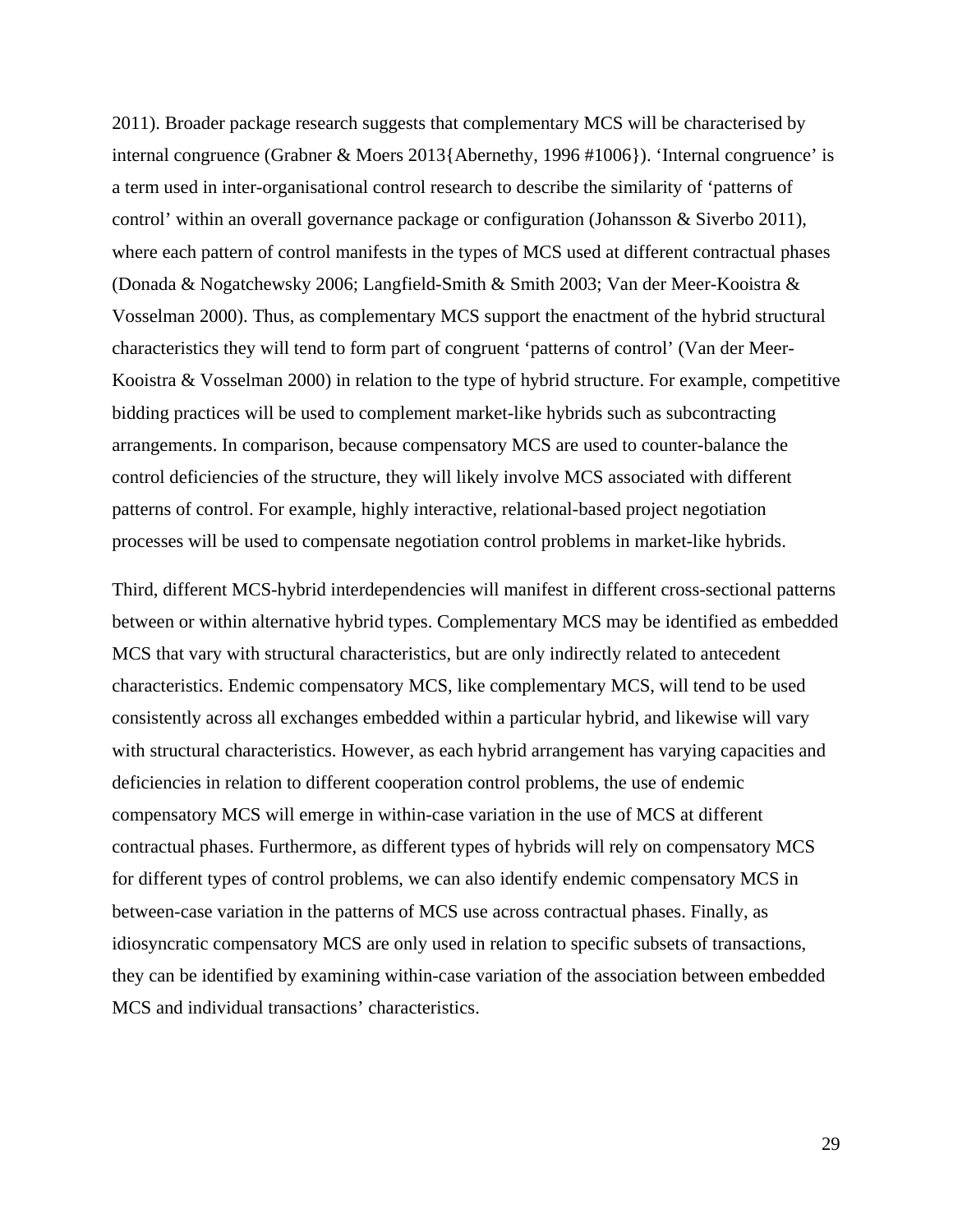## **6. Conclusion**

The aim of this study was to explore how the decision to ally with alternative hybrid governance structures influences the design and use of MCS embedded within inter-organisational arrangements. By studying two different inter-organisational arrangements within the same operating and institutional environment we contribute two theoretical insights of hybrid structure variation for the design and use of inter-organisational MCS.

The first insight is based on our finding is that there is variation in the extent that the two hybrid structures - characterized by varying degrees of formalisation, centralization and relational governance - address three cooperation control problems that occur in inter-firm transactions. This demonstrates that hybrids are not simply the generic inter-organisational context where management control occurs. Instead hybrid variation – ranging from more market- to hierarchylike structures – produces distinct control responses, at a structural level, to address cooperation control problems.

The empirical results also provide support to *both* the typology and misalignment approaches to conceptualising interdependencies between hybrid structures and MCS. Some MCS – typically more structure-wide mechanisms – appear to be designed and used to support the operational functioning of the each hybrid structure. Other embedded MCS - typically project-level mechanisms – appear to be designed and used to compensate for deficiencies of each hybrid structure in relation to certain cooperation control problems or sets of transactions. Based on these results we explicate and differentiate between three types of hybrid-MCS relations embedded within an 'extended make-buy-or-ally' decision: complementary relations, where MCS enact the hybrid structure's functioning; endemic compensatory relations, where MCS provide additional safeguarding for structure-wide deficiencies in relation to certain control problems; and, idiosyncratic compensatory relations, where MCS safeguard structural deficiencies in relation to particular sets of transactions.

The study's results reveal the potential for future research to enrich our understanding of interorganisational management control by recognising the control capacity and variation of hybrid governance structures. Rather than treating inter-firm arrangements as homogenous contexts for new forms of management control, accounting researchers can leverage the broader economic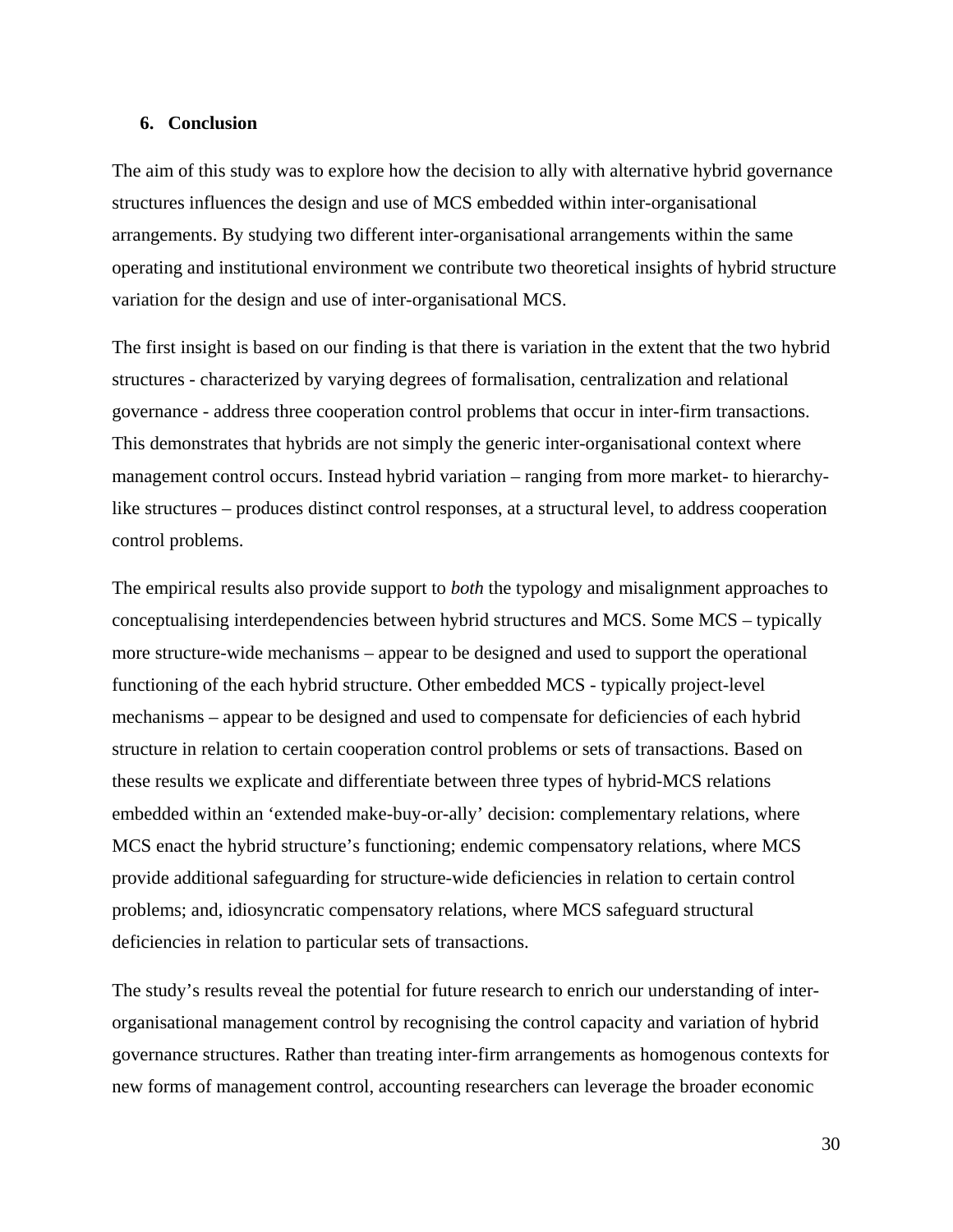literature on hybrid arrangements to develop more sophisticated and complete understandings of the control capacity of these different structures. Within this study we have only examined two relatively well-known hybrid governance structures; there remain many other lesser-known forms, such as franchising, supplier parks, cartels, licensing agreements, cooperatives, supply chain networks, and reciprocal trading agreements, whose MCS implications could to be explored.

The results from this study also reinforce the view that control choices are interdependent within a more extended make-buy-or-ally decision [\(Anderson & Dekker 2010;](#page-32-0) [Johansson & Siverbo](#page-33-0)  [2011;](#page-33-0) [Van der Meer-Kooistra & Vosselman 2000\)](#page-35-1). In order to fully comprehend the interdependency of control choices, future inter-organisational studies should avoid examining MCS in isolation and instead adopt a more 'combinative view' [\(Caglio & Ditillo 2008\)](#page-32-2) by considering how hybrid governance structures and MCS operate simultaneously. For example, future research could extend this study's findings by examining the patterns of MCS within more extreme cross-sectional variation in hybrid structures to verify the associations between structural characteristics and certain types of MCS. Researchers could also use statistical research designs (e.g. using multi-level hierarchical modelling) to explore the emergent insights regarding endemic versus idiosyncratic compensatory use of MCS.

## **Appendix**

The relation between potential control problems and control responses was assessed with reference the first-hand accounts provided by the CRC and CRDC managers, who sometimes provided explicit explanations of how particular practices or structures dealt with a problem, such as the use of pre-investment screening and evaluation practices to reduce the occurrence of misrepresentation by providers in the contract set-up. Managerial accounts also provided indirect evidence, such as their rationale, logic or intention in using certain mechanisms or practices; why structures or practices have been changed; or the perceived effectiveness of the control responses. Also, the interviewees familiar with both structures made comparative statements that highlighted the relative benefits or drawbacks of how R&D transactions were administered in one arrangement compared to the other.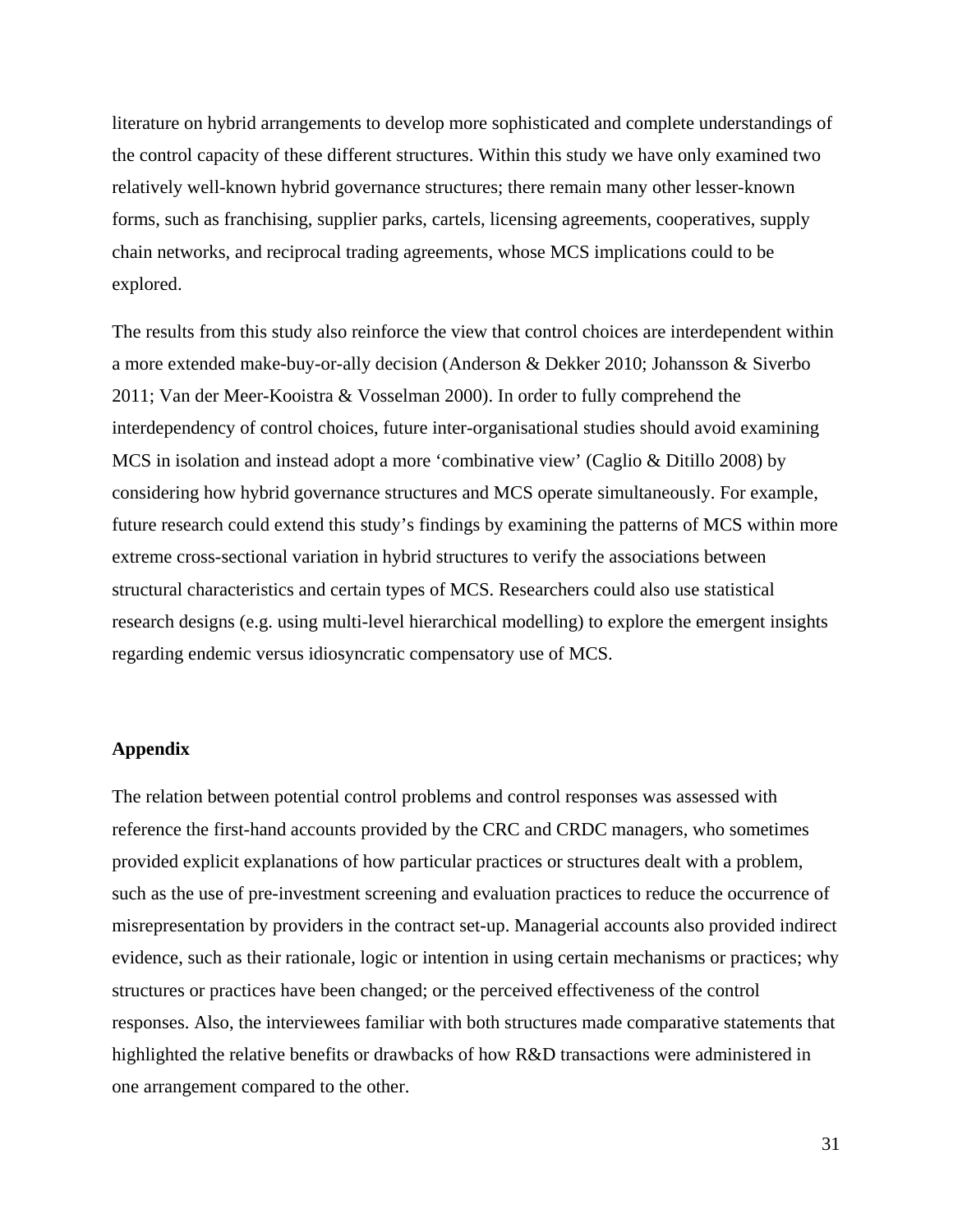However, as these accounts only provided a partial view of the management of control hazards, we supplemented the examination of managerial accounts with a theorisation process of 'disciplined imagination' [\(Weick 1989, p. 516\)](#page-35-22). Through a series of 'thought trials' we assumed the existence of the three potential cooperation control problems and considered how the hybrid structural dimensions and embedded MCS contributed to the minimisation of the problem, working systematically through each combination of the three control problems, the three hybrid structure dimensions, and four embedded MCS categories.

We were mindful of the danger of developing 'hagiographic' accounts of the cases, and intentionally looked for 'negative cases' in the data [\(Patton 2002\)](#page-34-16). Although both arrangements were considered to be successful overall, respondents did describe certain persistent problems in managing certain R&D projects. Because of the number of exchanges handled by each arrangement, we treated different sets of R&D exchanges as embedded units of analysis [\(Yin](#page-35-20)  2003), and studied instances when control responses were perceived as less effective, or when particular transactions were more problematic, or when control responses had been adjusted. Based on the analysis of negative embedded cases, we refined theoretical explanations so that they were consistent with both unproblematic and dysfunctional contracting situation.

Finally, in order to minimise the risk of confirmation bias, our preliminary results were discussed and refined with colleagues familiar with the cases and internal managers in subsequent rounds of interviews [\(Patton 2002;](#page-34-16) [Yin 2003\)](#page-35-20).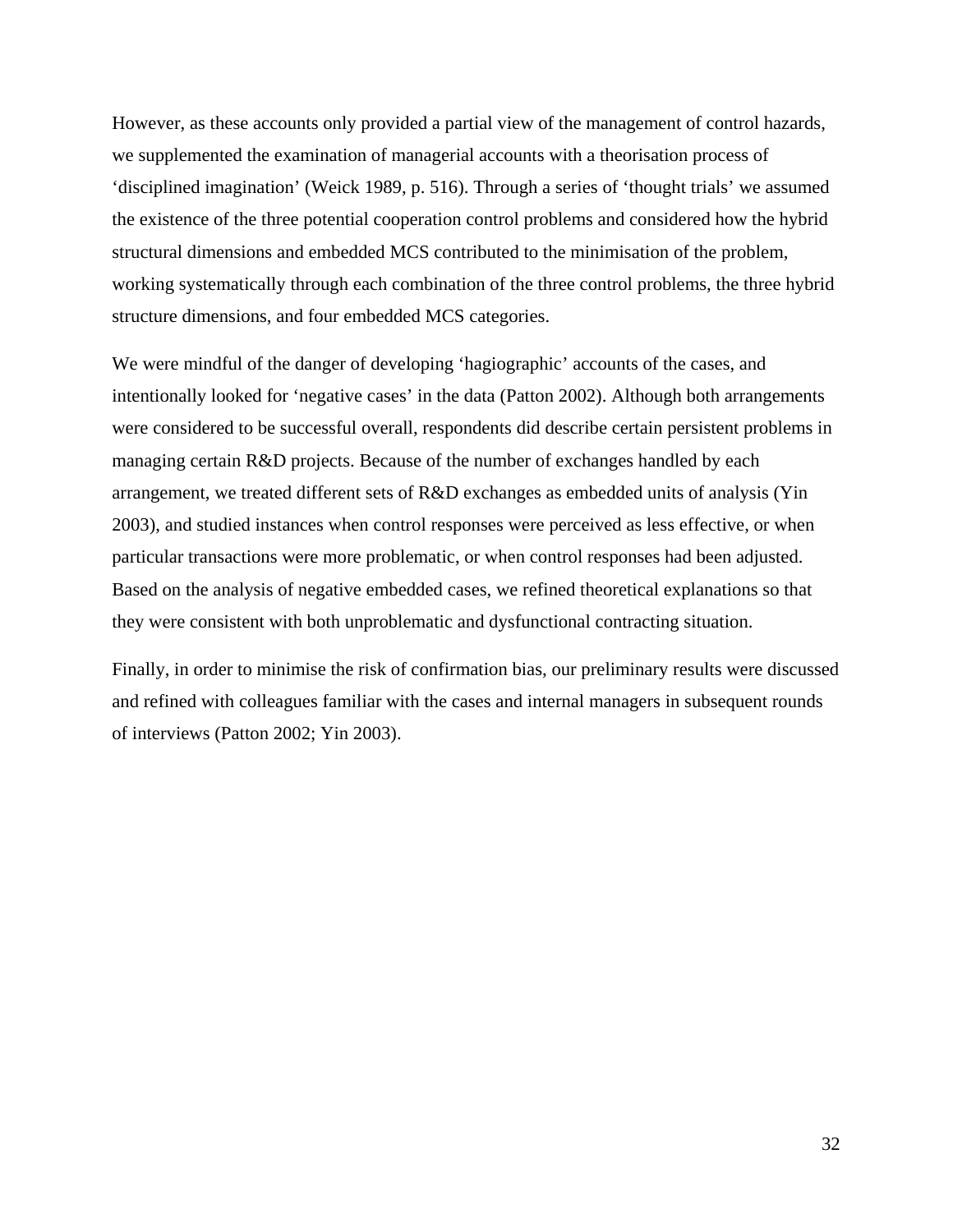## **References**

- <span id="page-32-14"></span>Abernethy, M.A. & Brownell, P. 1997, 'Management control systems in research and development organizations: The role of accounting, behavior and personnel controls', *Accounting, Organizations and Society*, vol. 22, no. 3, pp. 233-248.
- <span id="page-32-20"></span>Alchian, A.A. & Demsetz, H. 1972, 'Production, information costs, and economic organization', *American Economic Review*, vol. 62, no. 5, pp. 777-795.
- <span id="page-32-9"></span>Anderson, S.W. & Dekker, H.C. 2005, 'Management control for market transactions: The relation between transaction characteristics, incomplete contract design, and subsequent performance', *Management Science*, vol. 51, no. 12, pp. 1734-1752.
- <span id="page-32-0"></span>Anderson, S.W. & Dekker, H.C. 2010, 'Accounting in networks: The transaction cost economics perspective', in H. Håkansson, K. Kraus & J. Lind (eds), *Accounting in Networks*, Routledge, New York, pp. 235-268.
- <span id="page-32-6"></span>Anderson, S.W., Glenn, D. & Sedatole, K.L. 2000, 'Sourcing parts of complex products: Evidence on transactions costs, high-powered incentives and ex-post opportunism', *Accounting, Organizations and Society*, vol. 25, no. 8, pp. 723-749.
- <span id="page-32-4"></span>Arrow, K.J. 1969, *The organization of economic activity: Issues pertinent to the choice of market versus nonmarket allocation*, U.S. Joint Economic Committee, 91st Congress, 1st Session, Washington D.C.
- <span id="page-32-7"></span>Balakrishnan, R., Eldenburg, L., Krishnan, R. & Soderstrom, N. 2010, 'The influence of institutional constraints on outsourcing', *Journal of Accounting Research*, vol. 48, no. 4, pp. 767-794.
- <span id="page-32-8"></span>Barney, J.B. & Hesterly, W. 2006, 'Organizational economics: Understanding the relationship between organizations and economic analysis', in S.R. Clegg, C. Hardy, T.B. Lawrence & W.R. Nord (eds), *The SAGE Handbook of Organizational Studies*, 2nd edn, SAGE Publications Ltd., London, pp. 111-149.
- <span id="page-32-1"></span>Birnberg, J.G. 1998, 'Control in interfirm co-operative relationships', *Journal of Management Studies*, vol. 35, no. 4, pp. 421-428.
- <span id="page-32-17"></span>Blaikie, N. 1993, *Approaches to Social Enquiry*, Polity Press, Cambridge.
- <span id="page-32-18"></span>Blaikie, N. 2010, *Designing Social Research*, 2nd edn, Polity Press, Cambridge.
- <span id="page-32-19"></span>Bryman, A. 2004, *Social Research Methods*, Second edn, Oxford University Press, Oxford.
- <span id="page-32-2"></span>Caglio, A. & Ditillo, A. 2008, 'A review and discussion of management control in inter-firm relationships: Achievements and future directions', *Accounting, Organizations and Society*, vol. 33, no. 7, pp. 865-898.
- <span id="page-32-5"></span>Coase, R.H. 1937, 'The nature of the firm', *Economica*, vol. 4, no. 16, pp. 386-405.
- <span id="page-32-16"></span>Creswell, J.W. 2007, *Qualitative Inquiry and Research Design: Choosing Among Five Approaches*, 2nd edn, SAGE Publications, Thousand Oaks.
- <span id="page-32-11"></span>Das, T.K. & Teng, B.S. 1998, 'Between trust and control: Developing confidence in partner cooperation in alliances', *Academy of Management Review*, vol. 23, no. 3, pp. 491-512.
- <span id="page-32-15"></span>Davila, T. 2000, 'An empirical study on the drivers of management control systems' design in new product development', *Accounting, Organizations and Society*, vol. 25, no. 4-5, pp. 383-409.
- <span id="page-32-3"></span>Dekker, H.C. 2004, 'Control of inter-organizational relationships: Evidence on appropriation concerns and coordination requirements', *Accounting, Organizations and Society*, vol. 29, no. 1, pp. 27-49.
- <span id="page-32-10"></span>Dekker, H.C. 2008, 'Partner selection and governance design in interfirm relationships', *Accounting, Organizations and Society*, vol. 33, no. 7-8, pp. 915-941.
- <span id="page-32-13"></span>Ditillo, A. 2004, 'Dealing with uncertainty in knowledge-intensive firms: The role of management control systems as knowledge integration mechanisms', *Accounting, Organizations and Society*, vol. 29, no. 3-4, pp. 401-421.
- <span id="page-32-12"></span>Donada, C. & Nogatchewsky, G. 2006, 'Vassal or lord buyers: How to exert management control in asymmetric interfirm transactional relationships?', *Management Accounting Research*, vol. 17, no. 3, pp. 259-287.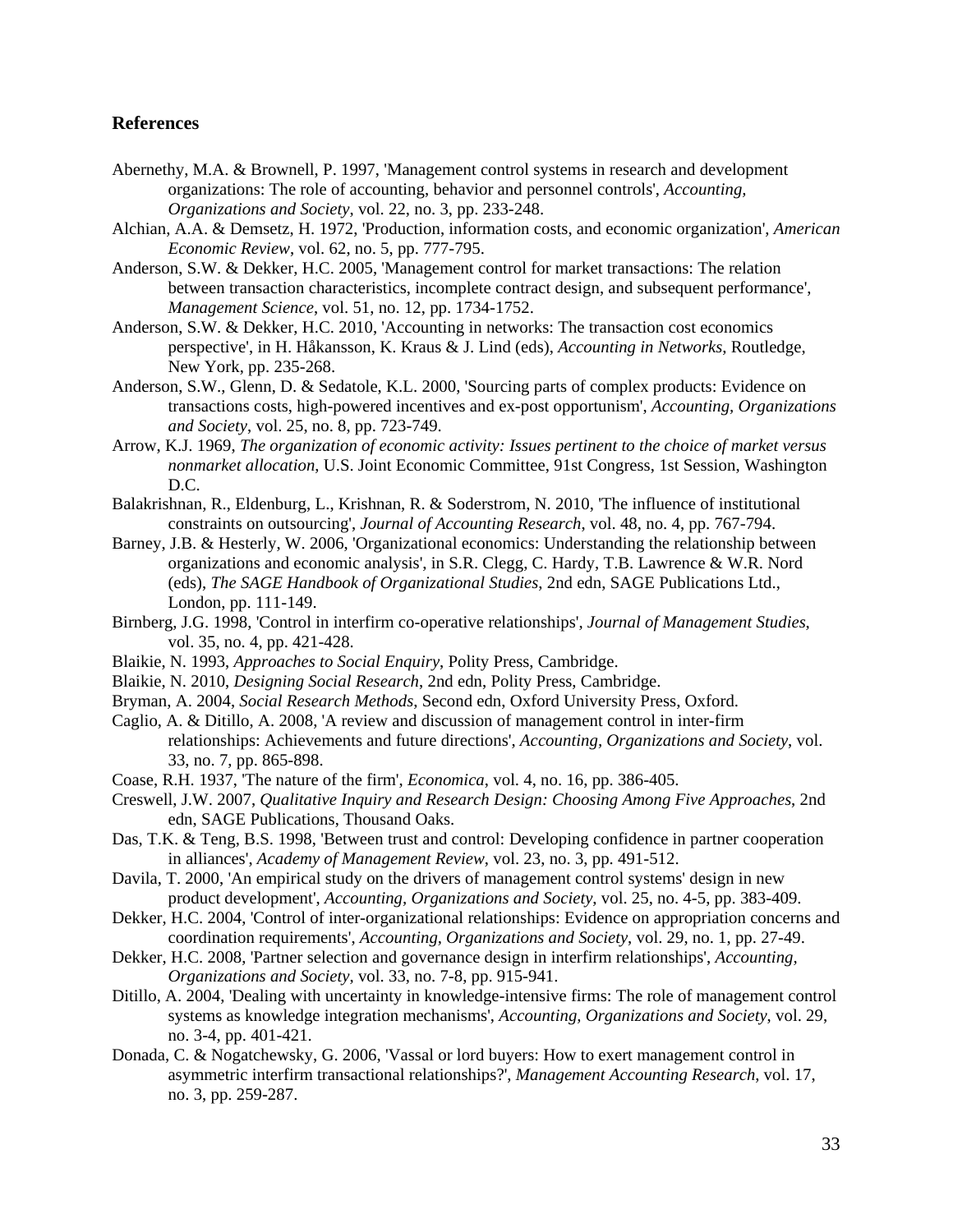- <span id="page-33-15"></span>Dubois, A. & Gadde, L.-E. 2002, 'Systematic combining: An abductive approach to case research', *Journal of Business Research*, vol. 55, no. 7, pp. 553-560.
- <span id="page-33-16"></span>Eisenhardt, K.M. 1989, 'Building theories from case study research', *Academy of Management Review*, vol. 14, no. 4, pp. 532-550.
- <span id="page-33-14"></span>Eisenhardt, K.M. & Graebner, M.E. 2007, 'Theory building from cases: Opportunities and challenges', *Academy of Management Journal*, vol. 50, no. 1, pp. 25-32.
- <span id="page-33-17"></span>Fisher, J. 1995, 'Contingency-based research on management control systems: Categorization by level of complexity', *Journal of Accounting Literature*, vol. 14, pp. 24-53.
- <span id="page-33-18"></span>Flamholtz, E.G. 1983, 'Accounting, budgeting and control systems in their organizational context: Theoretical and empirical perspectives', *Accounting, Organizations and Society*, vol. 8, no. 2-3, pp. 153-169.
- <span id="page-33-19"></span>Flamholtz, E.G. 1996, *Effective Management Control: Theory and Practice*, Kluwer Academic Publisers, Boston.
- <span id="page-33-20"></span>Flamholtz, E.G., Das, T.K. & Tsui, A.S. 1985, 'Toward an integrative framework of organizational control', *Accounting, Organizations and Society*, vol. 10, no. 1, pp. 35-50.
- <span id="page-33-5"></span>Geyskens, I., Steenkamp, J.-B.E.M. & Kumar, N. 2006, 'Make, buy, or ally: A transaction cost theory meta-analysis', *Academy of Management Journal*, vol. 49, no. 3, pp. 519-543.
- <span id="page-33-11"></span>Gietzmann, M.B. 1996, 'Incomplete contracts and the make or buy decision: Governance design and attainable flexibility', *Accounting, Organizations and Society*, vol. 21, no. 6, pp. 611-626.
- <span id="page-33-12"></span>Gietzmann, M.B. & Larsen, J.G. 1998, 'Motivating subcontractors to perform development and design tasks', *Management Accounting Research*, vol. 9, no. 3, pp. 285-309.
- <span id="page-33-21"></span>Grabner, I. & Moers, F. 2013, 'Management control as a system or a package? Conceptual and empirical issues', *Accounting, Organizations and Society*, vol. 38, no. 6, pp. 407-419.
- <span id="page-33-6"></span>Grandori, A. & Soda, G. 1995, 'Inter-firm networks: antecedents, mechanisms and forms', *Organization Studies*, vol. 16, no. 2, pp. 183-214.
- <span id="page-33-1"></span>Gulati, R. & Singh, H. 1998, 'The architecture of cooperation: Managing coordination costs and appropriation concerns in strategic alliances', *Administrative Science Quarterly*, vol. 43, no. 4, pp. 781-814.
- <span id="page-33-0"></span>Johansson, T. & Siverbo, S. 2011, 'Governing cooperation hazards of outsourced municipal low contractibility transactions: An exploratory configuration approach', *Management Accounting Research*, vol. 22, no. 4, pp. 292-312.
- <span id="page-33-13"></span>Jørgensen, B. & Messner, M. 2010, 'Accounting and strategising: A case study from new product development', *Accounting, Organizations and Society*, vol. 35, no. 2, pp. 184-204.
- <span id="page-33-8"></span>Joskow, P.L. 1988, 'Asset specificity and the structure of vertical relationships: Empirical evidence', *Journal of Law, Economics, and Organization*, vol. 4, no. 1, pp. 95-117.
- <span id="page-33-10"></span>Kamminga, P.E. & Van der Meer-Kooistra, J. 2007, 'Management control patterns in joint venture relationships: A model and an exploratory study', *Accounting, Organizations and Society*, vol. 32, no. 1–2, pp. 131-154.
- <span id="page-33-9"></span>Klein, B., Crawford, R.G. & Alchian, A.A. 1978, 'Vertical integration, appropriable rents, and the competitive contracting process', *Journal of Law and Economics*, vol. 21, no. 2, pp. 297-326.
- <span id="page-33-2"></span>Langfield-Smith, K. 2008, 'The relations between transactional characteristics, trust and risk in the startup phase of a collaborative alliance', *Management Accounting Research*, vol. 19, no. 4, pp. 344- 364.
- <span id="page-33-3"></span>Langfield-Smith, K. & Smith, D. 2003, 'Management control systems and trust in outsourcing relationships', *Management Accounting Research*, vol. 14, no. 3, pp. 281-307.
- <span id="page-33-4"></span>Leiblein, M.J., Reuer, J.J. & Dalsace, F. 2002, 'Do make or buy decisions matter? The influence of organizational governance on technological performance', *Strategic Management Journal*, vol. 23, no. 9, pp. 817-833.
- <span id="page-33-7"></span>Lind, J. & Thrane, S. 2010, 'Towards accounting in network settings', in H. Håkansson, K. Kraus & J. Lind (eds), *Accounting in Networks*, Routledge, London, pp. 60-79.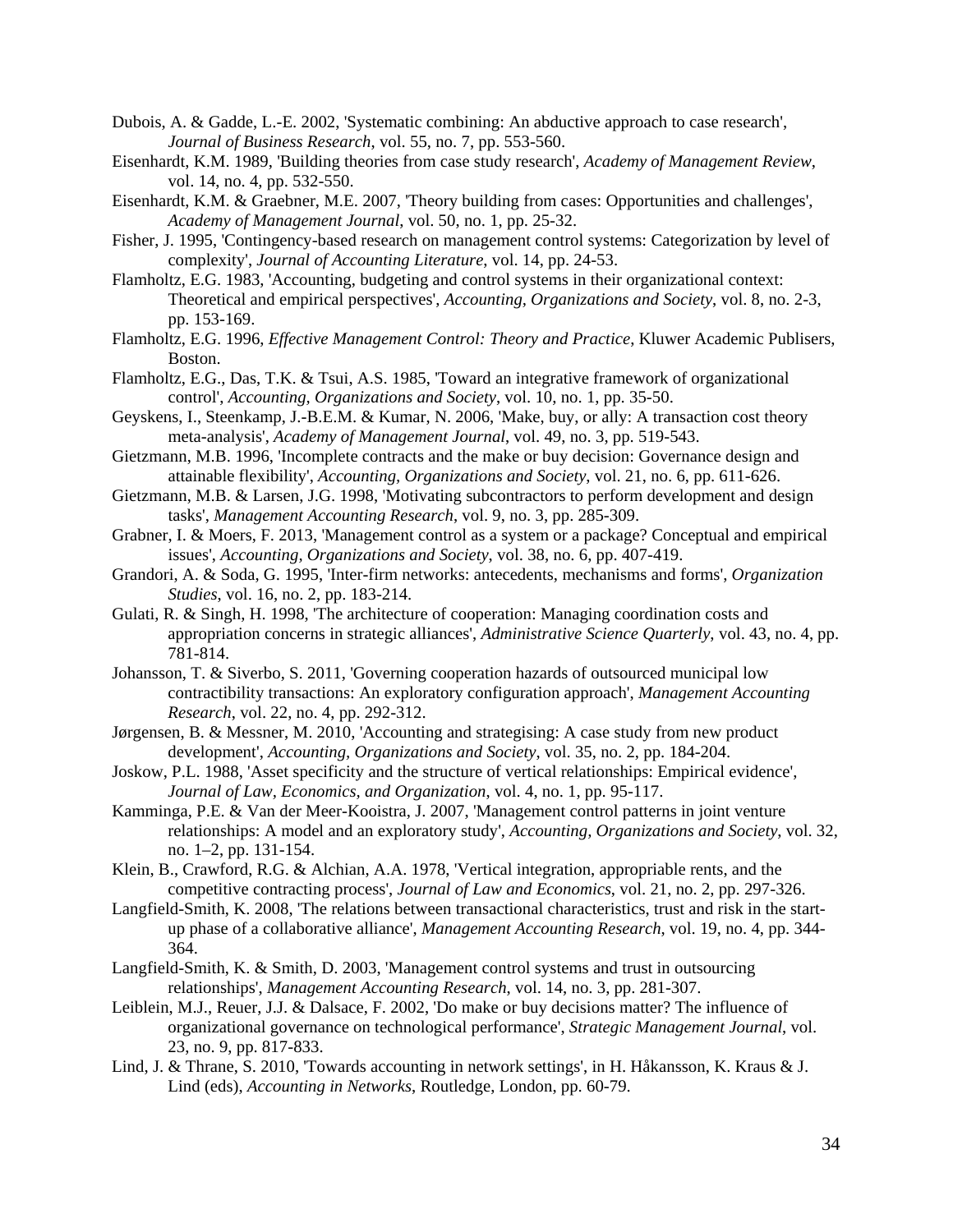- <span id="page-34-4"></span>Macher, J.T. & Richman, B.D. 2008, 'Transaction cost economics: An assessment of empirical research in the social sciences', *Business and Politics*, vol. 10, no. 1, pp. 1-63.
- <span id="page-34-1"></span>Ménard, C. 2004, 'The economics of hybrid organizations', *Journal of Institutional and Theoretical Economics*, vol. 160, no. 3, pp. 345-376.
- <span id="page-34-8"></span>Ménard, C. 2006, 'Hybrid organization of production and distribution', *Revista de Analisis Economico*, vol. 21, no. 2, pp. 24-41.
- <span id="page-34-2"></span>Ménard, C. 2013, 'Hybrid modes of organization: Alliances, joint ventures, networks, and other strange animals', in R. Gibbons & J. Roberts (eds), *The Handbook of Organizational Economics*, Princeton University Press, Princeton, NJ, pp. 1066-1108.
- <span id="page-34-9"></span>Ménard, C. & Shirley, M.M. (eds) 2005, *Handbook of New Institutional Economics*, Springer, Netherlands.
- <span id="page-34-19"></span>Merchant, K.A. & Van der Stede, W.A. 2007, *Management Control Systems: Performance Measurement, Evaluation and Incentives*, Second edn, Prentice Hall, Harlow, England.
- <span id="page-34-17"></span>Miles, M.B. & Hubermann, A.M. 1994, *Qualitative Data Analysis: An Expanded Sourcebook*, 2nd edn, Sage Publications, London.
- <span id="page-34-20"></span>Milgrom, P. & Roberts, J. 1995, 'Complementarities and fit strategy, structure, and organizational change in manufacturing', *Journal of Accounting and Economics*, vol. 19, no. 2, pp. 179-208.
- <span id="page-34-21"></span>Miller, P. & O'Leary, T. 2005, 'Capital budgeting, coordination and strategy: A field study of interfirm and intrafirm mechanisms', in C.S. Chapman (ed.), *Controlling Strategy: Management, Accounting and Performance Measurement*, Oxford University Press, Oxford, pp. 151-182.
- <span id="page-34-22"></span>Miller, P. & O'Leary, T. 2007, 'Mediating instruments and making markets: Capital budgeting, science and the economy', *Accounting, Organizations and Society*, vol. 32, no. 7–8, pp. 701-734.
- <span id="page-34-15"></span>Modell, S. 2005, 'Triangulation between case study and survey methods in managment accounting research: An assessment of validity implications', *Management Accounting Research*, vol. 16, pp. 231-254.
- <span id="page-34-12"></span>Mouritsen, J., Hansen, A. & Hansen, C.Ø. 2001, 'Inter-organizational controls and organizational competencies: Episodes around target cost management/functional analysis and open book accounting', *Management Accounting Research*, vol. 12, no. 2, pp. 221-244.
- <span id="page-34-0"></span>Neumann, K. 2010, 'Ex ante governance decisions in inter-organizational relationships: A case study in the airline industry', *Management Accounting Research*, vol. 21, no. 4, pp. 220-237.
- <span id="page-34-11"></span>Oliver, A.L. & Ebers, M. 1998, 'Networking network studies: An analysis of conceptual configurations in the study of inter-organizational relationships', *Organization Studies*, vol. 19, no. 4, pp. 549-583.
- <span id="page-34-3"></span>Oxley, J. 1997, 'Appropriability hazards and governance in strategic alliances', *Journal of Law and Economics, and Organization*, vol. 13, no. 2, pp. 387-409.
- <span id="page-34-16"></span>Patton, M.Q. 2002, *Qualitative Evaluation and Research Methods*, 3 edn, Sage Publications, Thousand Oaks.
- <span id="page-34-14"></span>Peirce, C.S. 1960, *Collected Papers of Charles Sanders Peirce*, Belknap Press of Harvard University Press, Cambridge.
- <span id="page-34-13"></span>Phua, Y.S., Abernethy, M.A. & Lillis, A.M. 2011, 'Controls as exit barriers in multiperiod outsourcing arrangements', *Accounting Review*, vol. 86, no. 5, pp. 1795-1834.
- <span id="page-34-5"></span>Pisano, G.P. 1989, 'Using equity participation to support exchange: Evidence from the biotechnology industry', *Journal of Law, Economics, and Organization*, vol. 5, no. 1, pp. 109-126.
- <span id="page-34-10"></span>Powell, W.W. 1990, 'Neither market nor hierarchy: network forms of organization', *Research in Organizational Behavior*, vol. 12, pp. 295-336.
- <span id="page-34-23"></span>Revellino, S. & Mouritsen, J. 2009, 'The multiplicity of controls and the making of innovation', *European Accounting Review*, vol. 18, no. 2, pp. 341-369.
- <span id="page-34-6"></span>Rindfleisch, A. & Heide, J.B. 1997, 'Transaction cost analysis: Past, present, and future applications', *Journal of Marketing*, vol. 61, no. 4, pp. 30-54.
- <span id="page-34-7"></span>Roodhooft, F. & Warlop, L. 1999, 'On the role of sunk costs and asset specificity in outsourcing decisions: A research note', *Accounting, Organizations and Society*, vol. 24, no. 4, pp. 363-369.
- <span id="page-34-18"></span>Saldaña, J. 2013, *The Coding Manual for Qualitative Researchers*, SAGE, Los Angeles.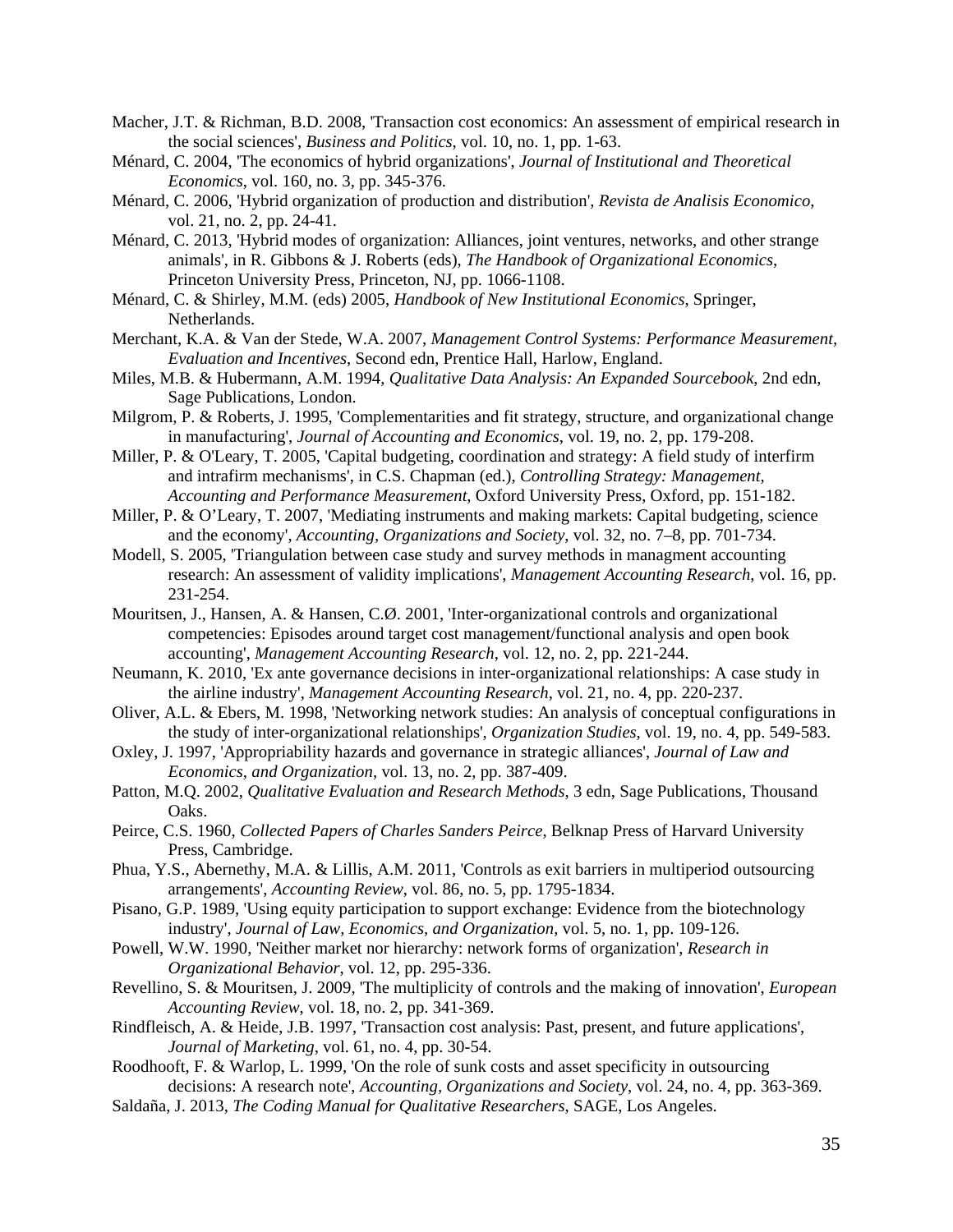- <span id="page-35-9"></span>Sampson, R.C. 2004, 'The cost of misaligned governance in R&D alliances', *Journal of Law, Economics, and Organization*, vol. 20, no. 2, pp. 484-526.
- <span id="page-35-17"></span>Sartorius, K. & Kirsten, J. 2005, 'The boundaries of the firm: Why do sugar producers outsource sugarcane production?', *Management Accounting Research*, vol. 16, no. 1, pp. 81-99.
- <span id="page-35-6"></span>Shelanski, H.A. & Klein, P.G. 1995, 'Empirical research in transaction cost economics: A review and assessment', *Journal of Law Economics, and Organization*, vol. 11, no. 2, pp. 335-361.
- <span id="page-35-4"></span>Simon, H.A. 1957, *Adminstrative Behavior*, 2nd edn, Macmillan, New York.
- <span id="page-35-3"></span>Speklé, R.F. 2001, 'Explaining management control structure variety: A transaction cost economics perspective', *Accounting, Organizations and Society*, vol. 26, no. 4-5, pp. 419-441.
- <span id="page-35-7"></span>Tadelis, S. & Williamson, O.E. 2013, 'Transaction Cost Economics', in R. Gibbons & J. Roberts (eds), *The Handbook of Organizational Economics*, Princeton University Press, Princeton, N.J., pp. 159-190.
- <span id="page-35-11"></span>Teece, D.J. 1986, 'Profiting from technological innovation: Implications for integration, collaboration, licensing and public policy', *Research Policy*, vol. 15, no. 6, pp. 286-305.
- <span id="page-35-1"></span>Van der Meer-Kooistra, J. & Vosselman, E.G.J. 2000, 'Management control of interfirm transactional relationships: The case of industrial renovation and maintenance', *Accounting, Organizations and Society*, vol. 25, no. 1, pp. 51-77.
- <span id="page-35-18"></span>Vosselman, E.G.J. 2002, 'Towards horizontal archetypes of management control: A transaction cost economics perspective', *Management Accounting Research*, vol. 13, no. 1, pp. 131-148.
- <span id="page-35-10"></span>Vosselman, E.G.J. 2012, 'Approaching control in interfirm transactional relationships', *Qualitative Research in Accounting & Management*, vol. 9, no. 1, pp. 4-20.
- <span id="page-35-22"></span>Weick, K.E. 1989, 'Theory construction as disciplined imagination', *Academy of Management Review*, vol. 14, no. 4, pp. 516-531.
- <span id="page-35-14"></span>Widener, S.K. & Selto, F.H. 1999, 'Management control systems and boundaries of the firm: Why do firms outsource internal auditing activities?', *Journal of Management Accounting Research*, vol. 11, pp. 45-74.
- <span id="page-35-12"></span>Williamson, O.E. 1971, 'The vertical integration of production: Market failure considerations', *American Economic Review*, vol. 61, no. 2, pp. 112-123.
- <span id="page-35-13"></span>Williamson, O.E. 1975, *Markets and Hierarchies: Analysis and Antitrust Implications*, Free Press, New York.
- <span id="page-35-5"></span>Williamson, O.E. 1979, 'Transaction-cost economics: The governance of contractual relations', *Journal of Law and Economics*, vol. 22, no. 2, pp. 233-261.
- <span id="page-35-21"></span>Williamson, O.E. 1981, 'The economics of organization: The transaction cost approach', *American Journal of Sociology*, vol. 87, no. 3, pp. 548-577.
- <span id="page-35-15"></span>Williamson, O.E. 1983, 'Credible commitments: using hostages to support exchange', *American Economic Review*, vol. 83, pp. 519-540.
- <span id="page-35-0"></span>Williamson, O.E. 1985, *The Economic Institutions of Capitalism: Firms, Markets, Relational Contracting*, The Free Press, New York.
- <span id="page-35-2"></span>Williamson, O.E. 1991, 'Comparative economic organization: The analysis of discrete structural alternatives', *Administrative Science Quarterly*, vol. 36, no. 2, pp. 269-296.
- <span id="page-35-16"></span>Williamson, O.E. 1996, *The Mechanisms of Governance*, Oxford University Press, New York.
- <span id="page-35-8"></span>Williamson, O.E. 1998, 'Transaction cost economics: How it works; where it is headed', *De Economist*, vol. 146, no. 1, pp. 23-58.
- <span id="page-35-19"></span>Williamson, O.E. 2010, 'Transaction cost economics: the natural progression', *American Economic Review*, vol. 100, no. 3, pp. 673-690.
- <span id="page-35-20"></span>Yin, R.K. 2003, *Case Study Research: Design and Methods*, 3 edn, Sage Publications, Thousand Oaks.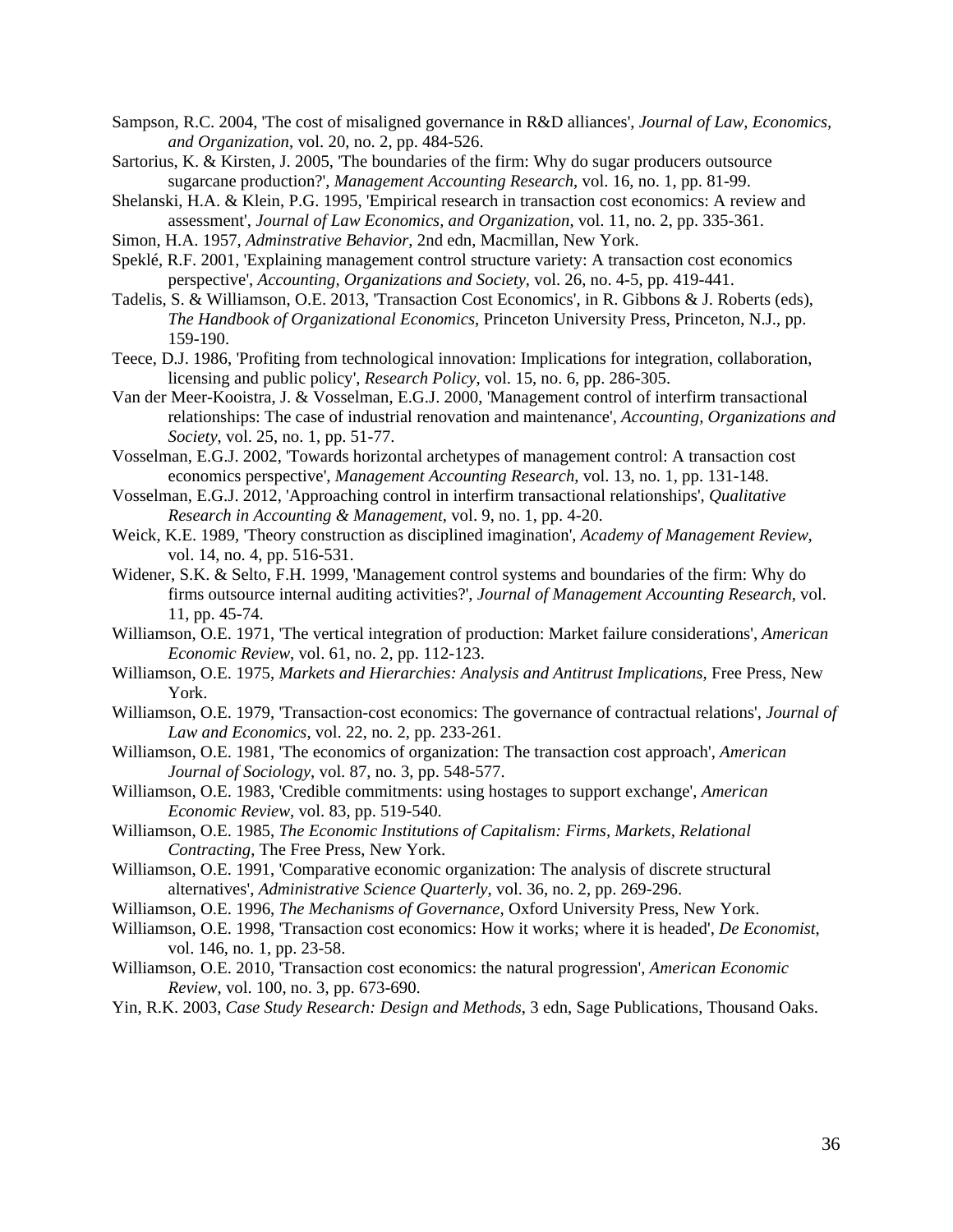

<span id="page-36-0"></span>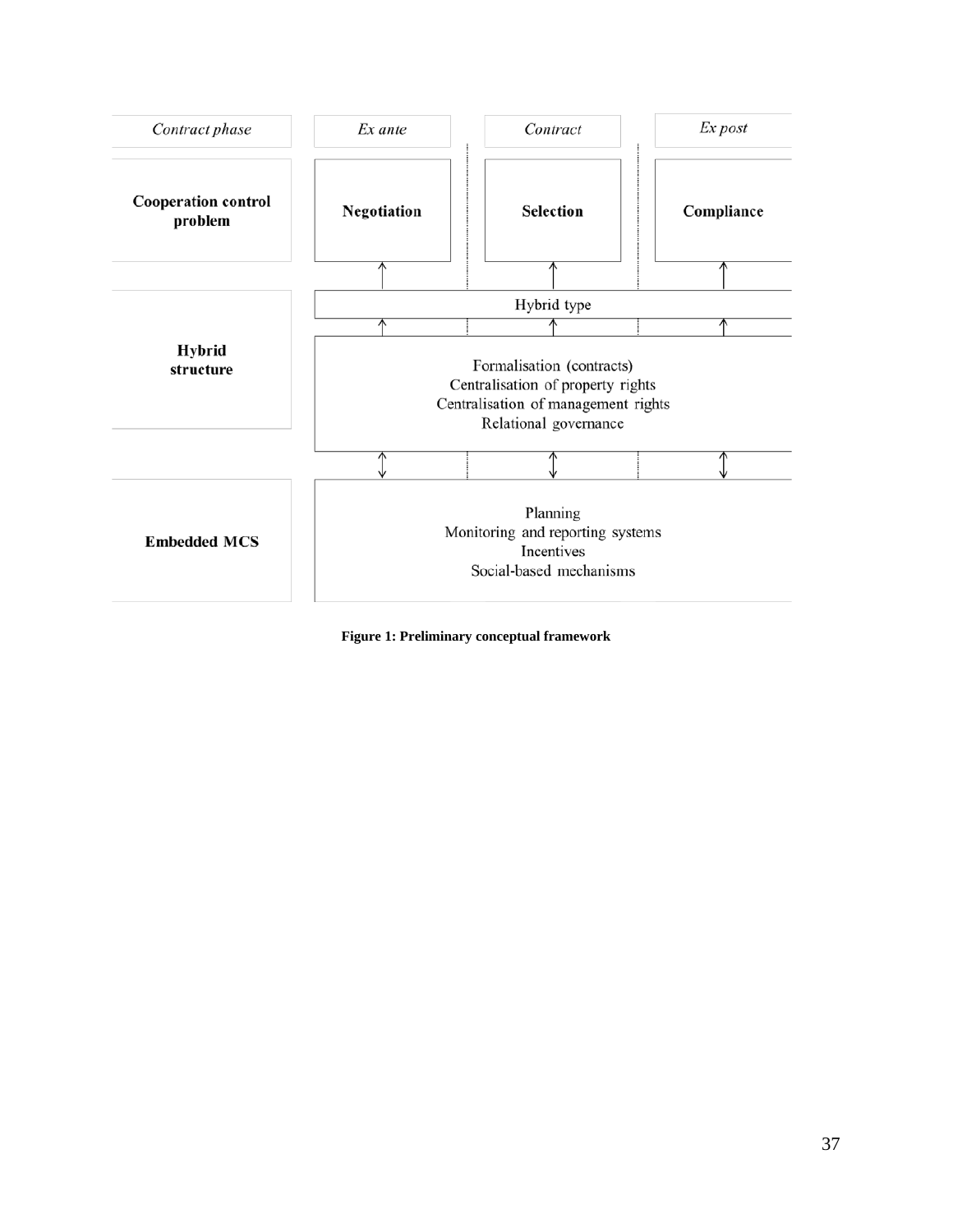**Table 1: Summary of types of cooperation control problems in R&D exchanges**

| <b>Phase</b>                          | Ex ante                                      | <b>Contract</b>                      | Ex post                                                          |
|---------------------------------------|----------------------------------------------|--------------------------------------|------------------------------------------------------------------|
| <b>Cooperation control</b><br>problem | Costly set-up and<br>negotiation of projects | Poor project investment<br>decisions | Difficulty in evaluating<br>and enforcing contract<br>compliance |
| <b>Potential opportunism</b>          | Hold-up                                      | Misrepresentation                    | Hold-up; shirking;<br>misrepresentation                          |

## **Table 2: Categorising hybrid variation**

|                                                               | Market-like hybrids            | <b>Hierarchy-like hybrids</b>       |
|---------------------------------------------------------------|--------------------------------|-------------------------------------|
| <b>Organisational forms</b>                                   | Uni-lateral contractual        | <i>Equity-based alliances, such</i> |
|                                                               | arrangements, such as          | as equity joint venture;            |
|                                                               | unilateral licensing or long-  | minority equity investments,        |
|                                                               | term supply contracts; pooling | such as direct investment           |
|                                                               | contractual arrangements,      | arrangements                        |
|                                                               | such as technology sharing,    |                                     |
|                                                               | cross-licensing, and joint     |                                     |
|                                                               | research agreements.           |                                     |
| <b>Reliance on:</b>                                           |                                |                                     |
| Formalisation                                                 | High                           | High                                |
| Centralisation of property rights<br>$\overline{\phantom{a}}$ | Low (uni-lateral) - Medium     | Medium (minority equity)            |
|                                                               | (pooling contracts)            | investments) - High (equity-        |
|                                                               |                                | based alliances)                    |
| Centralisation of management rights                           | Low                            | High                                |
| Relational governance                                         | Low                            | High                                |
| <b>Relevant inter-firm accounting studies</b>                 | Gietzmann (1996); Gietzmann    | Dekker (2004)                       |
|                                                               | and Larsen (1998); Miller and  |                                     |
|                                                               | O'Leary (2005); Miller and     |                                     |
|                                                               | O'Leary (2007); Mouritsen,     |                                     |
|                                                               | Hansen and Hansen (2001);      |                                     |
|                                                               | Revellino and Mouritsen        |                                     |
|                                                               | (2009)                         |                                     |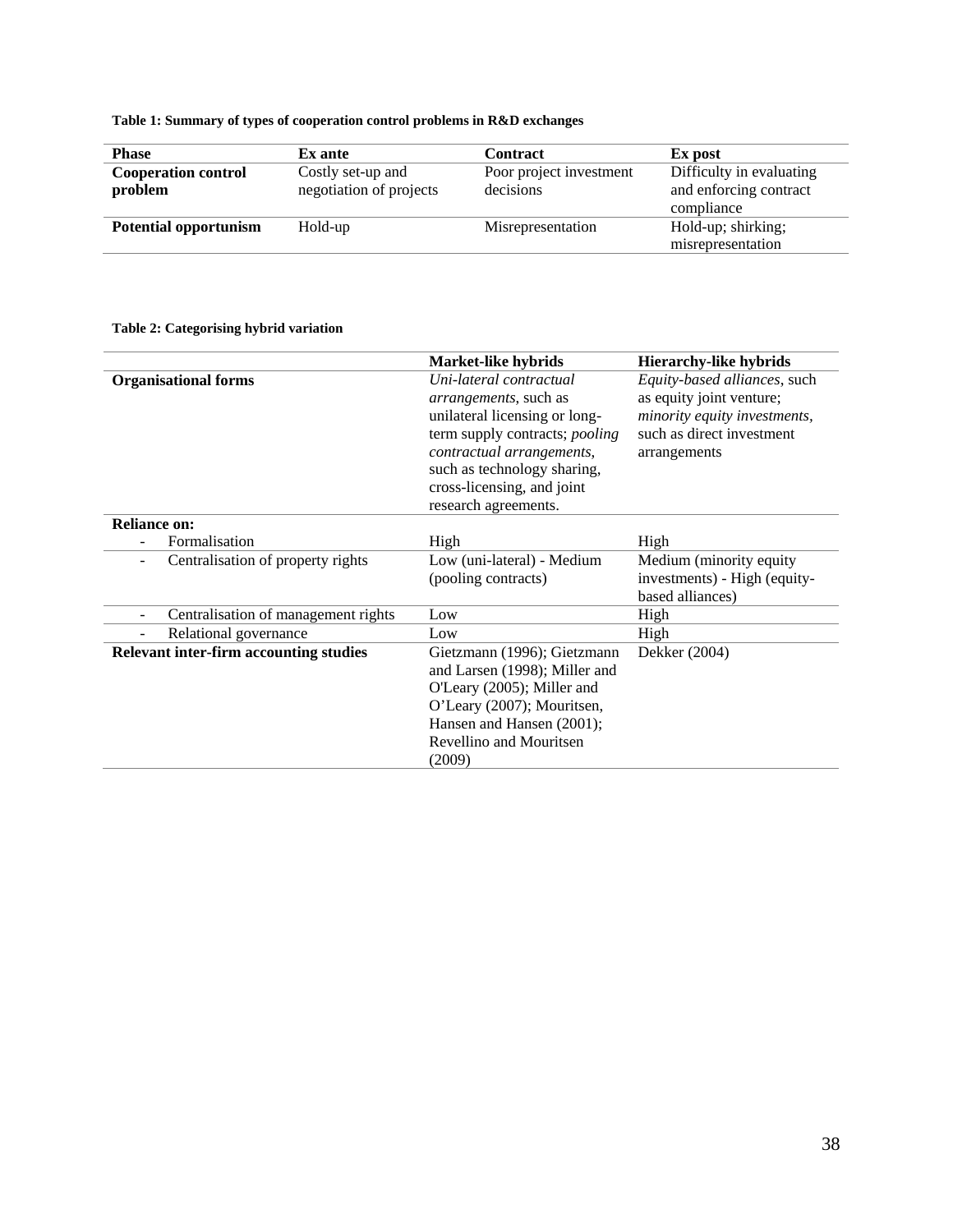## **Table 3: List of interviews**

| <b>Month</b>     | <b>Interviewee (Organisation - Position)</b>          | Length (hrs)   |
|------------------|-------------------------------------------------------|----------------|
| April 2012       | Cotton Australia - Policy Officer                     | 1.5            |
| April 2012       | CRDC - Senior Manager                                 | 1.5            |
| April 2012       | Research provider 1 - Private Consultant              | 0.75           |
| April 2012       | Commercial cotton organisation 1 – Senior Manager     | $\mathbf{1}$   |
| April 2012       | Extension - Consultant                                | 1              |
| April 2012       | Extension - Consultant                                | $\mathbf{1}$   |
| April 2012       | Extension - Consultant                                | 0.75           |
| April 2012       | Commercial cotton organisation 1 - Senior Manager (2) | $\mathbf{1}$   |
| April 2012       | Cotton Australia - Manager                            | 1              |
| <b>May 2012</b>  | Cotton Australia - Manager                            | 1.75           |
| <b>May 2012</b>  | Commercial cotton organisation 1 - Senior Manager     | 1              |
| <b>May 2012</b>  | Research provider 2 - Research scientist              | $\mathbf{1}$   |
| <b>June 2012</b> | Research provider 3 – Senior research scientist       | $\overline{2}$ |
| <b>June 2012</b> | Cotton Australia - Staff (3)                          | 3              |
| <b>June 2012</b> | CRDC - Program Manager                                | $\mathbf{1}$   |
| <b>June 2012</b> | Cotton CRC - Program Leader                           | 1.5            |
| <b>June 2012</b> | Cotton Australia - Policy Officer                     | $\mathbf{1}$   |
| <b>June 2012</b> | Commercial cotton organisation 3 - Senior Manager     | 1              |
| <b>June 2012</b> | CRDC - Senior Manager                                 | 0.5            |
| <b>June 2012</b> | Cotton CRC - Staff                                    | 0.75           |
| <b>June 2012</b> | <b>Cotton CRC - Senior Manager</b>                    | 1.5            |
| <b>June 2012</b> | <b>Cotton CRC - Senior Manager</b>                    | 0.5            |
| <b>June 2012</b> | Cotton CRC - Program Leader                           | 0.5            |
| <b>June 2012</b> | Cotton $CRC - Staff(2)$                               | 0.75           |
| <b>June 2012</b> | Cotton CRC - Board Member                             | 0.75           |
| <b>June 2012</b> | <b>Cotton CRC - Board Member</b>                      | 0.75           |
| <b>June 2012</b> | Research provider 3 – PhD candidate                   | 0.5            |
| <b>June 2012</b> | Cotton CRC - Program Leader                           | 0.75           |
| <b>June 2012</b> | Research provider 4 - Postdoctoral Fellow             | 0.5            |
| <b>June 2012</b> | Cotton CRC - Board Member                             | $1.5\,$        |
| August 2012      | Cotton Australia - Manager                            | 1.5            |
| <b>Sept 2012</b> | Cotton Australia - Manager                            | 1.5            |
| Sept $2012$      | Research provider 4 - Senior research scientist       | 1.5            |
| <b>Sept 2012</b> | Research provider 4 – Senior research scientist       | 1.5            |
| <b>Sept 2012</b> | Research provider 5 – Project Officer                 | 1              |
| <b>Sept 2012</b> | Research provider 5 – Senior research scientist       | 0.75           |
| <b>Sept 2012</b> | Research provider 4 - Research scientist              | 0.75           |
| <b>Sept 2012</b> | Research provider 4 – Project Officer                 | $\mathbf{1}$   |
| <b>Sept 2012</b> | Cotton Australia - Manager<br>1                       |                |
| <b>Sept 2012</b> | Research provider 4 - Research scientist              | 0.5            |
| <b>Sept 2012</b> | <b>Cotton CRC - Senior Manager</b>                    | $\mathbf{1}$   |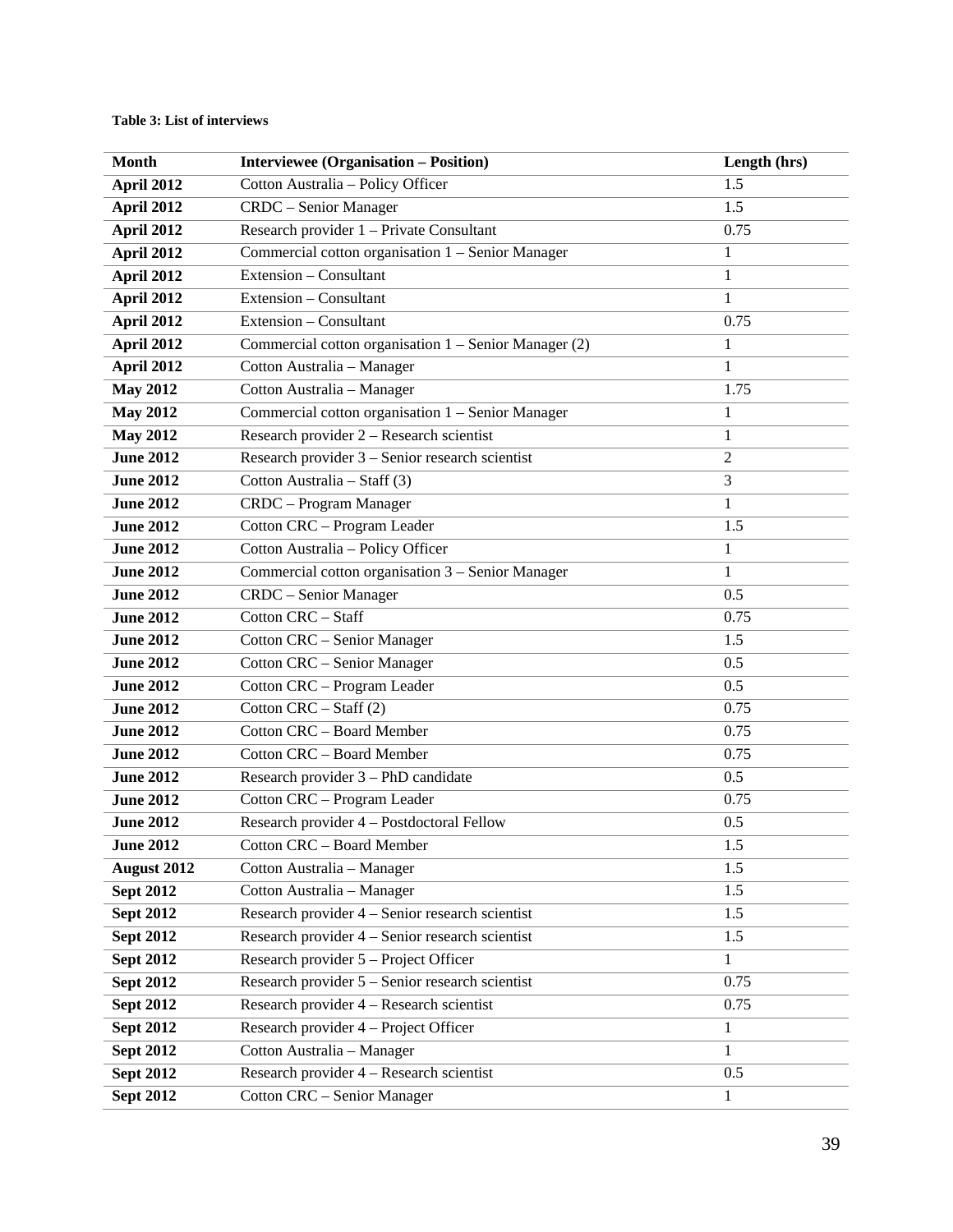| <b>Month</b>          | <b>Interviewee (Organisation - Position)</b>          | Length (hrs) |
|-----------------------|-------------------------------------------------------|--------------|
| <b>Sept 2012</b>      | Cotton Australia - Manager                            | 1            |
| <b>Sept 2012</b>      | Research provider 5 – Research scientist              | 0.5          |
| <b>Sept 2012</b>      | Research provider 4 - Postdoctoral Fellow             | 0.5          |
| <b>Sept 2012</b>      | Research provider 4 – Senior research scientist       | 1            |
| <b>Sept 2012</b>      | Research provider 4 - Postdoctoral Fellow             | 0.75         |
| <b>Sept 2012</b>      | Research provider 5 – Senior research scientist       | 1            |
| <b>Sept 2012</b>      | CRDC - Program Manager                                | 1.5          |
| <b>Sept 2012</b>      | CRDC - Senior Manager                                 | 1.5          |
| <b>Sept 2012</b>      | Research provider 4 – Senior research scientist       | $\mathbf{1}$ |
| <b>Sept 2012</b>      | Commercial cotton organisation 2 – Senior Manager (2) | $\mathbf{1}$ |
| <b>Sept 2012</b>      | CRDC - Senior Manager                                 | 0.75         |
| <b>Sept 2012</b>      | Research provider 1 – Private consultant              | 0.75         |
| <b>Sept 2012</b>      | CRDC - Program Manager                                | 0.5          |
| <b>Sept 2012</b>      | Cotton CRC - Senior Manager                           | 0.5          |
| <b>Sept 2012</b>      | CRDC - Program Manager                                | 1.5          |
| <b>Sept 2012</b>      | Commercial cotton organisation 4 – Senior Manager     | 0.5          |
| <b>Sept 2012</b>      | Research provider 4 – Research scientist              | 1.5          |
| <b>Sept 2012</b>      | Research provider 4 – Research scientist              | 1.25         |
| <b>Sept 2012</b>      | Research provider 4 – Administrative Manager          | 0.75         |
| <b>Nov 2012</b>       | Cotton Australia - Policy Officer                     | 1            |
| <b>Nov 2012</b>       | Cotton Australia - Staff                              | 1            |
| <b>Oct 2013</b>       | CRDC - Senior Manager                                 | $\mathbf{1}$ |
| <b>Nov 2013</b>       | CRDC - Program Manager                                | 1            |
| Total (64 interviews) |                                                       | 65.75 hrs    |

NOTES: Of these 64 interviews, 59 were digitally recorded and transcribed; during the remaining 5 interviews, researchers took notes. Occasionally more than one individual was interviewed at once; where multiple interviewees were present the number has been included in brackets. In order to protect the identity of interviews, generic descriptions of their position have been used.

#### **Table 4: Number of interviews by organisation**

| Organisation                           | <b>Interviews</b> | Interviewees* |  |
|----------------------------------------|-------------------|---------------|--|
| <b>CRDC</b>                            | 10                |               |  |
| <b>Cotton CRC</b>                      | 12                |               |  |
| <b>Cotton Australia</b>                | 11                |               |  |
| <b>Extension</b>                       |                   |               |  |
| <b>Commercial cotton organisations</b> |                   |               |  |
| <b>Research providers</b>              | 22                | 21            |  |
| <b>Total</b>                           | 64                | 59            |  |

NOTES: \* The number of interviewees represents the number of individuals who were interviewed as part of the study. This varies from the total number of interviews as occasionally more than one individual was interviewed at a time (i.e. group interview), and some individuals were interviewed multiple times. The position of interviewees by organisation has been excluded from this table to maintain the anonymity of the participants.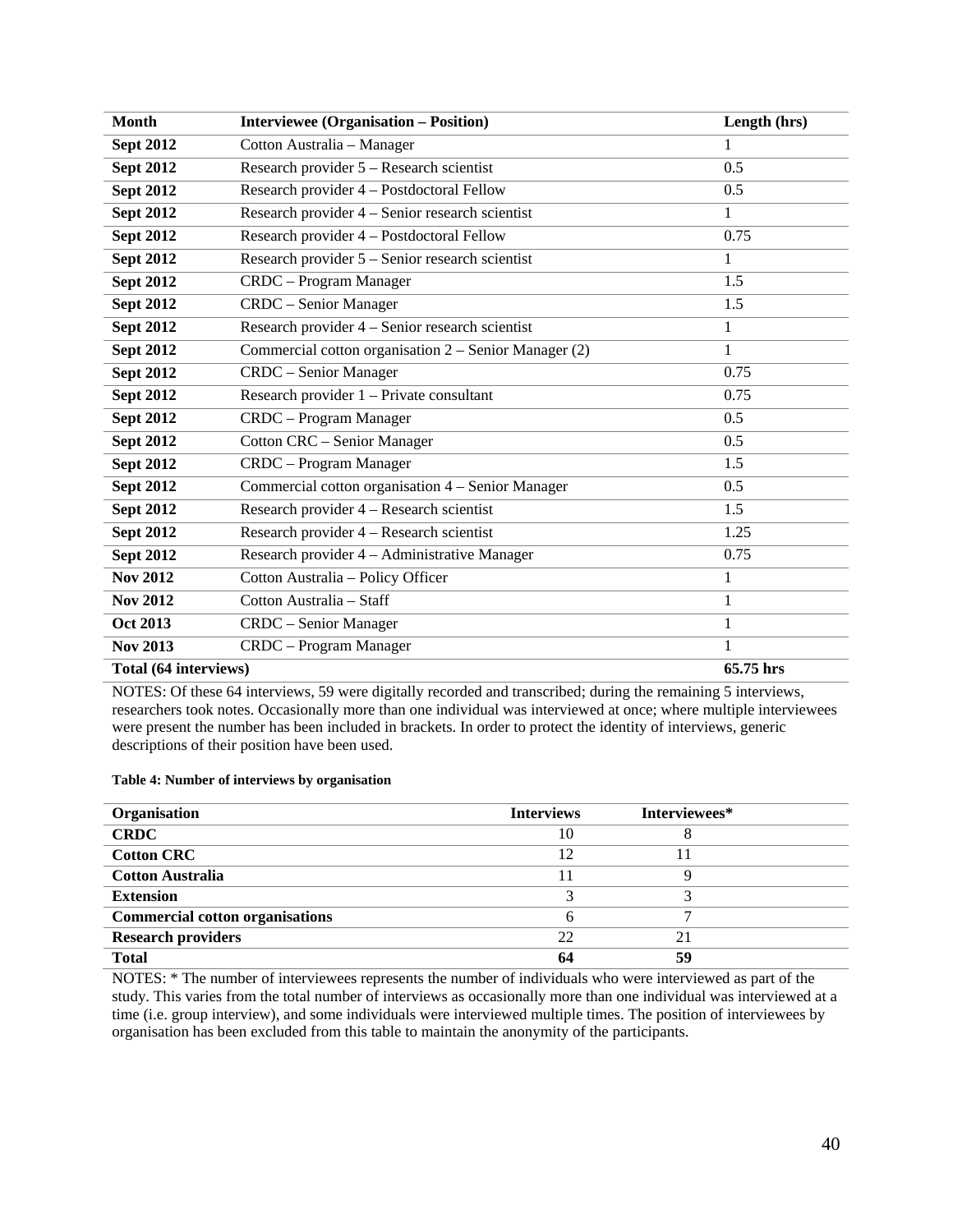## <span id="page-40-0"></span>**Table 5: List of site visits and field trips**

| Period        | $\text{Site}(s)$                                                      | <b>Location</b>   | <b>Duration</b> |
|---------------|-----------------------------------------------------------------------|-------------------|-----------------|
| <b>Jun-12</b> | University research providers                                         | Sydney            | 1.0             |
| $Jun-12$      | <b>CRDC: Cotton CRC: ACRI</b>                                         | Narrabri          | 2.0             |
| <b>Aug-12</b> | <b>Australian Cotton Conference</b>                                   | <b>Gold Coast</b> | 3.0             |
| <b>Aug-12</b> | Cotton Australia                                                      | Sydney            | 0.5             |
| $Sep-12$      | Cotton Australia                                                      | Sydney            | 0.5             |
| $Sep-12$      | ACRI; Cotton CRC; CRDC; other cotton organisations in Narrabri region | Narrabri          | 11.0            |
| $Nov-12$      | Cotton Australia                                                      | Sydney            | 0.5             |
| $Nov-12$      | Cotton Australia Panel review meetings; Cotton Australia AGM          | Sydney            | 2.0             |
| $Sep-13$      | <b>Australian Cotton Research Conference</b>                          | Narrabri          | 3.0             |
| <b>Oct-13</b> | CRDC; farming operations in Narrabri and Moree region; ACRI           | Narrabri          | 5.0             |
| Mar-14        | Cotton Australia                                                      | Sydney            | 0.5             |
|               |                                                                       | Total (days)      | 29.0            |

#### <span id="page-40-1"></span>**Table 6: List of archival documentation collected**

| <b>Scope</b>      | <b>Type of archival documentation</b>                                            |
|-------------------|----------------------------------------------------------------------------------|
| <b>Cotton CRC</b> | Annual reports (1993-2012)                                                       |
| <b>Cotton CRC</b> | Public documents about Commonwealth CRC program                                  |
| <b>Cotton CRC</b> | List of current and completed projects (2005–2012)                               |
| <b>Cotton CRC</b> | Internal management documents (Board Book; Project management procedures manual; |
|                   | project evaluation template; Red Amber Green reports; Strategic Plans)           |
| <b>Cotton CRC</b> | CRC Participants Agreement, CRC Commonwealth Agreement, CRC Affiliate Agreement  |
| <b>Cotton CRC</b> | <b>CRC</b> Application material                                                  |
| <b>Cotton CRC</b> | Examples of calls for research proposals                                         |
| <b>Cotton CRC</b> | Conference documentation and presentations                                       |
| <b>Cotton CRC</b> | <b>CRC Exit Book</b>                                                             |
| <b>Cotton CRC</b> | External reviews of Cotton CRC economic impact                                   |
| <b>Cotton CRC</b> | Examples of final project reports                                                |
| <b>CRDC</b>       | Annual reports (1990–2013)                                                       |
| <b>CRDC</b>       | Five year strategic plans (1991–2018)                                            |
| <b>CRDC</b>       | Annual operating plans (1991–2013)                                               |
| <b>CRDC</b>       | <b>CRDC</b> Researchers Handbook                                                 |
| <b>CRDC</b>       | Project evaluation templates                                                     |
| <b>CRDC</b>       | Deed Agreement                                                                   |
| <b>CRDC</b>       | Productivity Commission Review of RDC Structures (review report and submission   |
|                   | documents)                                                                       |
| <b>Other</b>      | Cotton Industry Research Development & Extension Strategy                        |
| <b>Other</b>      | Cotton Industry Vision 2029                                                      |
| <b>Other</b>      | Australian Cotton Growers Research Association Board Book (1974–2002)            |
| <b>Other</b>      | Australian Cotton Conference Proceedings (1984-2012)                             |
| Other             | <b>Australian Cotton Grower Yearbook</b>                                         |
| <b>Other</b>      | Timeline of history of Australian Cotton Research Institute                      |
| <b>Other</b>      | <b>Australian Cotton Crop Statistics (ABARES)</b>                                |
| Other             | Cotton Australia Annual Reports (1996–2013)                                      |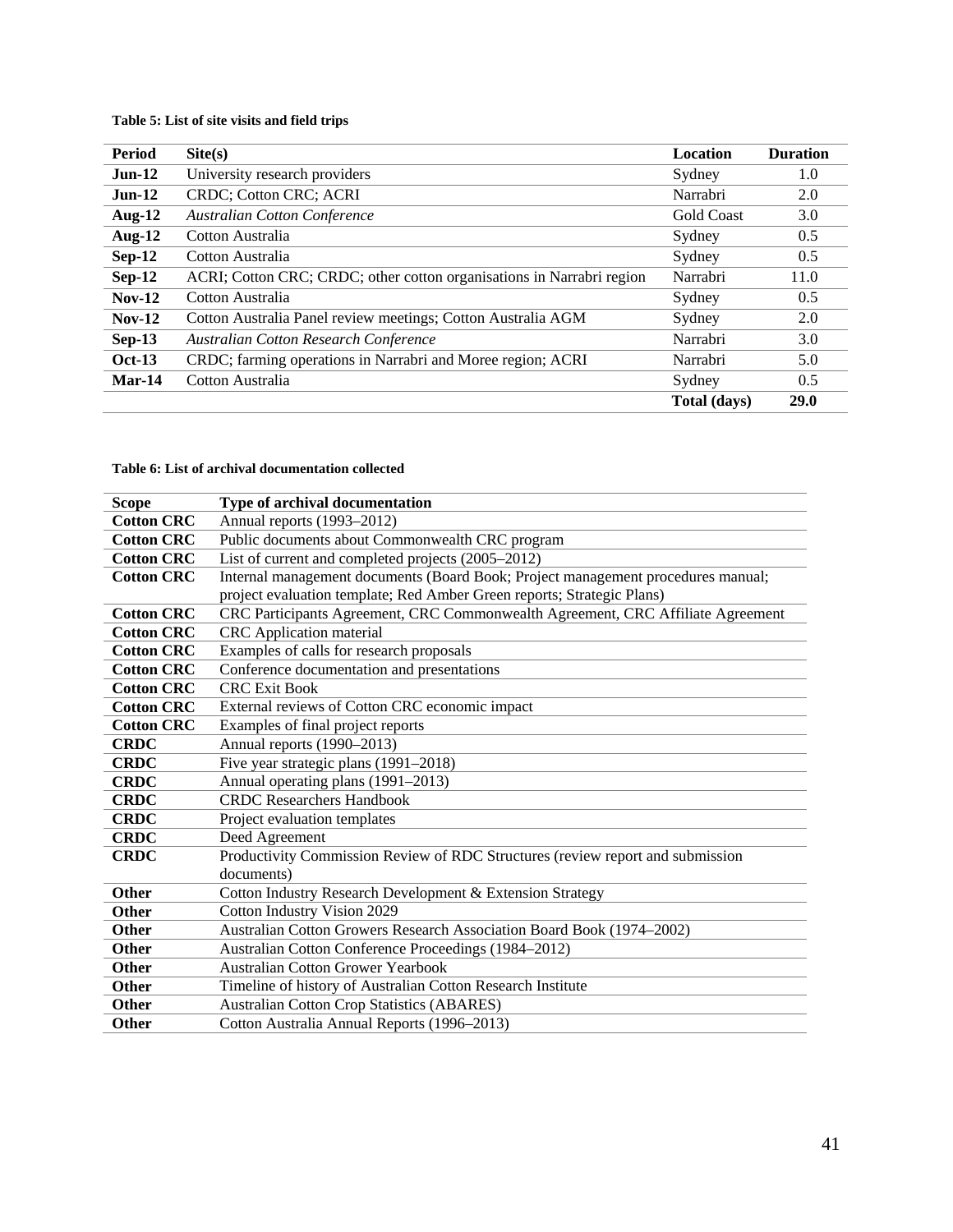| <b>Operating context</b><br><b>Initiated</b><br>In 1990 under the PIERD Act 1989<br>In 1993 under the CRC Program<br><b>Funding basis</b><br>A mandatory industry levy collected from<br>Contributing partners provide cash, capital<br>and in-kind resources; Commonwealth CRC<br>cotton growers matched by federal<br>government contribution<br>grant<br>Variable, levy system subject to fluctuations<br>Confirmed funding over 7 years<br><b>Resource</b><br>in cotton production<br>uncertainty<br>Lifecycle<br>Perpetual<br>Finite, three iterations of 7 years<br><b>Hybrid structure</b><br>Type of hybrid<br>Equity alliance<br>Subcontracting arrangement<br><b>Formalisation</b><br>Associational contracts:<br>Associational contracts:<br>PIERD Act;<br><b>CRC</b> Program Rules;<br>Bid application, Cotton CRC Agreements<br>Deed;<br>Constitution;<br>Constitution;<br>Exchange contracts:<br>Exchange contracts:<br>Standardised individual project contracts<br>Standardised individual project contracts;<br>Initial project list<br>Moderate centralisation of assets and<br>Centralisation of High centralisation of assets and property<br>property rights<br>rights:<br>property rights:<br>Single collective investment pool from<br>Collective investment pool funded by CRC<br>grant from Commonwealth government and<br>mandatory grower levies and matched<br>untied contributions from partners; tied<br>government contributions<br>contributions from partners<br>Centralisation of High centralisation of R&D project<br>Moderate centralisation of R&D project<br>investment decisions, made annually by<br>investment decisions, where initial<br>investment<br><b>CRDC</b> Board of Directors<br>decision rights<br>investment decisions made contributing<br>partners as part of bid application; residual<br>investment decisions made by Company<br>Management Team (CMT)<br>High centralisation of monitoring and<br>Centralisation of Moderate centralisation of monitoring by<br>operational control by CRC entity (Board of<br>coordination,<br>CRDC entity (Board of Directors, Program<br>Directors, CMT, Program Leaders)<br>monitoring and<br>Managers);<br>evaluation<br>Reliance on research provider organisations'<br>for operational control of R&D project<br>activities<br>Accountable to DIISR and contributing<br>Accountable to funder representative bodies<br>(Cotton Australia and DAFF) at different<br>partners at different points in CRC lifespan<br>points in annual investment cycle.<br><b>Relational</b><br>Lateral collaborative network between all<br>Vertical hierarchical demarcations between<br>funders, CRDC entity and providers;<br>contributing partners. Demarcation between<br>governance<br>relations completely mediated by the CRDC.<br>partner and non-partners.<br>Close relational ties between CRC entity and<br>Close relational ties with grower<br>representatives<br>partners.<br><b>Embedded management control systems (MCS)</b><br><b>Planning</b><br>5-year strategic R&D investment plan<br>7-year strategic plan<br>mechanisms<br>Annual operating plan<br>Annual operational plan<br>Annual budget<br>Annual budget<br>Cash reserves<br>Open call and Preliminary Research<br>Initial project list; tied contributions |  | <b>CRDC</b>                                | <b>Cotton CRC</b>    |  |  |
|---------------------------------------------------------------------------------------------------------------------------------------------------------------------------------------------------------------------------------------------------------------------------------------------------------------------------------------------------------------------------------------------------------------------------------------------------------------------------------------------------------------------------------------------------------------------------------------------------------------------------------------------------------------------------------------------------------------------------------------------------------------------------------------------------------------------------------------------------------------------------------------------------------------------------------------------------------------------------------------------------------------------------------------------------------------------------------------------------------------------------------------------------------------------------------------------------------------------------------------------------------------------------------------------------------------------------------------------------------------------------------------------------------------------------------------------------------------------------------------------------------------------------------------------------------------------------------------------------------------------------------------------------------------------------------------------------------------------------------------------------------------------------------------------------------------------------------------------------------------------------------------------------------------------------------------------------------------------------------------------------------------------------------------------------------------------------------------------------------------------------------------------------------------------------------------------------------------------------------------------------------------------------------------------------------------------------------------------------------------------------------------------------------------------------------------------------------------------------------------------------------------------------------------------------------------------------------------------------------------------------------------------------------------------------------------------------------------------------------------------------------------------------------------------------------------------------------------------------------------------------------------------------------------------------------------------------------------------------------------------------------------------------------------------------------------------------------------------------------------------------------------------------------------------------------------------------------------------------------------------------------------------------------------------------------------------------|--|--------------------------------------------|----------------------|--|--|
|                                                                                                                                                                                                                                                                                                                                                                                                                                                                                                                                                                                                                                                                                                                                                                                                                                                                                                                                                                                                                                                                                                                                                                                                                                                                                                                                                                                                                                                                                                                                                                                                                                                                                                                                                                                                                                                                                                                                                                                                                                                                                                                                                                                                                                                                                                                                                                                                                                                                                                                                                                                                                                                                                                                                                                                                                                                                                                                                                                                                                                                                                                                                                                                                                                                                                                                           |  |                                            |                      |  |  |
|                                                                                                                                                                                                                                                                                                                                                                                                                                                                                                                                                                                                                                                                                                                                                                                                                                                                                                                                                                                                                                                                                                                                                                                                                                                                                                                                                                                                                                                                                                                                                                                                                                                                                                                                                                                                                                                                                                                                                                                                                                                                                                                                                                                                                                                                                                                                                                                                                                                                                                                                                                                                                                                                                                                                                                                                                                                                                                                                                                                                                                                                                                                                                                                                                                                                                                                           |  |                                            |                      |  |  |
|                                                                                                                                                                                                                                                                                                                                                                                                                                                                                                                                                                                                                                                                                                                                                                                                                                                                                                                                                                                                                                                                                                                                                                                                                                                                                                                                                                                                                                                                                                                                                                                                                                                                                                                                                                                                                                                                                                                                                                                                                                                                                                                                                                                                                                                                                                                                                                                                                                                                                                                                                                                                                                                                                                                                                                                                                                                                                                                                                                                                                                                                                                                                                                                                                                                                                                                           |  |                                            |                      |  |  |
|                                                                                                                                                                                                                                                                                                                                                                                                                                                                                                                                                                                                                                                                                                                                                                                                                                                                                                                                                                                                                                                                                                                                                                                                                                                                                                                                                                                                                                                                                                                                                                                                                                                                                                                                                                                                                                                                                                                                                                                                                                                                                                                                                                                                                                                                                                                                                                                                                                                                                                                                                                                                                                                                                                                                                                                                                                                                                                                                                                                                                                                                                                                                                                                                                                                                                                                           |  |                                            |                      |  |  |
|                                                                                                                                                                                                                                                                                                                                                                                                                                                                                                                                                                                                                                                                                                                                                                                                                                                                                                                                                                                                                                                                                                                                                                                                                                                                                                                                                                                                                                                                                                                                                                                                                                                                                                                                                                                                                                                                                                                                                                                                                                                                                                                                                                                                                                                                                                                                                                                                                                                                                                                                                                                                                                                                                                                                                                                                                                                                                                                                                                                                                                                                                                                                                                                                                                                                                                                           |  |                                            |                      |  |  |
|                                                                                                                                                                                                                                                                                                                                                                                                                                                                                                                                                                                                                                                                                                                                                                                                                                                                                                                                                                                                                                                                                                                                                                                                                                                                                                                                                                                                                                                                                                                                                                                                                                                                                                                                                                                                                                                                                                                                                                                                                                                                                                                                                                                                                                                                                                                                                                                                                                                                                                                                                                                                                                                                                                                                                                                                                                                                                                                                                                                                                                                                                                                                                                                                                                                                                                                           |  |                                            |                      |  |  |
|                                                                                                                                                                                                                                                                                                                                                                                                                                                                                                                                                                                                                                                                                                                                                                                                                                                                                                                                                                                                                                                                                                                                                                                                                                                                                                                                                                                                                                                                                                                                                                                                                                                                                                                                                                                                                                                                                                                                                                                                                                                                                                                                                                                                                                                                                                                                                                                                                                                                                                                                                                                                                                                                                                                                                                                                                                                                                                                                                                                                                                                                                                                                                                                                                                                                                                                           |  |                                            |                      |  |  |
|                                                                                                                                                                                                                                                                                                                                                                                                                                                                                                                                                                                                                                                                                                                                                                                                                                                                                                                                                                                                                                                                                                                                                                                                                                                                                                                                                                                                                                                                                                                                                                                                                                                                                                                                                                                                                                                                                                                                                                                                                                                                                                                                                                                                                                                                                                                                                                                                                                                                                                                                                                                                                                                                                                                                                                                                                                                                                                                                                                                                                                                                                                                                                                                                                                                                                                                           |  |                                            |                      |  |  |
|                                                                                                                                                                                                                                                                                                                                                                                                                                                                                                                                                                                                                                                                                                                                                                                                                                                                                                                                                                                                                                                                                                                                                                                                                                                                                                                                                                                                                                                                                                                                                                                                                                                                                                                                                                                                                                                                                                                                                                                                                                                                                                                                                                                                                                                                                                                                                                                                                                                                                                                                                                                                                                                                                                                                                                                                                                                                                                                                                                                                                                                                                                                                                                                                                                                                                                                           |  |                                            |                      |  |  |
|                                                                                                                                                                                                                                                                                                                                                                                                                                                                                                                                                                                                                                                                                                                                                                                                                                                                                                                                                                                                                                                                                                                                                                                                                                                                                                                                                                                                                                                                                                                                                                                                                                                                                                                                                                                                                                                                                                                                                                                                                                                                                                                                                                                                                                                                                                                                                                                                                                                                                                                                                                                                                                                                                                                                                                                                                                                                                                                                                                                                                                                                                                                                                                                                                                                                                                                           |  |                                            |                      |  |  |
|                                                                                                                                                                                                                                                                                                                                                                                                                                                                                                                                                                                                                                                                                                                                                                                                                                                                                                                                                                                                                                                                                                                                                                                                                                                                                                                                                                                                                                                                                                                                                                                                                                                                                                                                                                                                                                                                                                                                                                                                                                                                                                                                                                                                                                                                                                                                                                                                                                                                                                                                                                                                                                                                                                                                                                                                                                                                                                                                                                                                                                                                                                                                                                                                                                                                                                                           |  |                                            |                      |  |  |
|                                                                                                                                                                                                                                                                                                                                                                                                                                                                                                                                                                                                                                                                                                                                                                                                                                                                                                                                                                                                                                                                                                                                                                                                                                                                                                                                                                                                                                                                                                                                                                                                                                                                                                                                                                                                                                                                                                                                                                                                                                                                                                                                                                                                                                                                                                                                                                                                                                                                                                                                                                                                                                                                                                                                                                                                                                                                                                                                                                                                                                                                                                                                                                                                                                                                                                                           |  |                                            |                      |  |  |
|                                                                                                                                                                                                                                                                                                                                                                                                                                                                                                                                                                                                                                                                                                                                                                                                                                                                                                                                                                                                                                                                                                                                                                                                                                                                                                                                                                                                                                                                                                                                                                                                                                                                                                                                                                                                                                                                                                                                                                                                                                                                                                                                                                                                                                                                                                                                                                                                                                                                                                                                                                                                                                                                                                                                                                                                                                                                                                                                                                                                                                                                                                                                                                                                                                                                                                                           |  |                                            |                      |  |  |
|                                                                                                                                                                                                                                                                                                                                                                                                                                                                                                                                                                                                                                                                                                                                                                                                                                                                                                                                                                                                                                                                                                                                                                                                                                                                                                                                                                                                                                                                                                                                                                                                                                                                                                                                                                                                                                                                                                                                                                                                                                                                                                                                                                                                                                                                                                                                                                                                                                                                                                                                                                                                                                                                                                                                                                                                                                                                                                                                                                                                                                                                                                                                                                                                                                                                                                                           |  |                                            |                      |  |  |
|                                                                                                                                                                                                                                                                                                                                                                                                                                                                                                                                                                                                                                                                                                                                                                                                                                                                                                                                                                                                                                                                                                                                                                                                                                                                                                                                                                                                                                                                                                                                                                                                                                                                                                                                                                                                                                                                                                                                                                                                                                                                                                                                                                                                                                                                                                                                                                                                                                                                                                                                                                                                                                                                                                                                                                                                                                                                                                                                                                                                                                                                                                                                                                                                                                                                                                                           |  |                                            |                      |  |  |
|                                                                                                                                                                                                                                                                                                                                                                                                                                                                                                                                                                                                                                                                                                                                                                                                                                                                                                                                                                                                                                                                                                                                                                                                                                                                                                                                                                                                                                                                                                                                                                                                                                                                                                                                                                                                                                                                                                                                                                                                                                                                                                                                                                                                                                                                                                                                                                                                                                                                                                                                                                                                                                                                                                                                                                                                                                                                                                                                                                                                                                                                                                                                                                                                                                                                                                                           |  |                                            |                      |  |  |
|                                                                                                                                                                                                                                                                                                                                                                                                                                                                                                                                                                                                                                                                                                                                                                                                                                                                                                                                                                                                                                                                                                                                                                                                                                                                                                                                                                                                                                                                                                                                                                                                                                                                                                                                                                                                                                                                                                                                                                                                                                                                                                                                                                                                                                                                                                                                                                                                                                                                                                                                                                                                                                                                                                                                                                                                                                                                                                                                                                                                                                                                                                                                                                                                                                                                                                                           |  |                                            |                      |  |  |
|                                                                                                                                                                                                                                                                                                                                                                                                                                                                                                                                                                                                                                                                                                                                                                                                                                                                                                                                                                                                                                                                                                                                                                                                                                                                                                                                                                                                                                                                                                                                                                                                                                                                                                                                                                                                                                                                                                                                                                                                                                                                                                                                                                                                                                                                                                                                                                                                                                                                                                                                                                                                                                                                                                                                                                                                                                                                                                                                                                                                                                                                                                                                                                                                                                                                                                                           |  |                                            |                      |  |  |
|                                                                                                                                                                                                                                                                                                                                                                                                                                                                                                                                                                                                                                                                                                                                                                                                                                                                                                                                                                                                                                                                                                                                                                                                                                                                                                                                                                                                                                                                                                                                                                                                                                                                                                                                                                                                                                                                                                                                                                                                                                                                                                                                                                                                                                                                                                                                                                                                                                                                                                                                                                                                                                                                                                                                                                                                                                                                                                                                                                                                                                                                                                                                                                                                                                                                                                                           |  |                                            |                      |  |  |
|                                                                                                                                                                                                                                                                                                                                                                                                                                                                                                                                                                                                                                                                                                                                                                                                                                                                                                                                                                                                                                                                                                                                                                                                                                                                                                                                                                                                                                                                                                                                                                                                                                                                                                                                                                                                                                                                                                                                                                                                                                                                                                                                                                                                                                                                                                                                                                                                                                                                                                                                                                                                                                                                                                                                                                                                                                                                                                                                                                                                                                                                                                                                                                                                                                                                                                                           |  |                                            |                      |  |  |
|                                                                                                                                                                                                                                                                                                                                                                                                                                                                                                                                                                                                                                                                                                                                                                                                                                                                                                                                                                                                                                                                                                                                                                                                                                                                                                                                                                                                                                                                                                                                                                                                                                                                                                                                                                                                                                                                                                                                                                                                                                                                                                                                                                                                                                                                                                                                                                                                                                                                                                                                                                                                                                                                                                                                                                                                                                                                                                                                                                                                                                                                                                                                                                                                                                                                                                                           |  |                                            |                      |  |  |
|                                                                                                                                                                                                                                                                                                                                                                                                                                                                                                                                                                                                                                                                                                                                                                                                                                                                                                                                                                                                                                                                                                                                                                                                                                                                                                                                                                                                                                                                                                                                                                                                                                                                                                                                                                                                                                                                                                                                                                                                                                                                                                                                                                                                                                                                                                                                                                                                                                                                                                                                                                                                                                                                                                                                                                                                                                                                                                                                                                                                                                                                                                                                                                                                                                                                                                                           |  |                                            |                      |  |  |
|                                                                                                                                                                                                                                                                                                                                                                                                                                                                                                                                                                                                                                                                                                                                                                                                                                                                                                                                                                                                                                                                                                                                                                                                                                                                                                                                                                                                                                                                                                                                                                                                                                                                                                                                                                                                                                                                                                                                                                                                                                                                                                                                                                                                                                                                                                                                                                                                                                                                                                                                                                                                                                                                                                                                                                                                                                                                                                                                                                                                                                                                                                                                                                                                                                                                                                                           |  |                                            |                      |  |  |
|                                                                                                                                                                                                                                                                                                                                                                                                                                                                                                                                                                                                                                                                                                                                                                                                                                                                                                                                                                                                                                                                                                                                                                                                                                                                                                                                                                                                                                                                                                                                                                                                                                                                                                                                                                                                                                                                                                                                                                                                                                                                                                                                                                                                                                                                                                                                                                                                                                                                                                                                                                                                                                                                                                                                                                                                                                                                                                                                                                                                                                                                                                                                                                                                                                                                                                                           |  |                                            |                      |  |  |
|                                                                                                                                                                                                                                                                                                                                                                                                                                                                                                                                                                                                                                                                                                                                                                                                                                                                                                                                                                                                                                                                                                                                                                                                                                                                                                                                                                                                                                                                                                                                                                                                                                                                                                                                                                                                                                                                                                                                                                                                                                                                                                                                                                                                                                                                                                                                                                                                                                                                                                                                                                                                                                                                                                                                                                                                                                                                                                                                                                                                                                                                                                                                                                                                                                                                                                                           |  |                                            |                      |  |  |
|                                                                                                                                                                                                                                                                                                                                                                                                                                                                                                                                                                                                                                                                                                                                                                                                                                                                                                                                                                                                                                                                                                                                                                                                                                                                                                                                                                                                                                                                                                                                                                                                                                                                                                                                                                                                                                                                                                                                                                                                                                                                                                                                                                                                                                                                                                                                                                                                                                                                                                                                                                                                                                                                                                                                                                                                                                                                                                                                                                                                                                                                                                                                                                                                                                                                                                                           |  |                                            |                      |  |  |
|                                                                                                                                                                                                                                                                                                                                                                                                                                                                                                                                                                                                                                                                                                                                                                                                                                                                                                                                                                                                                                                                                                                                                                                                                                                                                                                                                                                                                                                                                                                                                                                                                                                                                                                                                                                                                                                                                                                                                                                                                                                                                                                                                                                                                                                                                                                                                                                                                                                                                                                                                                                                                                                                                                                                                                                                                                                                                                                                                                                                                                                                                                                                                                                                                                                                                                                           |  |                                            |                      |  |  |
|                                                                                                                                                                                                                                                                                                                                                                                                                                                                                                                                                                                                                                                                                                                                                                                                                                                                                                                                                                                                                                                                                                                                                                                                                                                                                                                                                                                                                                                                                                                                                                                                                                                                                                                                                                                                                                                                                                                                                                                                                                                                                                                                                                                                                                                                                                                                                                                                                                                                                                                                                                                                                                                                                                                                                                                                                                                                                                                                                                                                                                                                                                                                                                                                                                                                                                                           |  |                                            |                      |  |  |
|                                                                                                                                                                                                                                                                                                                                                                                                                                                                                                                                                                                                                                                                                                                                                                                                                                                                                                                                                                                                                                                                                                                                                                                                                                                                                                                                                                                                                                                                                                                                                                                                                                                                                                                                                                                                                                                                                                                                                                                                                                                                                                                                                                                                                                                                                                                                                                                                                                                                                                                                                                                                                                                                                                                                                                                                                                                                                                                                                                                                                                                                                                                                                                                                                                                                                                                           |  |                                            |                      |  |  |
|                                                                                                                                                                                                                                                                                                                                                                                                                                                                                                                                                                                                                                                                                                                                                                                                                                                                                                                                                                                                                                                                                                                                                                                                                                                                                                                                                                                                                                                                                                                                                                                                                                                                                                                                                                                                                                                                                                                                                                                                                                                                                                                                                                                                                                                                                                                                                                                                                                                                                                                                                                                                                                                                                                                                                                                                                                                                                                                                                                                                                                                                                                                                                                                                                                                                                                                           |  |                                            |                      |  |  |
|                                                                                                                                                                                                                                                                                                                                                                                                                                                                                                                                                                                                                                                                                                                                                                                                                                                                                                                                                                                                                                                                                                                                                                                                                                                                                                                                                                                                                                                                                                                                                                                                                                                                                                                                                                                                                                                                                                                                                                                                                                                                                                                                                                                                                                                                                                                                                                                                                                                                                                                                                                                                                                                                                                                                                                                                                                                                                                                                                                                                                                                                                                                                                                                                                                                                                                                           |  |                                            |                      |  |  |
|                                                                                                                                                                                                                                                                                                                                                                                                                                                                                                                                                                                                                                                                                                                                                                                                                                                                                                                                                                                                                                                                                                                                                                                                                                                                                                                                                                                                                                                                                                                                                                                                                                                                                                                                                                                                                                                                                                                                                                                                                                                                                                                                                                                                                                                                                                                                                                                                                                                                                                                                                                                                                                                                                                                                                                                                                                                                                                                                                                                                                                                                                                                                                                                                                                                                                                                           |  |                                            |                      |  |  |
|                                                                                                                                                                                                                                                                                                                                                                                                                                                                                                                                                                                                                                                                                                                                                                                                                                                                                                                                                                                                                                                                                                                                                                                                                                                                                                                                                                                                                                                                                                                                                                                                                                                                                                                                                                                                                                                                                                                                                                                                                                                                                                                                                                                                                                                                                                                                                                                                                                                                                                                                                                                                                                                                                                                                                                                                                                                                                                                                                                                                                                                                                                                                                                                                                                                                                                                           |  |                                            |                      |  |  |
|                                                                                                                                                                                                                                                                                                                                                                                                                                                                                                                                                                                                                                                                                                                                                                                                                                                                                                                                                                                                                                                                                                                                                                                                                                                                                                                                                                                                                                                                                                                                                                                                                                                                                                                                                                                                                                                                                                                                                                                                                                                                                                                                                                                                                                                                                                                                                                                                                                                                                                                                                                                                                                                                                                                                                                                                                                                                                                                                                                                                                                                                                                                                                                                                                                                                                                                           |  |                                            |                      |  |  |
|                                                                                                                                                                                                                                                                                                                                                                                                                                                                                                                                                                                                                                                                                                                                                                                                                                                                                                                                                                                                                                                                                                                                                                                                                                                                                                                                                                                                                                                                                                                                                                                                                                                                                                                                                                                                                                                                                                                                                                                                                                                                                                                                                                                                                                                                                                                                                                                                                                                                                                                                                                                                                                                                                                                                                                                                                                                                                                                                                                                                                                                                                                                                                                                                                                                                                                                           |  |                                            |                      |  |  |
|                                                                                                                                                                                                                                                                                                                                                                                                                                                                                                                                                                                                                                                                                                                                                                                                                                                                                                                                                                                                                                                                                                                                                                                                                                                                                                                                                                                                                                                                                                                                                                                                                                                                                                                                                                                                                                                                                                                                                                                                                                                                                                                                                                                                                                                                                                                                                                                                                                                                                                                                                                                                                                                                                                                                                                                                                                                                                                                                                                                                                                                                                                                                                                                                                                                                                                                           |  |                                            |                      |  |  |
|                                                                                                                                                                                                                                                                                                                                                                                                                                                                                                                                                                                                                                                                                                                                                                                                                                                                                                                                                                                                                                                                                                                                                                                                                                                                                                                                                                                                                                                                                                                                                                                                                                                                                                                                                                                                                                                                                                                                                                                                                                                                                                                                                                                                                                                                                                                                                                                                                                                                                                                                                                                                                                                                                                                                                                                                                                                                                                                                                                                                                                                                                                                                                                                                                                                                                                                           |  |                                            |                      |  |  |
|                                                                                                                                                                                                                                                                                                                                                                                                                                                                                                                                                                                                                                                                                                                                                                                                                                                                                                                                                                                                                                                                                                                                                                                                                                                                                                                                                                                                                                                                                                                                                                                                                                                                                                                                                                                                                                                                                                                                                                                                                                                                                                                                                                                                                                                                                                                                                                                                                                                                                                                                                                                                                                                                                                                                                                                                                                                                                                                                                                                                                                                                                                                                                                                                                                                                                                                           |  |                                            |                      |  |  |
|                                                                                                                                                                                                                                                                                                                                                                                                                                                                                                                                                                                                                                                                                                                                                                                                                                                                                                                                                                                                                                                                                                                                                                                                                                                                                                                                                                                                                                                                                                                                                                                                                                                                                                                                                                                                                                                                                                                                                                                                                                                                                                                                                                                                                                                                                                                                                                                                                                                                                                                                                                                                                                                                                                                                                                                                                                                                                                                                                                                                                                                                                                                                                                                                                                                                                                                           |  |                                            |                      |  |  |
|                                                                                                                                                                                                                                                                                                                                                                                                                                                                                                                                                                                                                                                                                                                                                                                                                                                                                                                                                                                                                                                                                                                                                                                                                                                                                                                                                                                                                                                                                                                                                                                                                                                                                                                                                                                                                                                                                                                                                                                                                                                                                                                                                                                                                                                                                                                                                                                                                                                                                                                                                                                                                                                                                                                                                                                                                                                                                                                                                                                                                                                                                                                                                                                                                                                                                                                           |  |                                            |                      |  |  |
|                                                                                                                                                                                                                                                                                                                                                                                                                                                                                                                                                                                                                                                                                                                                                                                                                                                                                                                                                                                                                                                                                                                                                                                                                                                                                                                                                                                                                                                                                                                                                                                                                                                                                                                                                                                                                                                                                                                                                                                                                                                                                                                                                                                                                                                                                                                                                                                                                                                                                                                                                                                                                                                                                                                                                                                                                                                                                                                                                                                                                                                                                                                                                                                                                                                                                                                           |  |                                            |                      |  |  |
|                                                                                                                                                                                                                                                                                                                                                                                                                                                                                                                                                                                                                                                                                                                                                                                                                                                                                                                                                                                                                                                                                                                                                                                                                                                                                                                                                                                                                                                                                                                                                                                                                                                                                                                                                                                                                                                                                                                                                                                                                                                                                                                                                                                                                                                                                                                                                                                                                                                                                                                                                                                                                                                                                                                                                                                                                                                                                                                                                                                                                                                                                                                                                                                                                                                                                                                           |  |                                            |                      |  |  |
|                                                                                                                                                                                                                                                                                                                                                                                                                                                                                                                                                                                                                                                                                                                                                                                                                                                                                                                                                                                                                                                                                                                                                                                                                                                                                                                                                                                                                                                                                                                                                                                                                                                                                                                                                                                                                                                                                                                                                                                                                                                                                                                                                                                                                                                                                                                                                                                                                                                                                                                                                                                                                                                                                                                                                                                                                                                                                                                                                                                                                                                                                                                                                                                                                                                                                                                           |  |                                            |                      |  |  |
|                                                                                                                                                                                                                                                                                                                                                                                                                                                                                                                                                                                                                                                                                                                                                                                                                                                                                                                                                                                                                                                                                                                                                                                                                                                                                                                                                                                                                                                                                                                                                                                                                                                                                                                                                                                                                                                                                                                                                                                                                                                                                                                                                                                                                                                                                                                                                                                                                                                                                                                                                                                                                                                                                                                                                                                                                                                                                                                                                                                                                                                                                                                                                                                                                                                                                                                           |  |                                            |                      |  |  |
|                                                                                                                                                                                                                                                                                                                                                                                                                                                                                                                                                                                                                                                                                                                                                                                                                                                                                                                                                                                                                                                                                                                                                                                                                                                                                                                                                                                                                                                                                                                                                                                                                                                                                                                                                                                                                                                                                                                                                                                                                                                                                                                                                                                                                                                                                                                                                                                                                                                                                                                                                                                                                                                                                                                                                                                                                                                                                                                                                                                                                                                                                                                                                                                                                                                                                                                           |  |                                            |                      |  |  |
|                                                                                                                                                                                                                                                                                                                                                                                                                                                                                                                                                                                                                                                                                                                                                                                                                                                                                                                                                                                                                                                                                                                                                                                                                                                                                                                                                                                                                                                                                                                                                                                                                                                                                                                                                                                                                                                                                                                                                                                                                                                                                                                                                                                                                                                                                                                                                                                                                                                                                                                                                                                                                                                                                                                                                                                                                                                                                                                                                                                                                                                                                                                                                                                                                                                                                                                           |  | Proposal/Final Research Proposal (PRP/FRP) | Open and narrow call |  |  |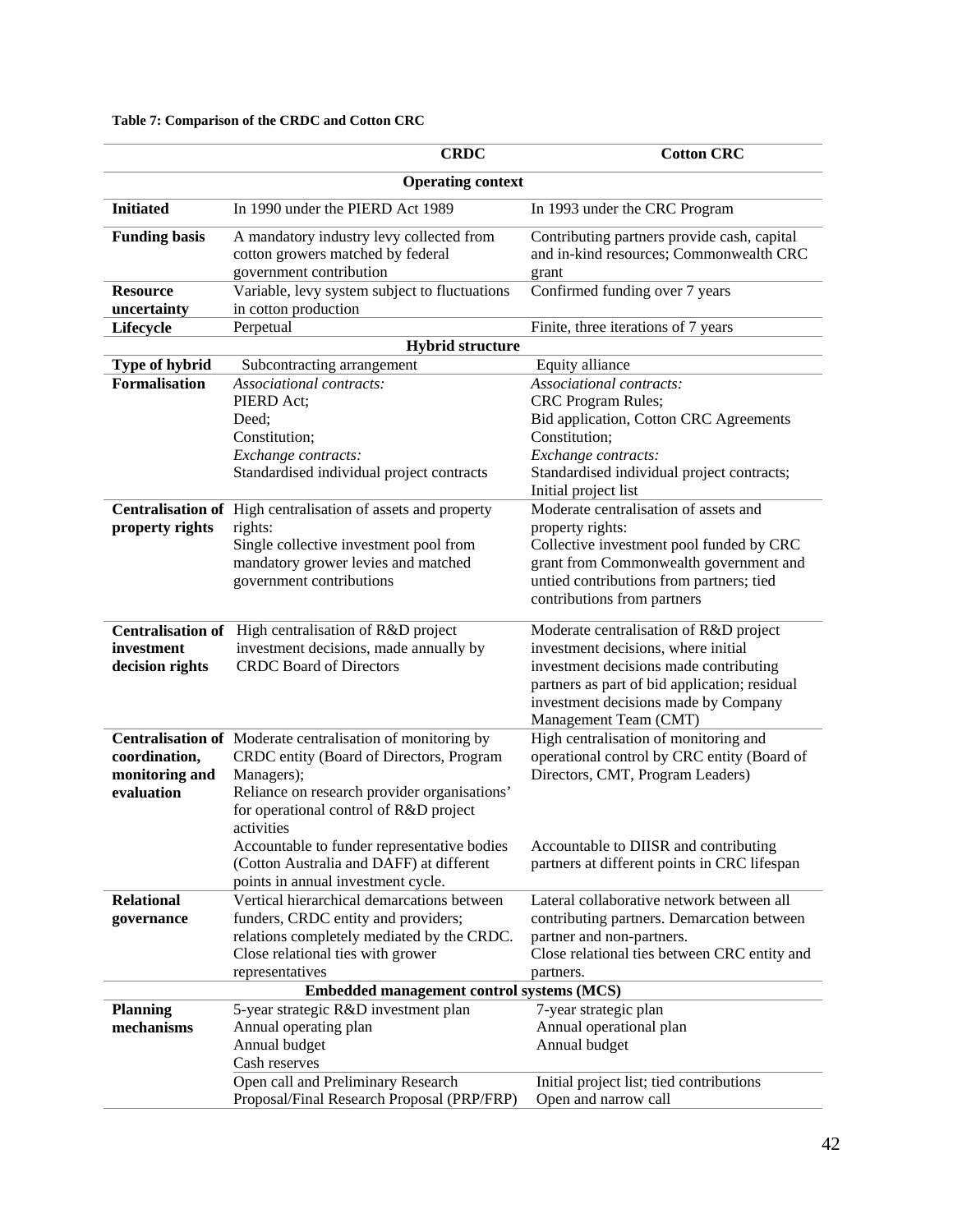|                       | process                                                  | Program leader and CMT evaluation and                   |
|-----------------------|----------------------------------------------------------|---------------------------------------------------------|
|                       | Program manager, Cotton Australia panel                  | feedback                                                |
|                       | and Board evaluations and feedback                       | Commissioning projects                                  |
|                       | Commissioning strategic projects                         |                                                         |
| <b>Monitoring and</b> | Monitoring by DAFF and Cotton Australia:                 | Monitoring by DIISR and Partners:                       |
| reporting             | Annual reporting                                         | Centre Forum                                            |
| systems               | Quarterly financial reporting                            | Annual reporting                                        |
|                       |                                                          | Quarterly financial reporting                           |
|                       |                                                          | 3rd year and 5th year external review                   |
|                       |                                                          | CRC final evaluation                                    |
|                       | Monitoring by Board:                                     | Monitoring by Board:                                    |
|                       | <b>Reporting by Program Managers</b>                     | Reporting by CEO                                        |
|                       |                                                          |                                                         |
|                       |                                                          | Monitoring by CEO and COO:                              |
|                       |                                                          | M&E program                                             |
|                       | Program manager monitoring:                              | CMT monitoring:                                         |
|                       | 6-monthly progress reporting                             | Monthly Red-Amber-Green monitoring                      |
|                       | Quarterly financial reporting                            | Quarterly financial reports                             |
|                       | Final reporting                                          | Final report approval                                   |
|                       |                                                          |                                                         |
|                       |                                                          | Program leader monitoring:                              |
|                       |                                                          | 6-monthly progress reports                              |
|                       |                                                          | Direct supervision/interaction                          |
|                       |                                                          | Final reports and evaluation                            |
| <b>Incentives</b>     | Growers annual financial contributions                   | Partner equity contributions                            |
|                       | Continuation of CRDC program<br>Project payments         | Project payments                                        |
|                       | Future contract renewal                                  |                                                         |
| <b>Social-based</b>   | Maintain trust of funders in CRDC entity:                | Maintain trust of contributing partners:                |
| mechanisms            | Regular information exchange                             | Professional Program Leaders; in-kind                   |
|                       | Regular interaction between CRDC and                     | managers from partners                                  |
|                       | Cotton Australia staff and panel members                 | Selection of independent skill-based Board              |
|                       | Selection of independent, skill-based Board              | Regular information exchange                            |
|                       | Selection and retention of Managers                      |                                                         |
|                       |                                                          | Build 'collaborative culture' between                   |
|                       |                                                          | partners:                                               |
|                       |                                                          | Interaction at conferences, workshops                   |
|                       |                                                          | Co-location with providers at ACRI                      |
|                       |                                                          | Socialisation of junior researchers                     |
|                       |                                                          | Design of joint projects                                |
|                       | Program manager personal interaction with<br>researchers | Program leader personal interaction with<br>researchers |
|                       | Prioritisation of core providers in project              | Prioritisation of partner-providers for project         |
|                       | selection                                                | selection                                               |
|                       | Assessment of reputation, prior ties in project          | Socialisation of non-partner providers                  |
|                       | selection                                                |                                                         |

NOTES: The following abbreviations introduced in Table 7 are: PIERD Act - Primary Industries and Energy Research and Development Act 1989; DAFF – Department of Agriculture, Forestry and Fisheries; DIISR - The Department of Innovation, Industry, Science and Research.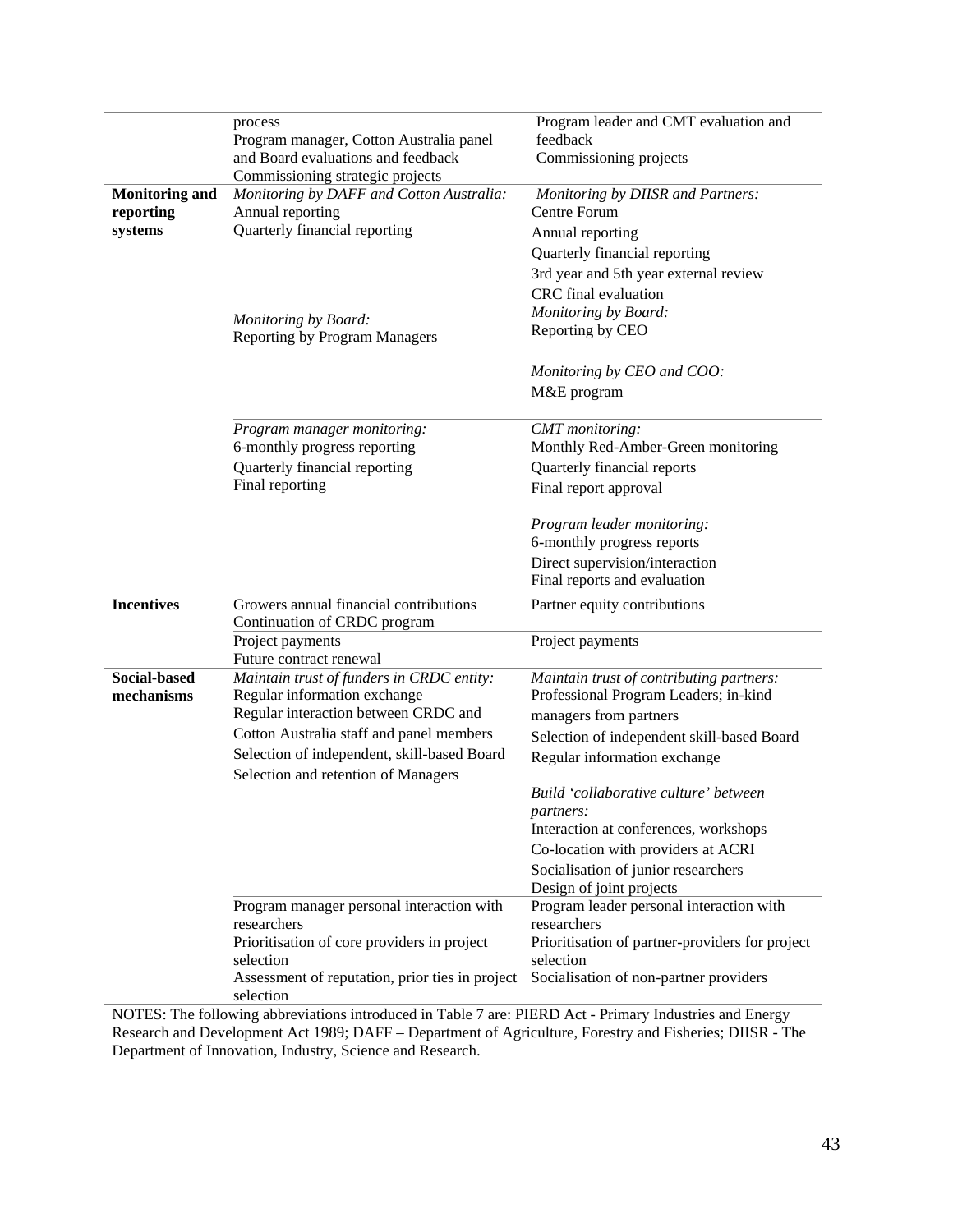

#### **Figure 2: Structure of relations in the CRDC**

NOTES: The following abbreviations are introduced in Figure 2: ACGRA – Australian Cotton Growers Research Association; DAFF – Department of Agriculture, Forestry and Fisheries



**Figure 3: Structure of relations in the Cotton CRC**

NOTES: The following abbreviations are introduced in Figure 3: DIISR – The Department of Innovation, Industry, Science and Research; CSIRO - Commonwealth Scientific and Industrial Research Organisation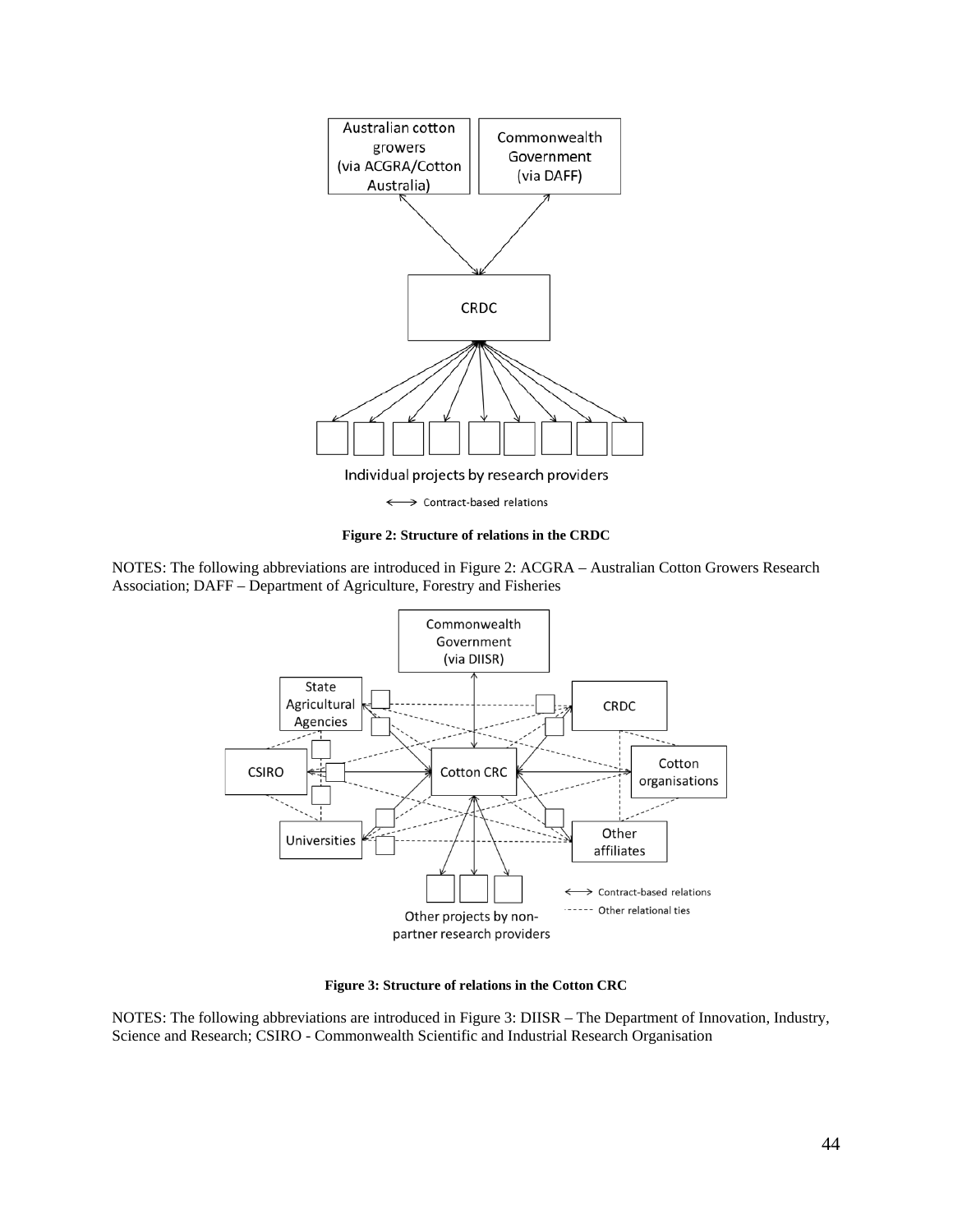| <b>Contract phase</b>                                        | Ex ante                                                                                                                                                                                                                                               | <b>Contract</b>                                                                                                                                                                                        | Ex post                                                                                                                                                                                     |  |
|--------------------------------------------------------------|-------------------------------------------------------------------------------------------------------------------------------------------------------------------------------------------------------------------------------------------------------|--------------------------------------------------------------------------------------------------------------------------------------------------------------------------------------------------------|---------------------------------------------------------------------------------------------------------------------------------------------------------------------------------------------|--|
| Cooperation<br>control<br>problem<br>Contributing<br>factors | <b>Negotiation of mutually satisfying</b><br>project contract<br>Divergence between industry,<br>government and science interests;<br>high asset specificity; low recurrence<br>of transactions; fluctuating resource<br>availability                 | <b>Selection and investment project</b><br>decision<br>Fluctuating funding availability; high<br>ex ante information asymmetry<br>between providers and funders;<br>idiosyncratic project transactions | <b>Ensuring compliance with project</b><br>contract<br>Ex post uncertainty and information<br>asymmetry between providers and<br>funders; increasing asset specificity<br>during project    |  |
|                                                              |                                                                                                                                                                                                                                                       |                                                                                                                                                                                                        |                                                                                                                                                                                             |  |
| Hybrid<br><b>Structure</b>                                   | Subcontracting arrangement:<br>Broad associational formalisation,<br>with short-term exchange contracts<br>Centralised investment pool, with<br>highly centralised decisions<br>Vertical, mediated relations between<br>funders, entity and providers | Subcontracting arrangement:<br>Broad associational formalisation,<br>with short-term exchange contracts<br>Centralised investment decisions<br>Accountabilities for investment<br>decisions            | Subcontracting arrangement:<br>Short-term exchange contracts<br>Centralised investment pool<br>Centralised monitoring<br>Accountabilities to funders<br>Compliant relations with government |  |
| Structure-wide<br><b>MCS</b>                                 | Broad strategic plan and intensive<br>annual operational planning cycle<br>Mandatory grower contributions<br>Funder trust in entity to find projects<br><b>Independent Board Members</b>                                                              | Broad strategic plan, intensive annual<br>operational planning, cash reserves<br><b>Retention of Program Managers</b>                                                                                  | Regular external reporting<br>Board monitoring<br><b>Retention of Program Managers</b><br>Incentive to continue CRDC program                                                                |  |
| Project-level<br><b>MCS</b>                                  | Open call<br>Two-stage PRP/FRP screening<br>Panel review process<br>Program manager 'go-between'                                                                                                                                                      | Two-stage PRP/FRP process<br>Program leader and panel evaluations<br>Reputation considerations<br>Future contract renewal incentives                                                                   | Program manager monitoring<br>Progress reporting<br>Payment incentives<br>Future contract renewal incentives                                                                                |  |

**Figure 4: Control responses to cooperation control problems at the CRDC**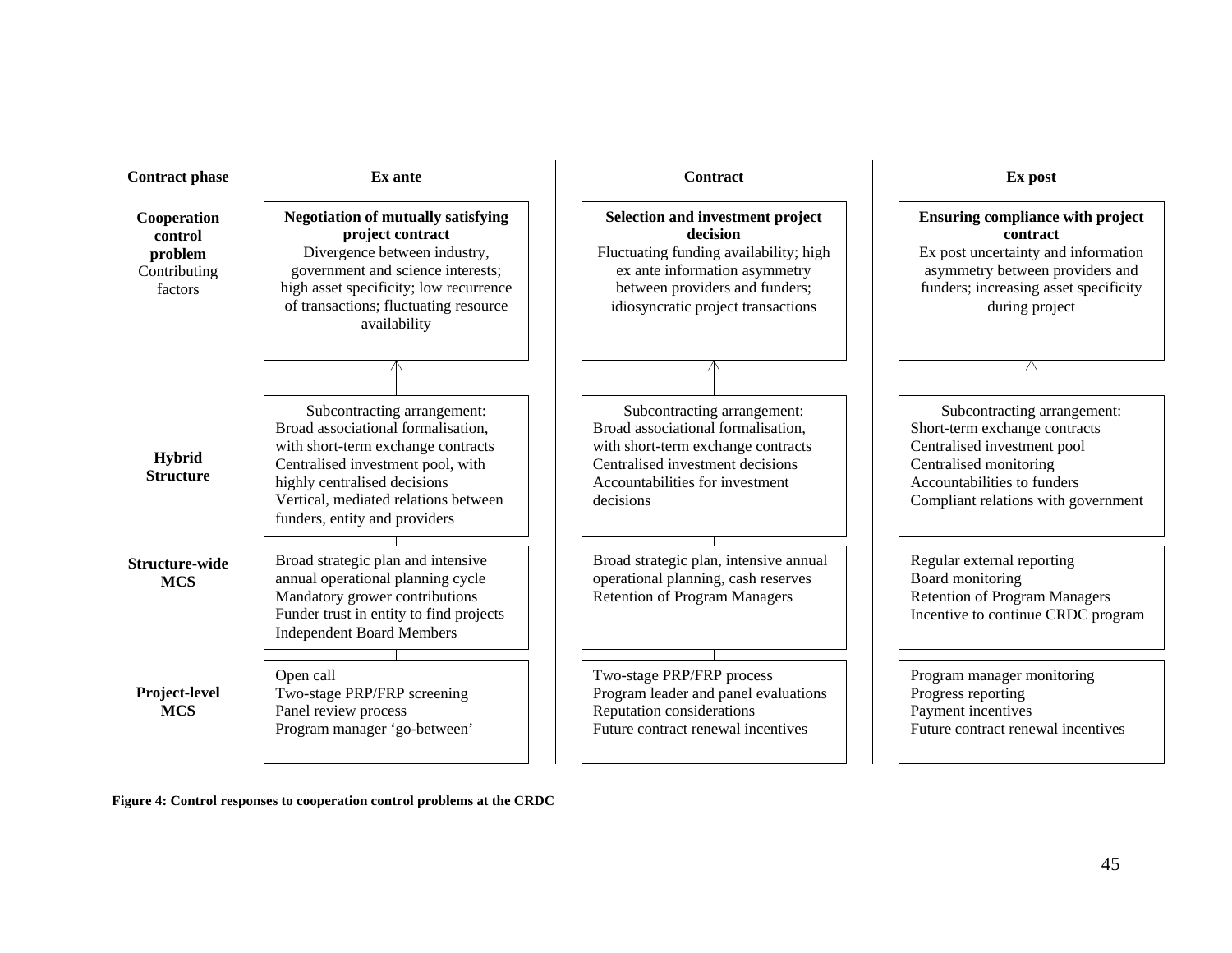| <b>Contract phase</b>                                        | Ex ante                                                                                                                                                                                                | <b>Contract</b>                                                                                                                                                                                        | Ex post                                                                                                                                                                                                                      |  |
|--------------------------------------------------------------|--------------------------------------------------------------------------------------------------------------------------------------------------------------------------------------------------------|--------------------------------------------------------------------------------------------------------------------------------------------------------------------------------------------------------|------------------------------------------------------------------------------------------------------------------------------------------------------------------------------------------------------------------------------|--|
| Cooperation<br>control<br>problem<br>Contributing<br>factors | <b>Negotiation of mutually satisfying</b><br>project contract<br>Highly diverse set of contributing<br>organisations; highly specialised R&D<br>outcomes required; low recurrence of<br>transactions   | Selection and investment project<br>decision<br>Ex-ante project uncertainty;<br>information asymmetry; idiosyncratic<br>project transactions; diversity of<br>organisational interests                 | <b>Ensuring compliance with project</b><br>contract<br>Ex post uncertainty and information<br>asymmetry between entity and<br>providers; reliance on specialised<br>providers; time pressure                                 |  |
|                                                              |                                                                                                                                                                                                        |                                                                                                                                                                                                        |                                                                                                                                                                                                                              |  |
| <b>Hybrid</b><br><b>Structure</b>                            | Equity-alliance:<br>Highly formalised ex-ante<br>associational and exchange contracts<br>Centralisation of collective pool and<br>residual investment rights<br>Lateral relation ties between partners | Equity alliance:<br>Highly formalised ex-ante<br>associational and exchange contracts<br>Centralisation of investment rights to<br>informed decision-makers<br>Strong relational ties between partners | Equity alliance:<br>Specific contractual obligations<br>Centralisation of partners assets<br>Centralisation of control rights to<br>professional managers<br>Accountabilities to partners;<br>Strong partner relational ties |  |
| Structure-wide<br><b>MCS</b>                                 | Detailed strategic/operational plans<br>Dedicated partner contributions<br>Partner trust in CMT/Board<br>Selection of independent managers<br>Collaborative culture                                    | Detailed strategic/operational plans<br>Dedicated partner contributions<br>Centre-level M&E program<br>Partner trust in CMT/Board<br>Selection of Program Leaders                                      | Board and CEO monitoring<br>M&E program<br>Annual and quarterly reporting<br>External periodic reviews<br>Collaborative culture                                                                                              |  |
| Project-level<br><b>MCS</b>                                  | Alternative initiation channels<br>Collective CMT evaluation<br>Program leader review, negotiation<br>Prioritisation of partner-providers<br>Socialisation of new researchers                          | Program leader strategic gap analysis<br>Collective decision-making by CMT<br>Prioritisation of partner-providers in<br>selection decisions                                                            | CMT monitoring using RAG report<br>Program leader monitoring and review<br>of progress and final reports<br>Budgetary control, conditional<br>payments, project termination                                                  |  |

**Figure 5: Control responses to cooperation control problems at the Cotton CRC**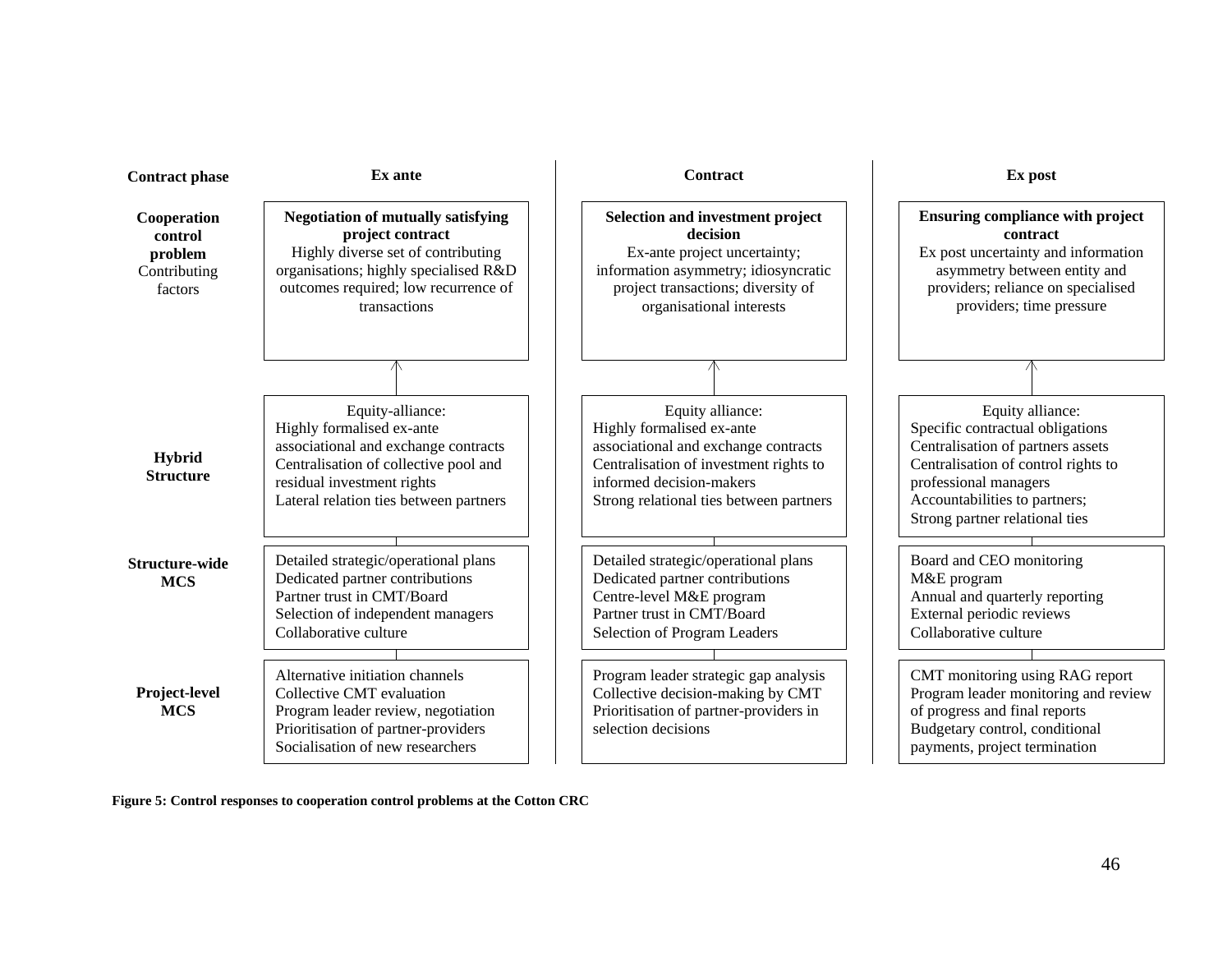|                                                                          | <b>CRDC</b>                                                                                                                                                                                                                  |                                                                                                                                                                                                                                                                                                                                                                                                                                                                                                                                                                                                                                                      | <b>Cotton CRC</b>                                                                                                                                                                                                                                                                        |                                                                                                                                                                                                                                                                                                                                                                                                                                                                                                                                                                                                   |
|--------------------------------------------------------------------------|------------------------------------------------------------------------------------------------------------------------------------------------------------------------------------------------------------------------------|------------------------------------------------------------------------------------------------------------------------------------------------------------------------------------------------------------------------------------------------------------------------------------------------------------------------------------------------------------------------------------------------------------------------------------------------------------------------------------------------------------------------------------------------------------------------------------------------------------------------------------------------------|------------------------------------------------------------------------------------------------------------------------------------------------------------------------------------------------------------------------------------------------------------------------------------------|---------------------------------------------------------------------------------------------------------------------------------------------------------------------------------------------------------------------------------------------------------------------------------------------------------------------------------------------------------------------------------------------------------------------------------------------------------------------------------------------------------------------------------------------------------------------------------------------------|
|                                                                          | Structural characteristics                                                                                                                                                                                                   | <b>MCS</b> Linkages                                                                                                                                                                                                                                                                                                                                                                                                                                                                                                                                                                                                                                  | Structural characteristics                                                                                                                                                                                                                                                               | <b>MCS</b> Linkages                                                                                                                                                                                                                                                                                                                                                                                                                                                                                                                                                                               |
| Formalisation                                                            | Perpetual associational<br>contracts between<br>funders and CRDC<br>Short-term exchange<br>contracts with<br>providers<br>Emergent<br>formalisation 'contract<br>as framework'<br>(contractual detail<br>developed annually) | Planning: rolling, broad strategic plans<br>developed by Board with input from<br>funders; intensive annual operational<br>planning, based on standardised proposal<br>processes with funder consultation<br>Monitoring: DAFF and CA regular<br>monitoring of appropriateness of entity<br>decision-making; progress report<br>monitoring by Program Managers<br>Incentives: creates contractual incentives<br>(financial commitment by funders;<br>conditional project payments); and<br>uncertainty of continuation of CRDC<br>program and contract renewal<br>Social: focus on maintaining funder trust to<br>make effective investment decisions | Finite associational<br>and exchange contracts<br>between all<br>contributing partners<br>Short-term exchange<br>contracts with non-<br>partner providers<br>Highly specified ex<br>ante formalisation,<br>(most contractual<br>detail developed<br>before commencement<br>of operation) | Planning: stand-alone, detailed strategic and<br>operational plans, developed ex ante<br>between all partners; flexible annual<br>planning to operationalise agreements<br>Monitoring: highly specific DIISR and<br>Partner monitoring of the achievement of<br>specific progress and output goals; Board<br>and CEO use of M&E program; intense<br>monitoring of project progress and<br>completion<br><i>Incentives:</i> creates contractual incentives<br>(equity commitment by partners; conditional<br>project payments)<br>Social: contributes to collaborative culture<br>between partners |
| Centralisation<br>of property<br>and<br>investment<br>decision<br>rights | Annual allocation of<br>grower levies and<br>government funds to<br><b>CRDC</b><br>Highly centralised<br>investment decision-<br>making by Board                                                                             | <i>Planning:</i> intensive annual operational<br>planning/budgeting by Board with funder<br>and Program Manager consultation<br>Monitoring: reporting of investment<br>decisions in annual report to DAFF and CA<br>Incentives: creates financial commitment by<br>funders<br>Social : independent Board Member<br>selection; selection and retention of<br>Program Managers; funder reliance on trust<br>in Board to make effective investment<br>decisions                                                                                                                                                                                         | Commitment of all<br>resources ex-ante by<br>partners and<br>government to CRC<br>entity<br>Partners given<br>discretion in allocation<br>of contribution;<br>residual investment<br>decisions made<br>centrally                                                                         | Planning: intensive preparation of bid<br>application by partner representatives<br>evaluated by government. Later investment<br>decisions shaped by plan parameters<br>Monitoring: regular CEO reporting to<br>Board, bi-annual reporting to partners about<br>investment decisions<br><i>Incentives:</i> creates partner equity incentives<br>Social : independent Board Member<br>selection; appointment of expert Program<br>Managers; co-investment model reinforces<br>lateral relations between partners                                                                                   |

**Figure 6: Typology patterns showing variation in structural characteristics and embedded MCS**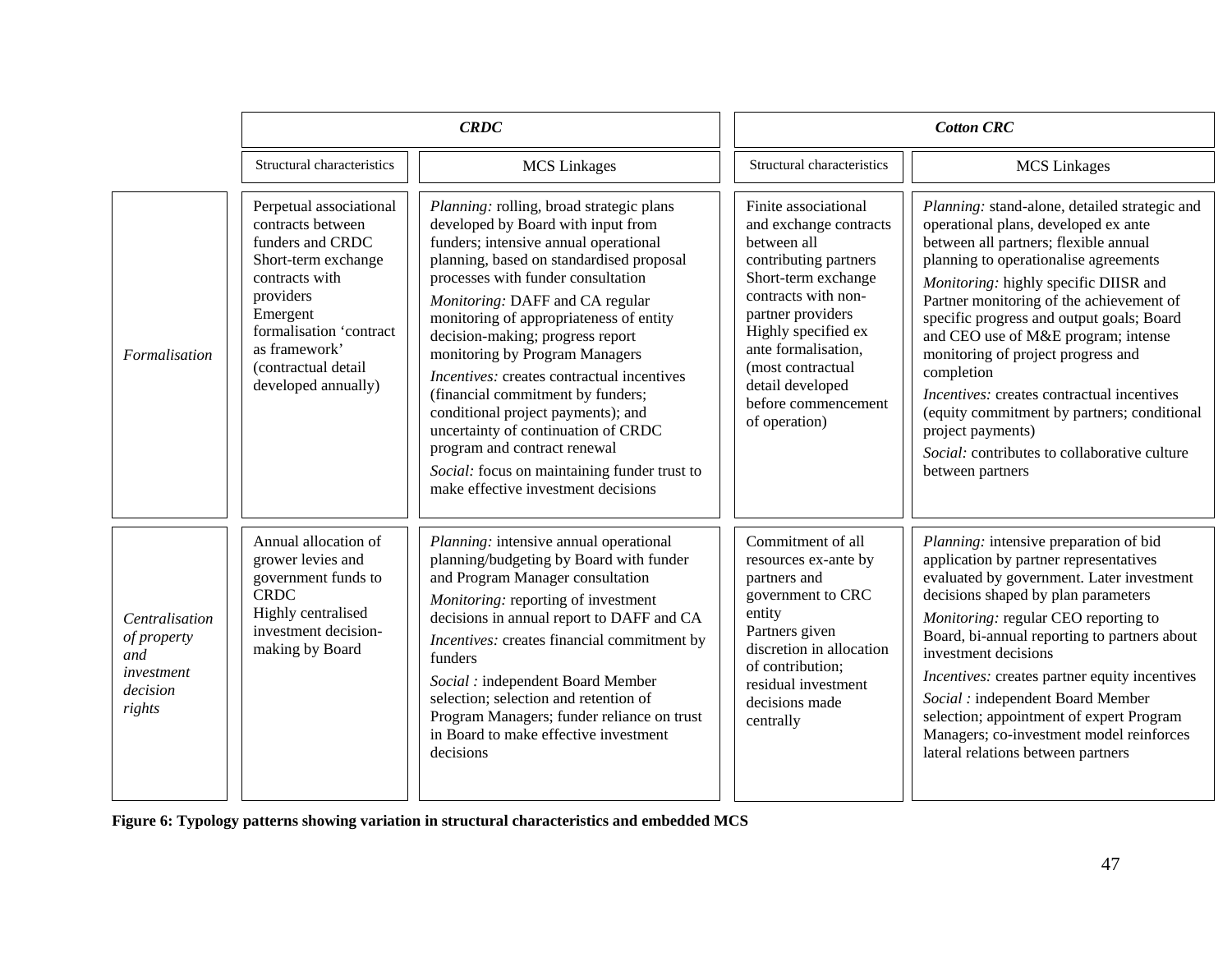|                                                | CRDC                                                                                                                                                                                                                                                                                                    |                                                                                                                                                                                                                                                                                                                                                                                                                                                                                                                                                                                                         | <b>Cotton CRC</b>                                                                                                                   |                                                                                                                                                                                                                                                                                                                                                                                                                                                                                                                                                                                                                                                                       |
|------------------------------------------------|---------------------------------------------------------------------------------------------------------------------------------------------------------------------------------------------------------------------------------------------------------------------------------------------------------|---------------------------------------------------------------------------------------------------------------------------------------------------------------------------------------------------------------------------------------------------------------------------------------------------------------------------------------------------------------------------------------------------------------------------------------------------------------------------------------------------------------------------------------------------------------------------------------------------------|-------------------------------------------------------------------------------------------------------------------------------------|-----------------------------------------------------------------------------------------------------------------------------------------------------------------------------------------------------------------------------------------------------------------------------------------------------------------------------------------------------------------------------------------------------------------------------------------------------------------------------------------------------------------------------------------------------------------------------------------------------------------------------------------------------------------------|
|                                                | Structural characteristics                                                                                                                                                                                                                                                                              | <b>MCS</b> Linkages                                                                                                                                                                                                                                                                                                                                                                                                                                                                                                                                                                                     | Structural characteristics                                                                                                          | <b>MCS</b> Linkages                                                                                                                                                                                                                                                                                                                                                                                                                                                                                                                                                                                                                                                   |
| Centralisation<br>of monitoring<br>and control | Periodic monitoring<br>centralised within<br>strategic centre<br>Reliance on provider<br>organisations for<br>operational control of<br>R&D activities                                                                                                                                                  | Monitoring: Reliance on periodic,<br>standardised progress reporting monitored<br>by Program Managers, reported to Board of<br>Directors. DAFF and CA review strategic<br>and annual investment plans; review<br>quarterly expenditure; review annual reports<br>Incentives: use of conditional project<br>payments; future contract renewals<br>Social: independent Board Member<br>selection; selection and retention of<br>Program Managers; high information<br>exchange and personal interaction between<br>CRDC and CA staff and panel<br>representatives                                         | Ongoing monitoring<br>and control of<br>operational activities<br>centralised within<br>strategic centre                            | Monitoring: intense, multi-level internal<br>monitoring structure, with numerous<br>reporting practices (M&E program; CEO<br>reporting; monthly RAG review, progress<br>reporting, final report evaluation, Program<br>Leader supervision); advisory through<br>Centre Forum; DIISR and partners review<br>annual reports, quarterly financial reports,<br>and external reviews of CRC progress and<br>outcomes<br>Incentives: conditional project payments;<br>right of project termination<br>Social: physical proximity; regular personal<br>interaction by Program Leaders; in-kind<br>managers from providers; appointment of<br>CEO, CEO, and independent Board |
| Relational<br>governance                       | Vertical, hierarchical<br>relations between<br>funders, entity and<br>providers<br>Close relational ties<br>with growers; distant,<br>compliant relations<br>with government;<br>arms' length relations,<br>open structure to<br>foster provider<br>competition;<br>Prioritisation of core<br>providers | Planning: use of open call and PRP process<br>to maximise number of research<br>applications; high consultation with funders<br><i>Monitoring:</i> provision of 'below the radar'<br>annual reports to government; high<br>information exchange with grower funders<br>Incentives: reliance on contract renewal<br>incentives<br>Social: Build and maintain trust of grower<br>representatives with regular interactions;<br>retention of long-term Program Managers;<br>assessment of reputation and prior ties in<br>project selection; fast-track core providers<br>to FRP and offer longer duration | Lateral network of<br>relations between all<br>partner organisations<br>Close relational ties<br>between CRC entity<br>and partners | Planning: high partner involvement in ex-<br>ante planning and latter project planning;<br>design of joint projects<br>Monitoring: regular information exchange to<br>partners; regular interaction between<br>Program Leaders and researchers<br>Social: facilitate regular interaction at<br>workshops and conferences; co-location of<br>CRC with providers at ACRI; socialisation<br>of junior researchers; appointment of in-kind<br>managers and professional Program<br>Leaders, CEO and COO; prioritisation of<br>partner-providers in project negotiation;<br>intense screening of non-partner providers                                                     |

**Figure 6 (continued): Typology patterns showing variation in structural characteristics and embedded MCS**